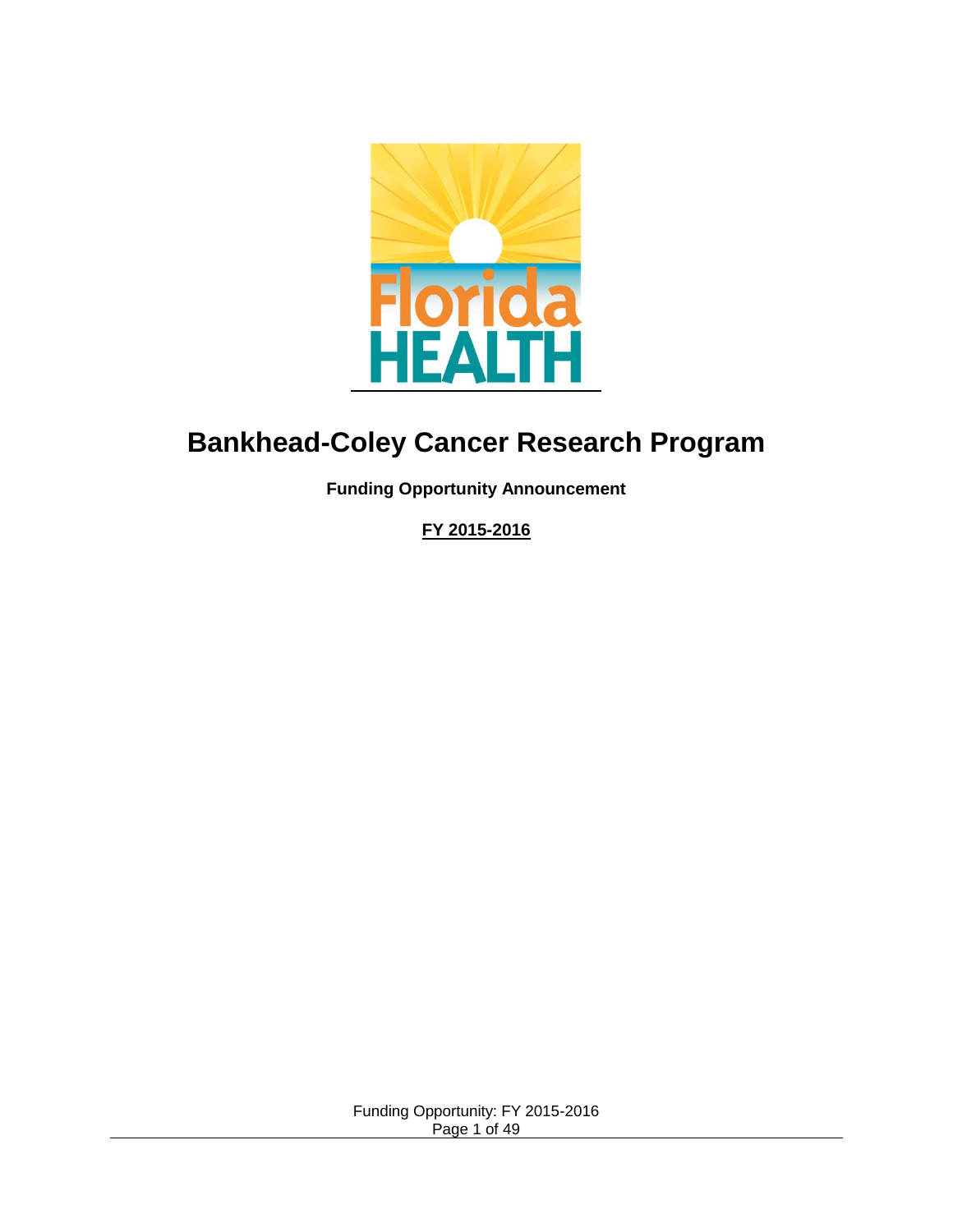### **TABLE OF CONTENTS**

# Bankhead-Coley Cancer Research Program<br>Funding Opportunity: FY 2015-2016

| 1.               |                                                                                                              |     |
|------------------|--------------------------------------------------------------------------------------------------------------|-----|
| 2.               |                                                                                                              |     |
| 3.               |                                                                                                              |     |
| 4.               |                                                                                                              |     |
| 5.               |                                                                                                              |     |
|                  |                                                                                                              |     |
|                  |                                                                                                              |     |
| 1.               |                                                                                                              |     |
| 2.               |                                                                                                              |     |
|                  | А.                                                                                                           |     |
|                  | В.<br>Guidelines for Florida Biomedical Research Advisory Council Member Participation 15<br>$\mathcal{C}$ . |     |
|                  | D.                                                                                                           |     |
| 3.               |                                                                                                              |     |
| 4.               |                                                                                                              |     |
|                  | A.                                                                                                           |     |
|                  | <i>B.</i>                                                                                                    |     |
| 5.               | $\mathcal{C}$ .                                                                                              |     |
|                  | A.                                                                                                           |     |
|                  | <i>B.</i>                                                                                                    |     |
| 6.               | REQUIREMENTS FOR PROTECTING INTELLECTUAL PROPERTY22                                                          |     |
| $\overline{7}$ . |                                                                                                              | .23 |
|                  | III. INSTRUCTIONS FOR APPLICATION PREPARATION AND SUBMISSION26                                               |     |
| 1.               |                                                                                                              |     |
|                  | А.<br>В.                                                                                                     |     |

| Funding Opportunity: FY 2015-2016 |  |
|-----------------------------------|--|
| Page 2 of 49                      |  |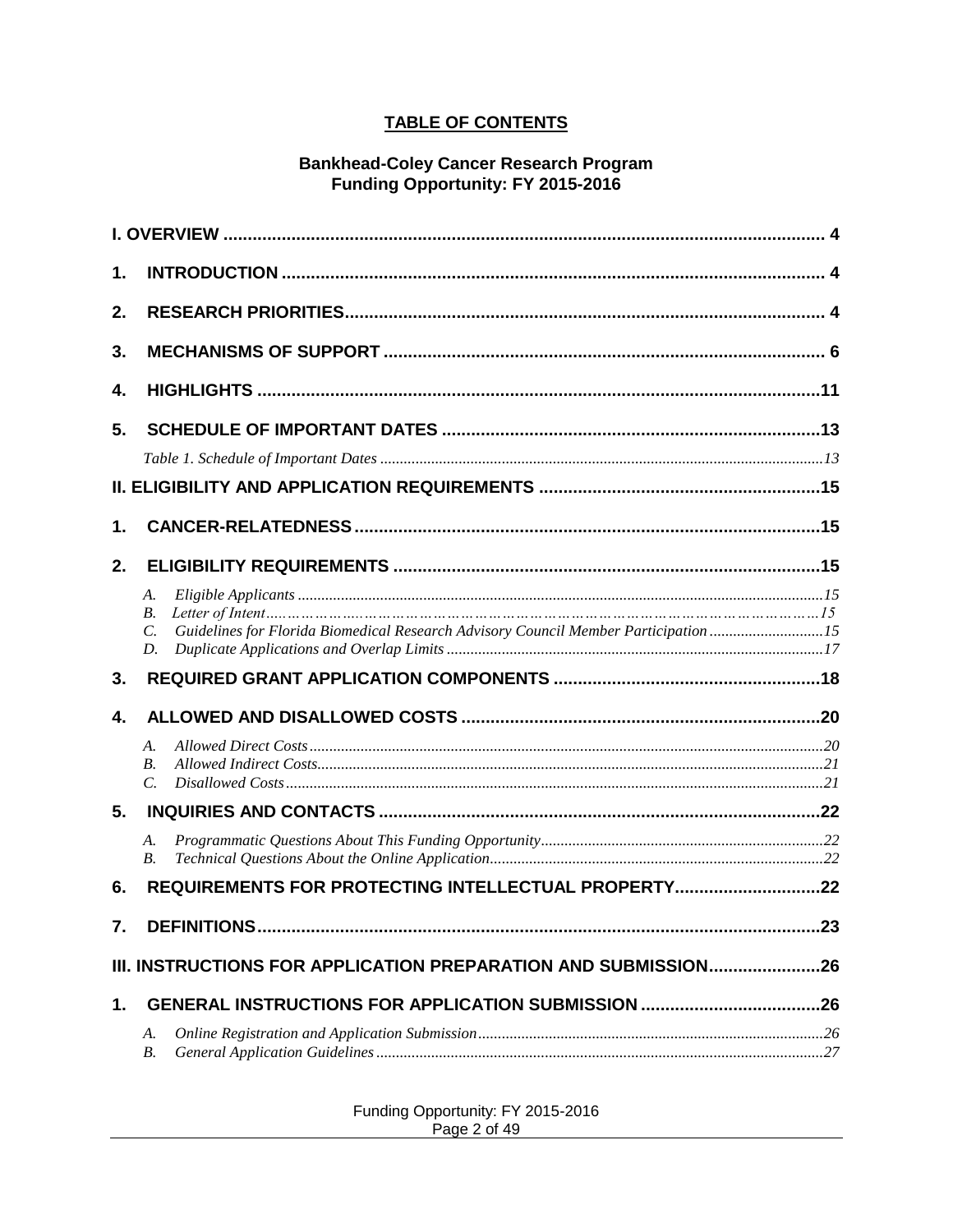|          |                    |                                                                                    | .27 |
|----------|--------------------|------------------------------------------------------------------------------------|-----|
| 1.       |                    |                                                                                    |     |
| 2.       |                    |                                                                                    |     |
|          | A.                 |                                                                                    |     |
|          | $\boldsymbol{B}$ . |                                                                                    |     |
|          | $\mathcal{C}$ .    |                                                                                    |     |
|          | D.                 |                                                                                    |     |
| 3.       |                    |                                                                                    |     |
| 4.<br>5. |                    |                                                                                    |     |
|          |                    |                                                                                    |     |
|          | A.                 |                                                                                    |     |
|          | $B$ .              |                                                                                    |     |
|          | $\mathcal{C}$ .    | Open Innovation and Sharing of Publication-Related Materials, Data, and Software31 |     |
|          |                    |                                                                                    |     |
|          | $I_{\cdot}$        |                                                                                    |     |
|          | 2.                 |                                                                                    |     |
|          | 3.                 |                                                                                    |     |
|          | $\overline{4}$ .   |                                                                                    |     |

#### **NOTE: All awards in response to this Funding Opportunity are subject to the availability of funds and spending authority provided by the Florida Legislature. By submitting a grant application pursuant to this Funding Opportunity, all applicants acknowledge and consent to this condition.**

**Direct all questions about the online application process and related issues to:**

Florida Department of Health Public Health Research Unit Division of Community Health Promotion 4052 Bald Cypress Way Bin A24 Tallahassee, Florida 32399-1725 Office: 850-245-4585 Email: research@flhealth.gov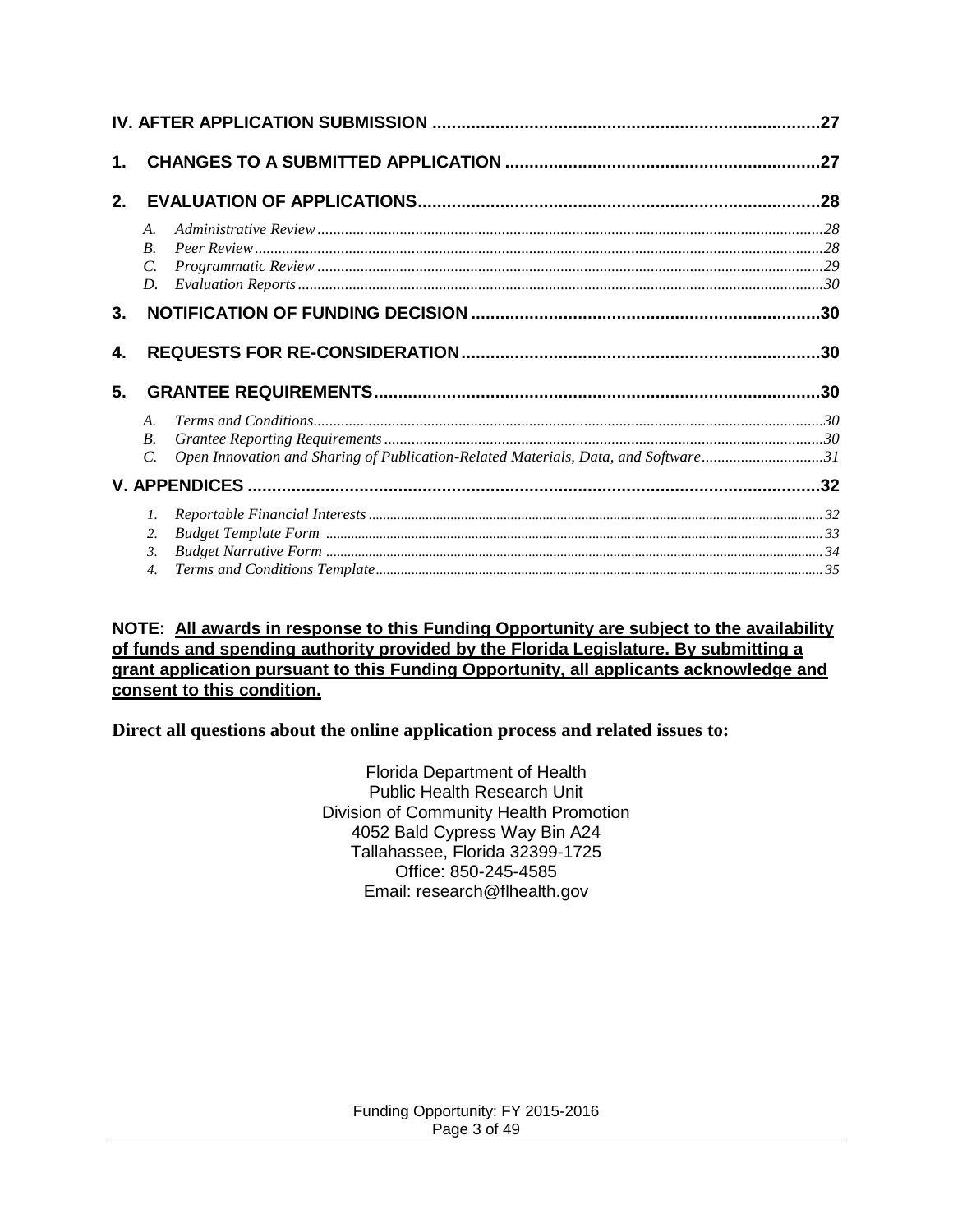# **I. OVERVIEW**

## **1. Introduction**

<span id="page-3-1"></span><span id="page-3-0"></span>The William B. "Bill" Bankhead, Jr., and David Coley Cancer Research Program (hereafter referred to as "the Program") is established in section 381.922, Florida Statutes*.* The Florida Legislature specified the purpose of the Program is to advance progress towards cures for cancer through grants awarded through a peer-reviewed, competitive process. The program shall provide grants for cancer research to further the search for cures for cancer, by pursuing the following goals:

- 1. Significantly expand cancer research capacity in Florida.
- 2. Improve both research and treatment through greater participation in clinical trials networks.
- <span id="page-3-2"></span>3. Reduce the impact of cancer on disparate groups.

# **2. Research Priorities**

The Biomedical Research Advisory Council (BRAC) advises the State Surgeon General as to the direction and scope of the biomedical research program. The responsibilities of the council may include, but are not limited to:

- Providing advice on program priorities and emphases.
- Developing criteria and standards for the award of research grants.

The priorities listed in this Funding Opportunity were developed by the BRAC based on the Strategic Goals and Tactics developed in 2014. Funding opportunity announcements may vary in areas of focus and in the types of funding mechanisms offered, but will be based on the Strategic Research Goals, available at: [http://www.floridahealth.gov/provider-and-partner](http://www.floridahealth.gov/provider-and-partner-resources/research/FINAL-BRAC-Strategic-Goals-and-Tactics.pdf)[resources/research/FINAL-BRAC-Strategic-Goals-and-Tactics.pdf.](http://www.floridahealth.gov/provider-and-partner-resources/research/FINAL-BRAC-Strategic-Goals-and-Tactics.pdf)

All applications submitted in response to this Funding Opportunity must be responsive to one of the following 7 research priorities. Because cancer has disparate impacts on Floridians, health equity and opportunity should be addressed in applications, including efforts to foster collaborations among institutions, researchers, and community practitioners. Researchers applying for funding as New Investigators, or with Team Science applications, or applications focused on Comparative Effectiveness Research will be given extra weight in the peer review process.

1. Prevention and Treatment: Research with a focus on prevention and improved treatment or care delivery that **contributes to reduction in deaths** in lung cancer, breast cancer, prostate cancer, colon cancer, and melanoma.

| Funding Opportunity: FY 2015-2016 |  |
|-----------------------------------|--|
| Page 4 of 49                      |  |
|                                   |  |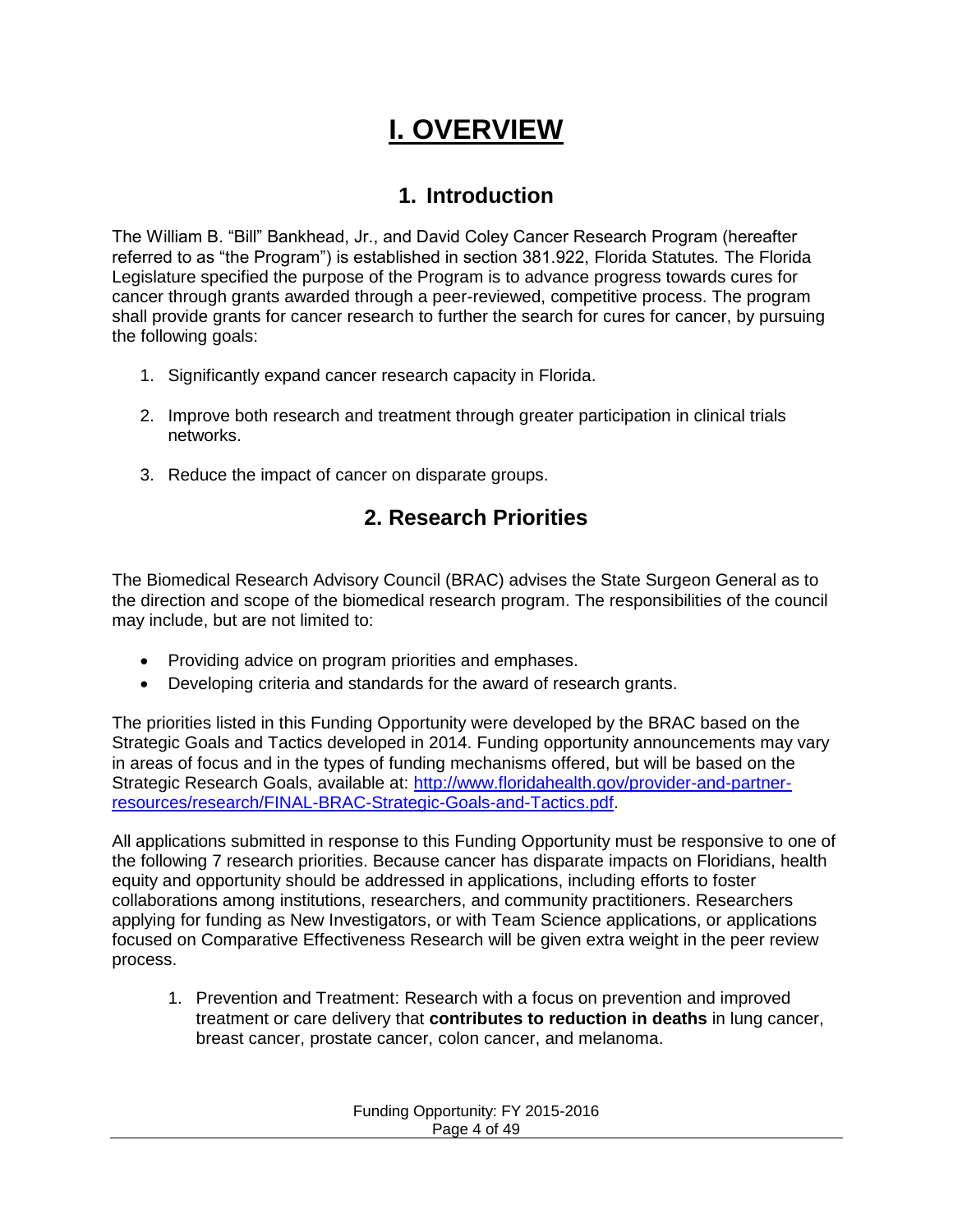- 2. Health Disparities: Research that contributes to reductions in deaths due to lung cancer, breast cancer, prostate cancer, colon cancer, and melanoma resulting from **health disparities** due to race, ethnicity, or income.
- 3. Screening: Improve screening accuracy, detection of high risk subgroups, and/or improved implementation of cancer screening program that results in an increase in early detection of cancer or preventable cancer.
- 4. Obesity: Enhance the understanding of the relationship between obesity, healthy weight, and cancer.
- 5. Treatment-Related Morbidities: Expand upon research that improves scientific understanding of causes and subsequent impact of cancer/cancer-treatment related morbidities in other systems (e.g, cardiovascular, pulmonary, endocrine, lymphatic, central nervous system, reproductive, developmental).

In addition to the priorities listed above, applicants may apply for grants to support technology transfer and projects that support applications for Investigational New Drug or Investigational Device Exemption applications to the United States Food and Drug Administration.

6. Technology Transfer Feasibility (TTF): The goals of the TTF grant mechanism are to: stimulate technology transfer activities for promising research discoveries that could lead to innovations in the prevention, diagnosis, treatment, and/or cure of cancer; and strengthen a project's economic feasibility and commercialization prospects. The primary objective is to assist investigators in moving promising research findings toward commercialization. The TTF Grant offers early stage funding to eligible universities and research institutes in order to develop intellectual property and improve its commercial potential and competitiveness for further development activities, including company formation or partnering with private interests. Projects should be designed to establish the technical/scientific merit and feasibility needed to attract commercial interest. There is no requirement for the participation of a small business partner.

Example projects appropriate for the TTF Grant mechanism include:

- $\circ$  Preliminary animal model work necessary to advance the research toward commercial viability.
- $\circ$  Developing and/or improving biomedical equipment useful in the prevention, diagnosis, and treatment of cancer.
- o Developing and/or improving assays useful in the prevention, diagnosis, and treatment for cancer.
- o Developing new therapies and drugs for cancer.
- o Developing methods, materials, models, or simulations necessary for translating research findings into standard practices for the prevention, diagnosis, and treatment for cancer.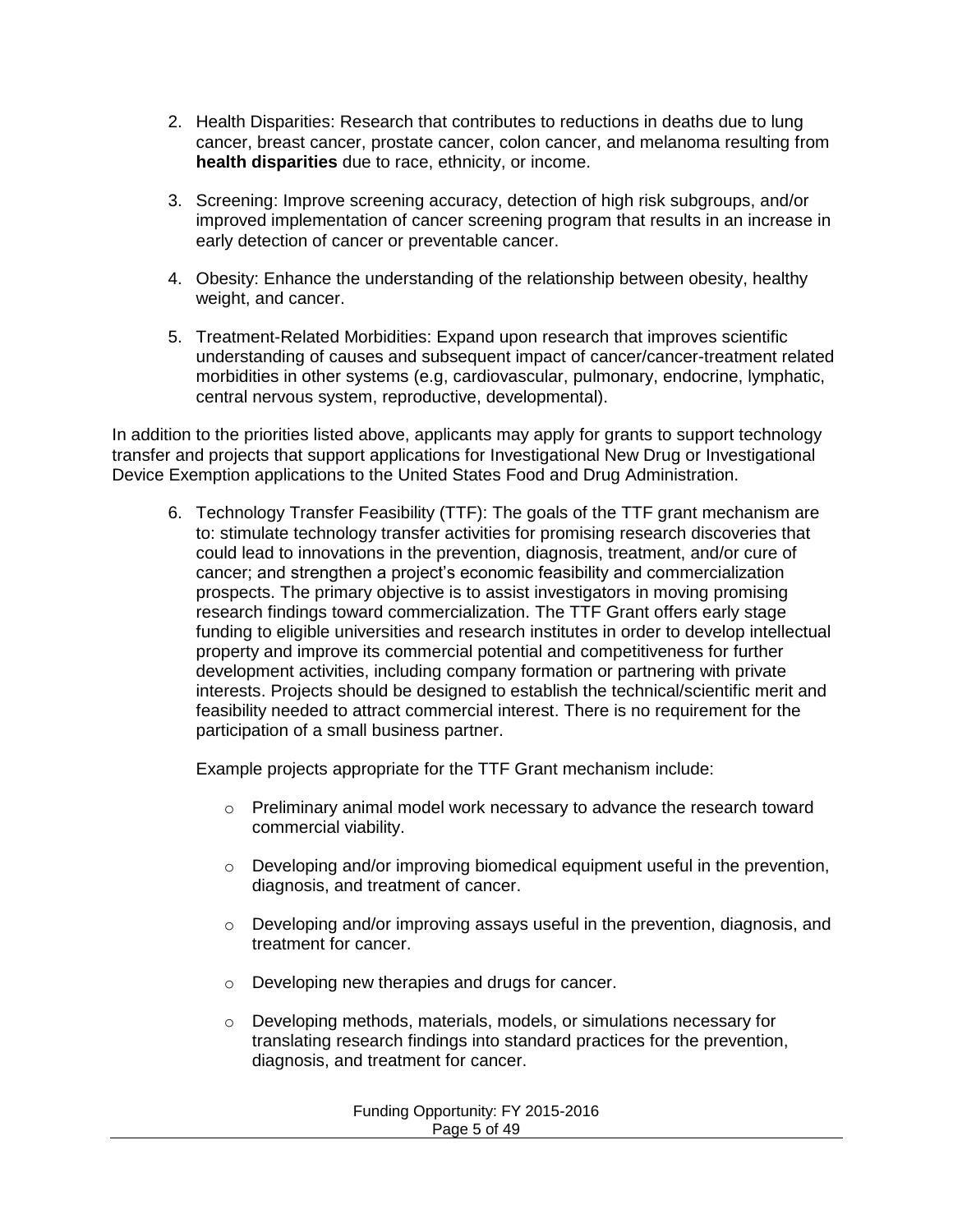Eligible projects must satisfy all of the following requirements:

- o The technology/invention is protected or patentable.
- o A patent search has been completed with no identical inventions found.
- o A literature search has been completed and returned clean.
- $\circ$  The technology/invention is free from prior disclosure(s) that would bar patentability.
- $\circ$  The technology/invention is free from any conflicting prior rights.
- o The technology/invention is at a proof of concept stage.
- $\circ$  The technology/invention is the subject of ongoing and proactive research by the scientist.
- $\circ$  Potential products or services from the technology/invention meet or address an identifiable market need.
- 7. Investigational New Drug (IND) or Investigational Device Exemption (IDE): This funding mechanism supports the development of Investigational New Drug and Investigational Device Exemption applications to the United States Food and Drug Administration as part of an application for marketing. The intent is to support promising new drug discovery and commercialization of new drugs.

## **3. Mechanisms of Support**

| <b>Grant Mechanism</b>   | <b>Max Amount</b><br>(including direct and indirect costs) | <b>Max Duration</b> |  |  |
|--------------------------|------------------------------------------------------------|---------------------|--|--|
| <b>Discovery Science</b> | \$1,500,000                                                | 3 years             |  |  |
| Research                 | \$1,500,000                                                | 3 years             |  |  |
| Infrastructure           |                                                            |                     |  |  |
| <b>Clinical Research</b> | \$2,000,000                                                | 5 years             |  |  |
| <b>Bridge</b>            | \$100,000                                                  | 6 months            |  |  |

<span id="page-5-0"></span>The following types of grants are available to pursue the above 7 research priorities.

#### **Discovery Science**

Discovery science means fundamental theoretical or experimental investigative research to advance knowledge without a specifically envisaged or immediately practical application. Directed to understanding the events related to the development or prevention of cancer at the molecular, cellular, and organismic levels, as well as the discovery and development of new drugs or therapies for cancer.

> Funding Opportunity: FY 2015-2016 Page 6 of 49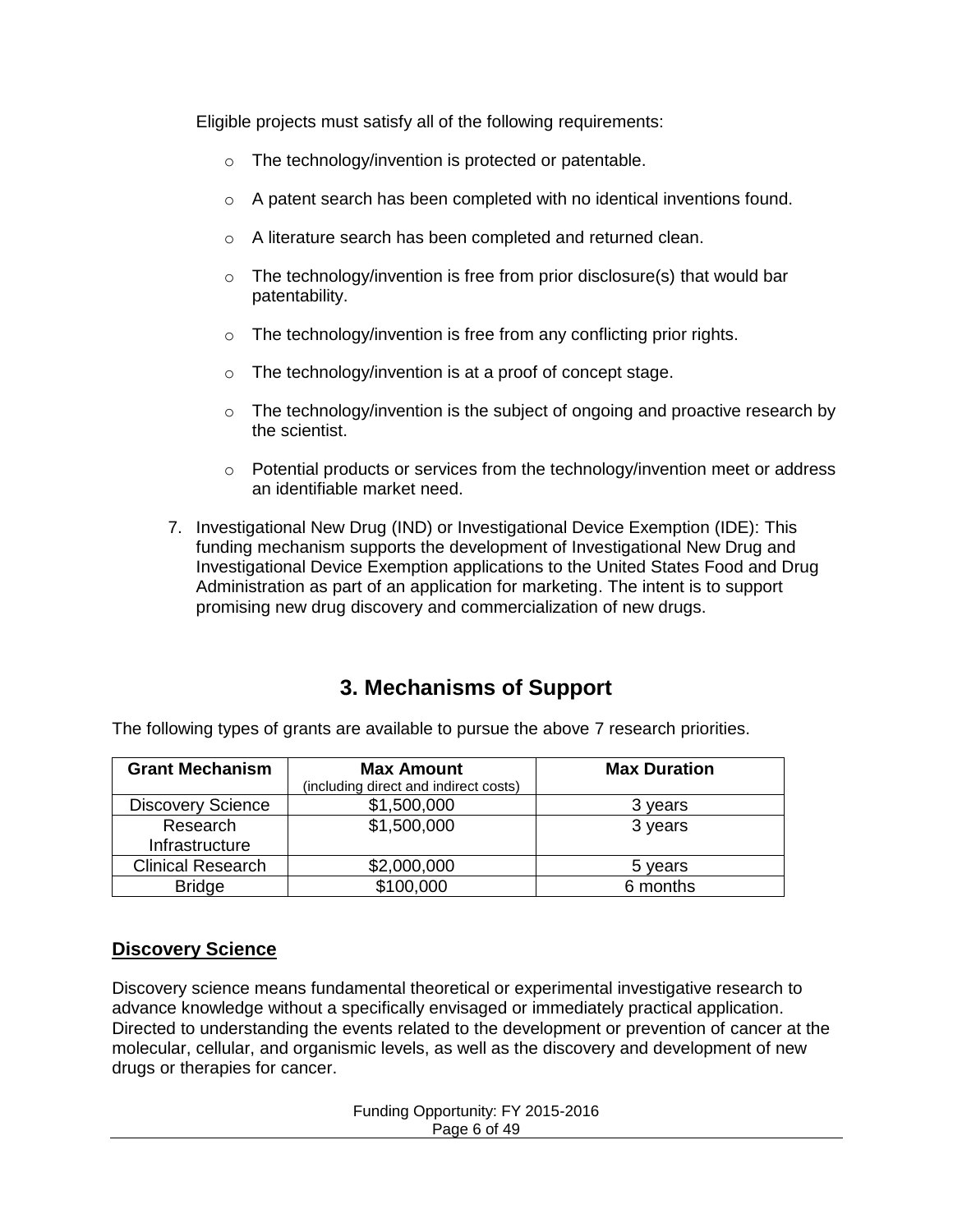### **Infrastructure**

Eligible organizations may submit an infrastructure application in at least *one* of the following six areas: tissue banking, bioinformatics, genomics, diagnostic imaging, health disparities, and quality indicator systems, as described below. The Florida Department of Health (Department) is particularly interested in research involving quality indicator systems, when this is linked with other priorities, such as increasing the number of Florida research networks, external funding for research infrastructure and large scale projects, including but not limited to National Cancer Institute grants. Organizations will only be permitted to be the lead on one application, but may be collaborators on applications submitted by other organizations. When organizations collaborate on more than one infrastructure application, they need to describe how the projects are different and do not overlap.

The expectation is that infrastructure improvements, where practical, will be made available to and used by researchers throughout Florida. Projects need to demonstrate institutional collaboration and statewide research networks in the pursuit of a research question or development of infrastructure.

Applications must describe:

- A plan for providing access to the funded infrastructure.
- A scientific advisory process involving researchers from at least two of the major cancer centers in Florida, and at least two regional cancer centers.
- A community advisory process that represents the perspective of participants in research, with particular focus on the perspectives of underserved and minority populations and communities that historically lack trust in research.

Applications may include support to address ethical, legal, and social issues in the research.

The solicitation is limited to proposals that will improve infrastructure/resources in the areas of tissue banking, bioinformatics, genomics, diagnostic imaging, health disparities and quality indicators systems.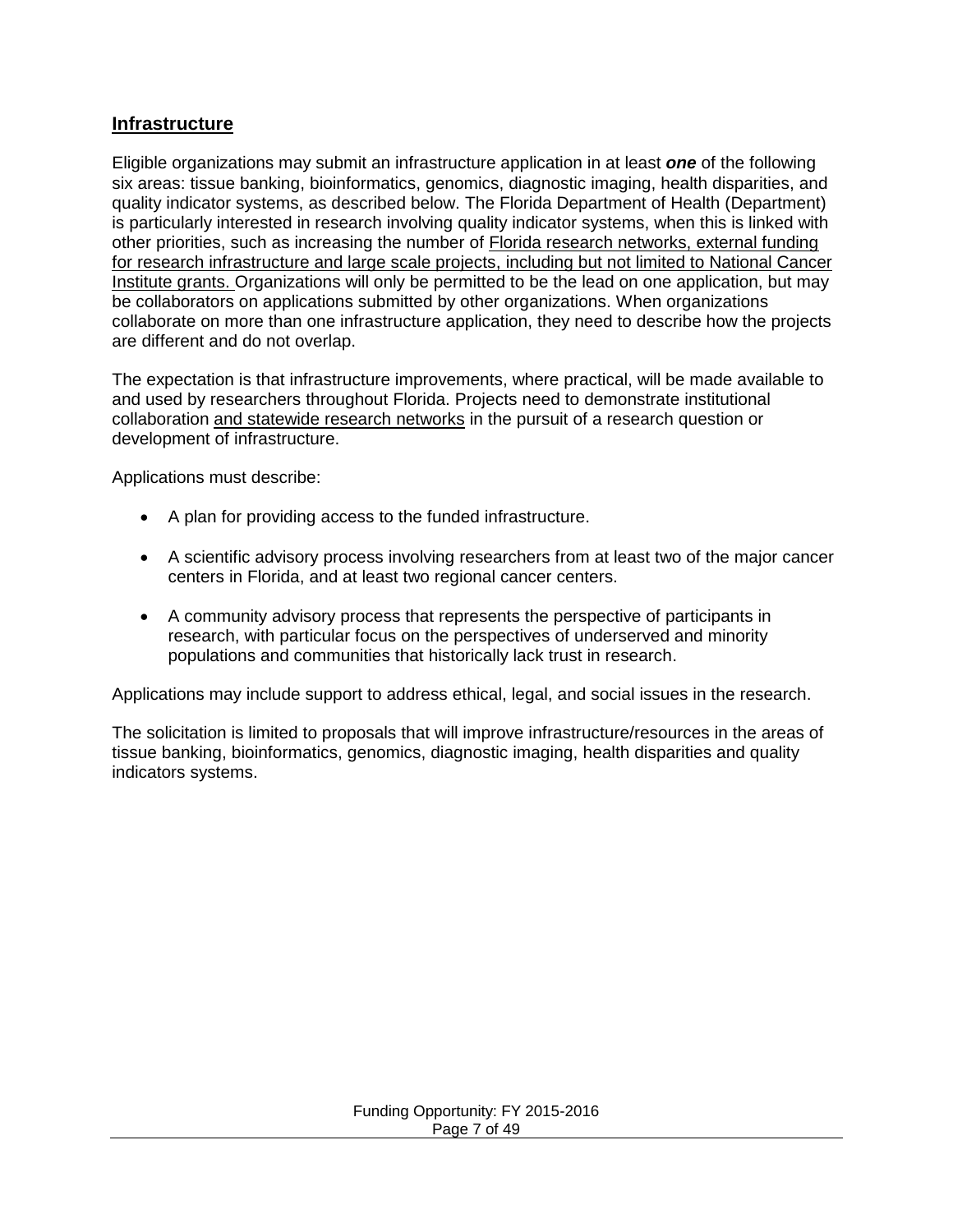- **Tissue banking.** The solicitation is for infrastructure/resources to expand procurement of tissue samples for research in cancer; expand the intake, storage, and analysis of specimens; and expand the distribution of samples for research. The solicitation seeks applications for infrastructure/resources required to create sustainable programs that increase the number of samples from healthy persons and from under-represented groups, including but not limited to African-Americans and Hispanics in Florida. The expectation is that funded projects will result in the procurement of a substantial number of samples by the end of the grant period, as well as a sustainable program for ongoing collection of samples from healthy people and under-represented groups. In addition to expanding procurement through outreach and recruiting, funds may be used to expand existing infrastructure and software for intake, storage, and analysis, or expansion of an existing registry to different diseases. The expectation is that there will be a substantial improvement in the efficiency and effectiveness of registries, and that applications describe measurable targets and timeframes, and a process to evaluate improved outcomes from these improvements. Projects may include infrastructure and programs to improve dissemination and sharing of tissue samples and improve the research use of tissues samples. The expectation is that tissue samples will be shared with any university or research institution in Florida, and that there will be a significant increase in the sharing of samples by the end of a project.
- **Bioinformatics.** The solicitation seeks applications to expand existing infrastructure/resources for analysis of biomedical data, including genomic and proteomic information and the study of biological systems most relevant to cancer. Projects may include improving algorithms, databases, and modeling of biological phenomena; purchase of equipment, software; and support for the expansion of crossdisciplinary research teams. The expectation is that projects will include sustainable ongoing mechanisms to improve sharing of infrastructure/resources with researchers at other universities and research institutes in Florida , and describe measurable targets and timeframes for expanding access by researchers at other institutions in Florida on a sustainable basis, and describe a process to evaluate improved outcomes related to this infrastructure. Projects may include but are not limited to expanding the ability to analyze very large data sets with an emphasis on cardiovascular and/or pulmonary diseases; the identification of markers brought on by unfavorable metabolic conditions and diseases, including obesity, diabetes and hyperlipidemia, that allow for the development of tissue-specific and identification of biomarkers and disease signaling pathways for cancer; the identification of a set of markers for metabolic dysfunction and improvements in ways of automating clinical imaging such as echocardiography.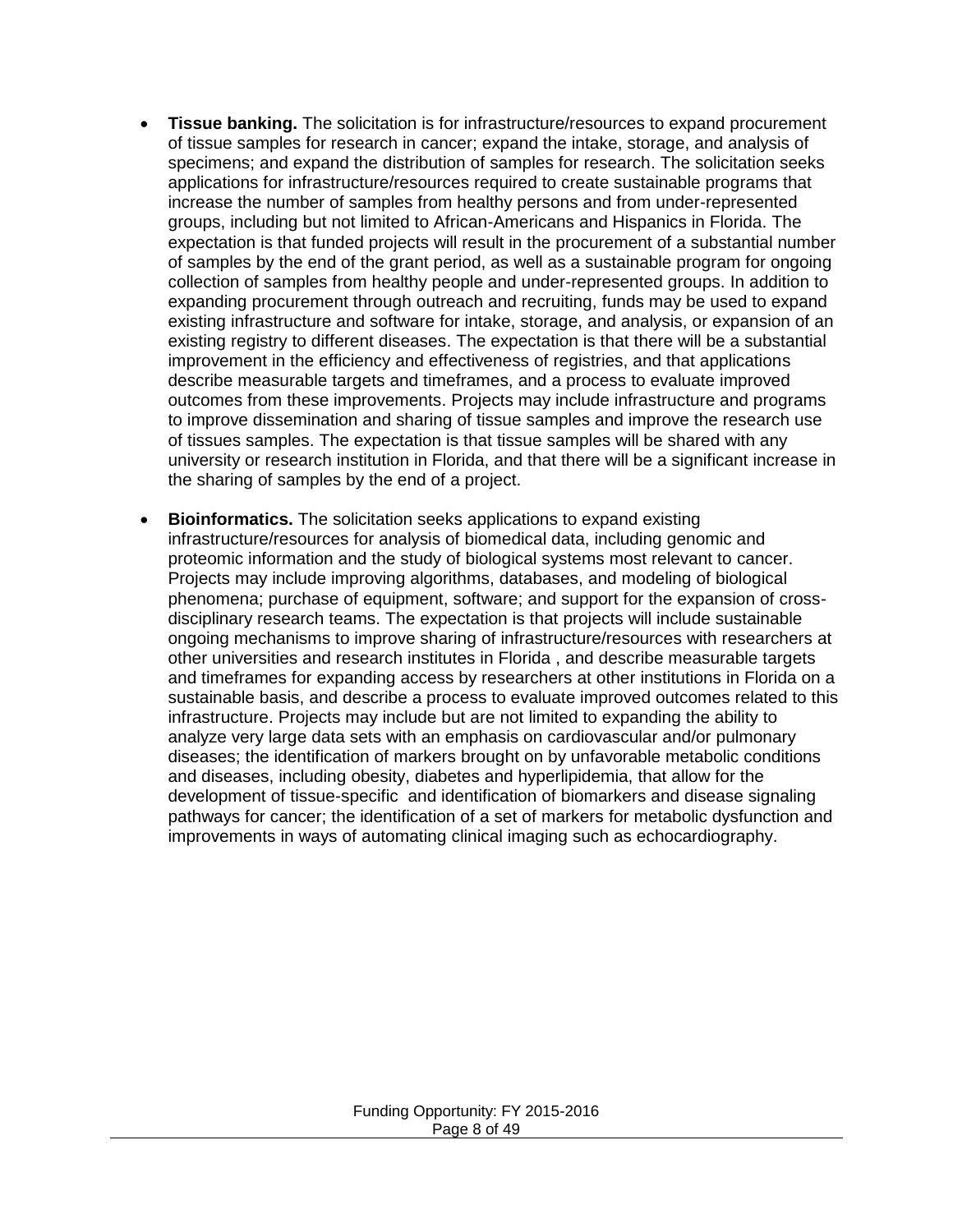- **Medical imaging.** The solicitation seeks to expand existing infrastructure that improves the quality, speed, and accuracy of medical imaging; creating systems and processes that measure the effectiveness of imaging technologies and their application in clinical practice; and projects that expand access to advanced imaging technologies by clinicians. Projects may include but are not limited to study of non-invasive measures of blood flow to improve treatment of cardiovascular disease; improvements in screening for lung disease and breast cancer; and research into the effectiveness of expanded use of imaging technologies on health outcomes and the development of protocols that align clinical use of imaging technologies with improvements in health outcomes. Projects may include improvements to software and equipment. The expectation is that projects will include sustainable ongoing mechanisms to improve sharing of infrastructure/resources with researchers at other universities and research institutes in Florida; describe measurable targets and timeframes for expanding access by researchers at other institutions in Florida on a sustainable basis, and describe a process to evaluate improved outcomes related to this infrastructure.
- **Genomics.** The solicitation seeks to expand existing infrastructure in the areas of functional genomics, genomic biomarkers, epigenetics, next-generation sequencing, miRNA and non-coding RNA, qPCR, proteomics and proteome analysis including chromatography, mass spectroscopy and automation. Funds are intended to be used to upgrade software and equipment that will make organizations competitive for additional funding and serve as a national resource. The expectation is that projects will include sustainable ongoing mechanisms to improve sharing of infrastructure/resources with researchers at other universities and research institutes in Florida; describe measurable targets and timeframes for expanding access by researchers at other institutions in Florida on a sustainable basis; and describe a process to evaluate improved outcomes related to this infrastructure.
- **Health disparities.** In Florida there are significant differences in the morbidity and mortality of cancer, cardiovascular disease, stroke, and lung disease depending on location, race and ethnicity, and other social determinants of health. Projects may include but are not limited to expanding access to core resources for researchers at minority-serving organizations; development of clinical guidelines and education programs to improve the quality and consistency of screening and clinical care; and the development of coordinating centers for research specific diseases involving significant health disparities. The expectation is that projects will include sustainable ongoing mechanisms to improve health disparities; and describe measurable targets and timeframes; and describe a process to evaluate improved outcomes related to this infrastructure.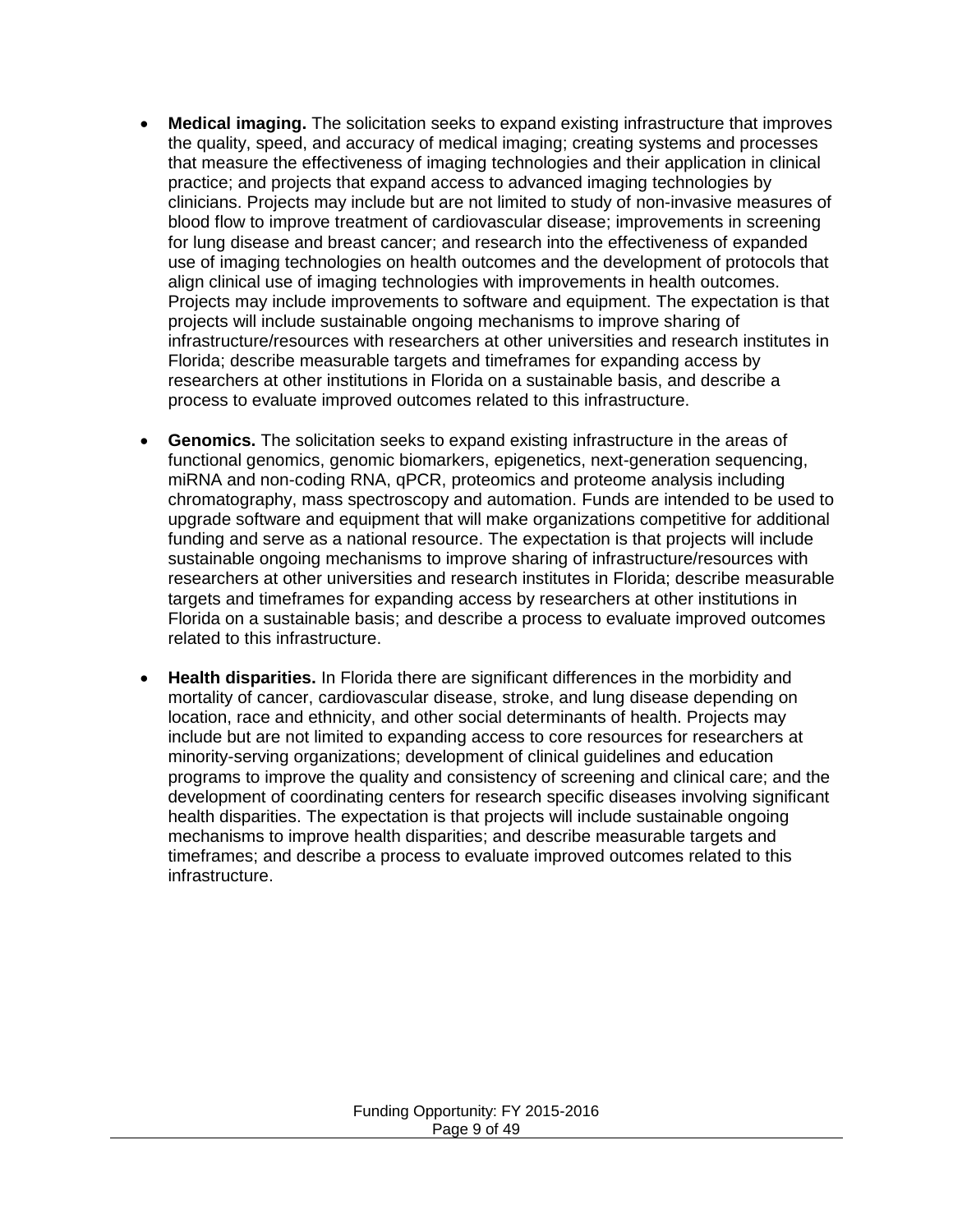**Quality indicator systems.** Adopting a continuous comprehensive quality indicator system is associated with improved cancer treatment outcomes. The solicitation seeks to support projects that create sustainable ongoing systems to collect quantitative data about treatment outcomes and compare with evidence-based standards, including consensus standards, or other practice standards such as emerging findings in the research literature. The expectation is that the organization will publish treatment outcomes at least annually in a prominent place on the organization's website, and publish descriptions of how the organization is using the information obtained through the collection of quality indicators to improve care. The expectation is that projects will include sustainable ongoing mechanisms to improve sharing of infrastructure/resources with researchers at other universities and research institutes in Florida, and describe measurable targets and timeframes for expanding access by researchers at other institutions in Florida on a sustainable basis; and describe a process to evaluate improved outcomes related to this infrastructure.

#### **Clinical Research**

Clinical research means research that gathers evidence of the benefits and harms of various treatment options for cancer, directly involves a particular person or group of people, or uses materials from humans, such as their behavior or samples of their tissue. Clinical research can involve observational trials, trials of new medications or medication combinations for cancer, behavioral health interventions, and health care delivery comparisons.

#### **Bridge**

The intent of this grant mechanism is to provide interim support for promising investigatorinitiated research projects that have been highly rated by national panels of peer reviewers in recent federal competitions but were not funded due to budgetary constraints. Allowable federal competitions include but are not limited to those conducted by the National Institutes of Health (NIH), the Department of Defense Congressionally Directed Medical Research Programs, the National Science Foundation, the Agency for Healthcare Research and Quality, the Health Resources and Services Administration, the Centers for Disease Control and Prevention, and the United States Food and Drug Administration.

To be eligible, applicants must have submitted a multi-year, investigator-initiated research application to a federal agency (such as an NIH R type). The applicant must have received a peer review summary statement indicating high scientific merit. For purposes of this competition, "high scientific merit" is a percentile ranking of 16th or better.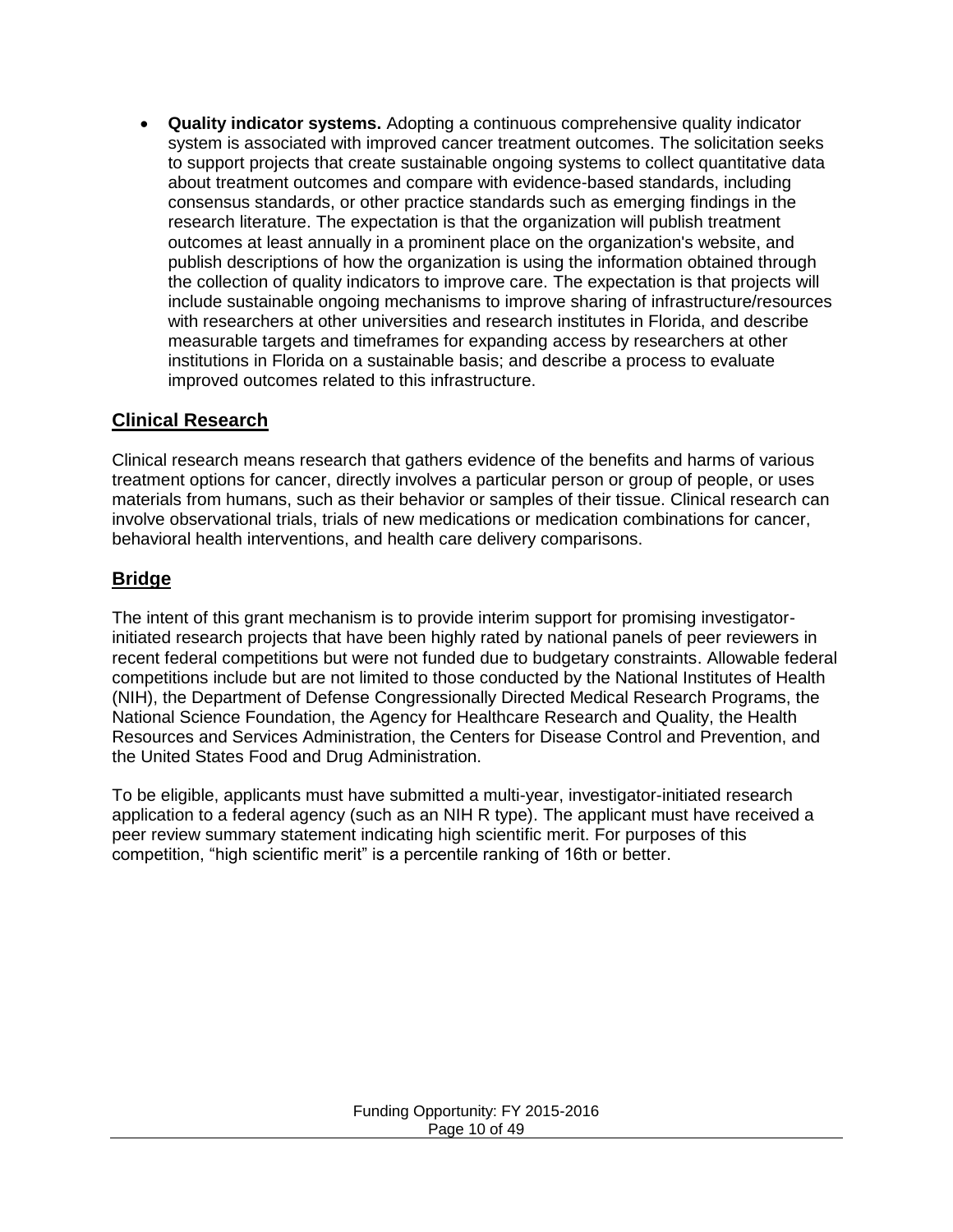# **4. Highlights**

- <span id="page-10-0"></span> **All awards in response to this Funding Opportunity are subject to the availability of funds and spending authority provided by the Florida Legislature. By submitting a grant application pursuant to this Funding Opportunity, all applicants acknowledge and consent to this condition.**
- Applications will only be accepted through the online application system.
- There is a defined question and answer timeframe as indicated in Table 1. To ensure equal access by all applicants to questions and answers, all questions must be submitted in writing. Answers to questions will be published according to the schedule indicated in Table 1. Questions that are received after the timeframe as indicated in Table 1 will not be answered.
- When research involves human participants, grantees are required to obtain and maintain approval from an Institutional Review Board (IRB) accredited by the Association for Accreditation of Human Research Program Programs (AAHRPP), or an IRB acceptable to the Department, within 60 days of notice of award. Grantees should be prepared to start the regulatory review process at their institution immediately upon being notified of award. Grantees are required to follow Department policies for reporting unanticipated problems and non-compliance involving the research to the Department.
- The Program will pay a proportional percentage of the base salary (based on effort) of any personnel named on the application for this grant. The **maximum annual base salary** used in calculating these payments must not exceed the Executive Level 2 annual salary rate of the Federal Executive Pay Scale that is in effect as of the application submission date. See [II.7](#page-22-0), Definitions, for more information about the Federal Executive Pay Scale.
- Applicants are encouraged to check the Program website [\(http://www.floridahealth.gov/provider-and-partner-resources/research/funding](http://www.floridahealth.gov/provider-and-partner-resources/research/funding-opportunity.html)[opportunity.html\)](http://www.floridahealth.gov/provider-and-partner-resources/research/funding-opportunity.html) regularly throughout the application, peer review, and award processes for Program announcements, addendums, and answers to programmatic questions.
- All materials submitted to the Department are subject to the provisions of Article 1, Section 24, Florida Constitution and Chapter 119, Florida Statutes, Florida's public records law. These laws grant a right to inspect any public record to anyone upon request. All Program materials, including applications, are public record. Refer to [II.6](#page-21-3) for instructions on how to properly identify confidential/proprietary information.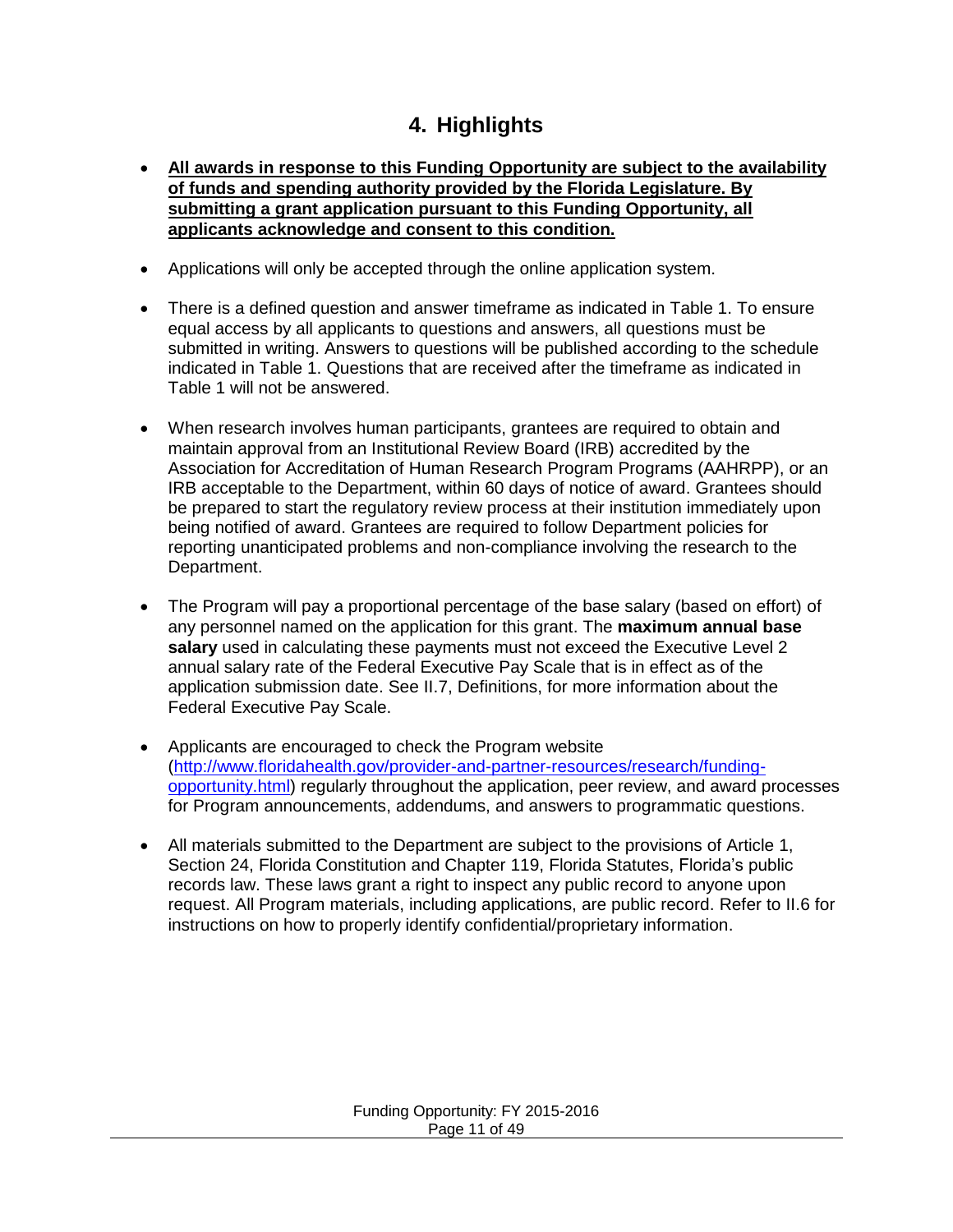After awards are made, each grantee must sign a contract, called the "Terms and Conditions," agreeing to certain legal requirements of the award. The "Terms and Conditions" are non-negotiable and acceptance is required as part of the grant award process. The Department reserves the right to change or modify the "Terms and Conditions" as needed. By submitting a grant application pursuant to this Funding Opportunity, all applicants acknowledge this requirement. The "Terms and Conditions" also include the post-award schedule of deliverables.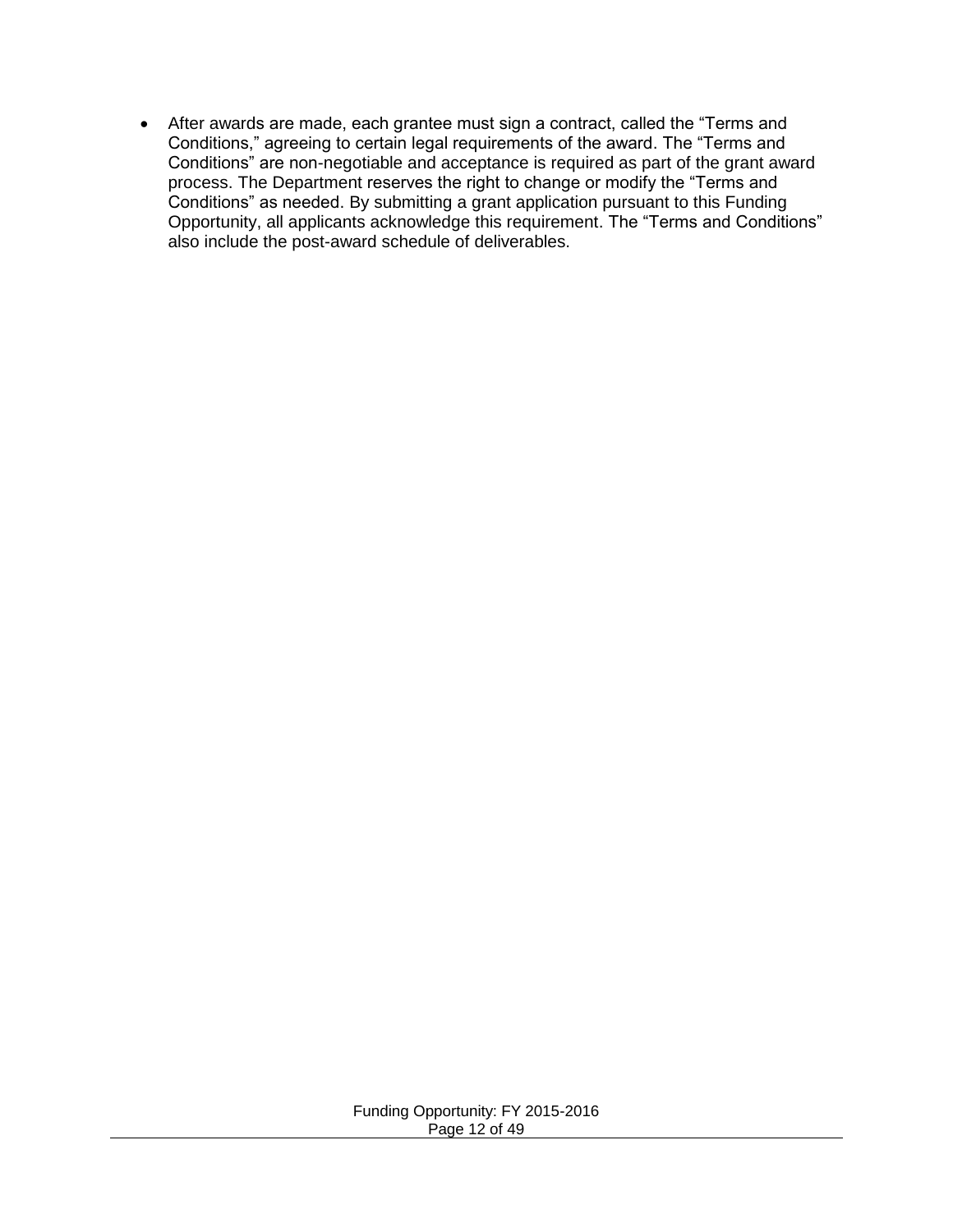# **5. Schedule of Important Dates**

<span id="page-12-1"></span><span id="page-12-0"></span>

| <b>Table 1. Schedule of Important Dates</b>                                                                  |                                                                             |                                                                                                                                                  |  |  |
|--------------------------------------------------------------------------------------------------------------|-----------------------------------------------------------------------------|--------------------------------------------------------------------------------------------------------------------------------------------------|--|--|
| <b>ACTIVITY</b>                                                                                              | <b>DATES</b>                                                                | <b>IMPORTANT INFORMATION</b>                                                                                                                     |  |  |
| Funding opportunity<br>announced                                                                             | July 1, 2015                                                                | Located on the Program website at:<br>http://www.floridahealth.gov/provider-<br>and-partner-<br>resources/research/funding-<br>opportunity.html. |  |  |
| Letter of Intent due                                                                                         | Letter of Intent must be<br>submitted by July 29, 2015                      | Letter of Intent must be submitted in<br>the online system located on the<br>Program website.                                                    |  |  |
| (required)                                                                                                   | 5:00 p.m. EST                                                               | Applications without a letter of intent<br>by the deadline are not eligible and<br>will not be considered.                                       |  |  |
| Anticipated Date: July 31,<br>Application system<br>2015<br>opens                                            |                                                                             | Applications must be submitted in the<br>online system located on the Program<br>website.                                                        |  |  |
| Questions may be submitted<br>Written questions<br>any time until 5:00 p.m. EST<br>accepted<br>July 22, 2015 |                                                                             | Email questions to:<br>research@flhealth.gov                                                                                                     |  |  |
| Anticipated Date for<br>Answers posted to<br>responses to questions: July<br>written questions<br>29, 2015   |                                                                             | Questions and answers will be<br>published on the Program website in<br>groups as they come in.                                                  |  |  |
|                                                                                                              | Applications must be<br>submitted before 5:00 p.m.<br>EST September 2, 2015 | Applications must be submitted using<br>the online system available on the<br>Program website.                                                   |  |  |
| Applications due                                                                                             |                                                                             | Applications must be submitted before<br>the deadline. Applications being<br>edited will not be accepted after the<br>deadline.                  |  |  |
| Anticipated date: January 25,<br>Awards announced<br>2016                                                    |                                                                             | Award letters and Terms & Conditions<br>will be emailed to the Administrative<br>Official and the Principal Investigator.                        |  |  |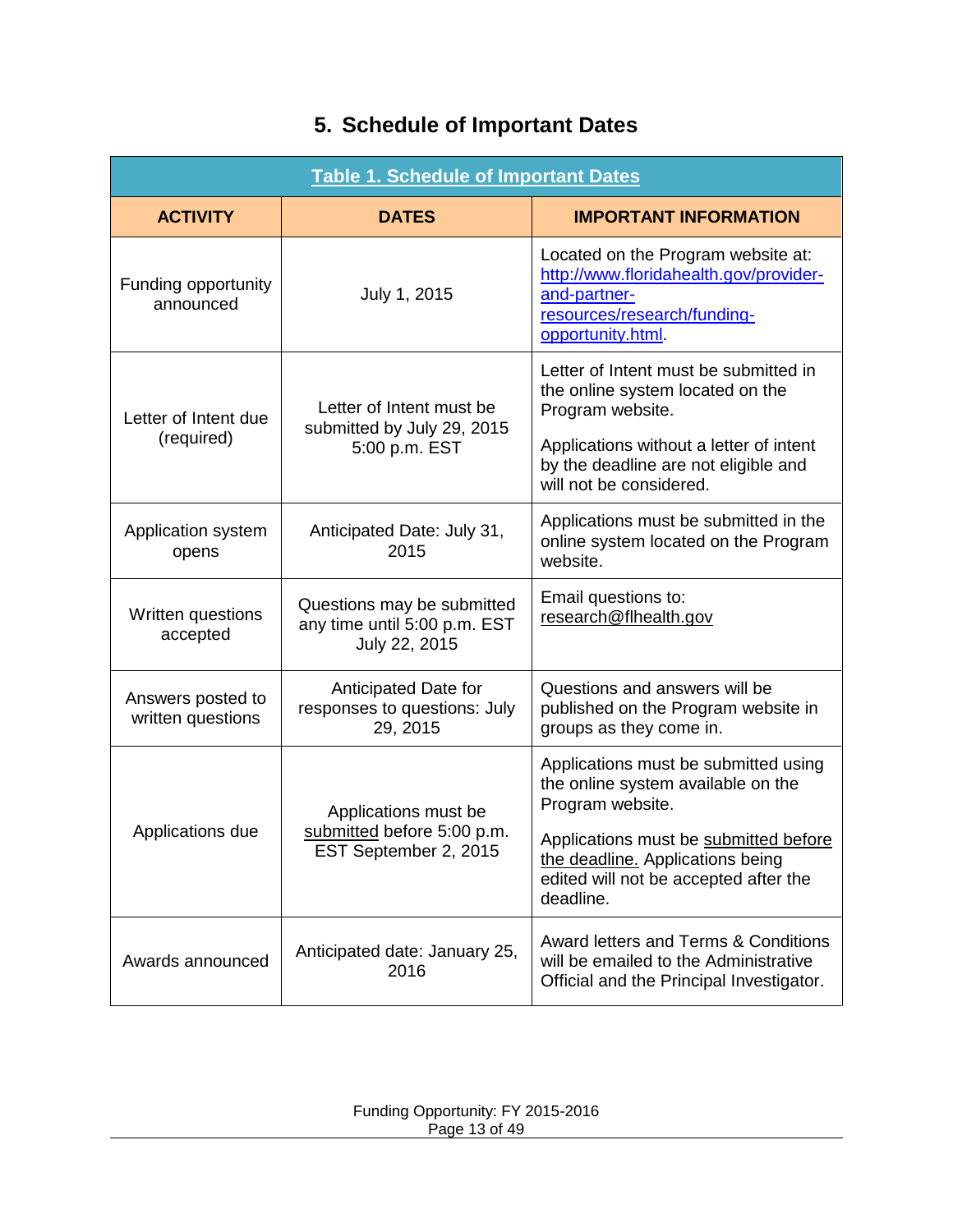| Immediately after award<br>notification, grantees should<br>submit application(s) for all<br>institutional authorizations<br>including, but not limited to the<br>Institutional Animal Core, Use<br>Committee (IACUC) and<br><b>Institutional Review Board</b><br>Institutional reviews<br>(IRB) and Radiation Safety<br>Review. Project work may not<br>due<br>(if applicable)<br>begin until documentation of<br>all approvals is provided. The<br>documentation of institutional<br>approval(s) must have the<br>same project title as the<br>application project title and<br>must be signed by the Review<br>Board chairperson or<br>organizational representative. |                                   | Grantees should be prepared to start<br>the regulatory review process at their<br>institutions immediately upon being<br>notified of award. |  |  |
|--------------------------------------------------------------------------------------------------------------------------------------------------------------------------------------------------------------------------------------------------------------------------------------------------------------------------------------------------------------------------------------------------------------------------------------------------------------------------------------------------------------------------------------------------------------------------------------------------------------------------------------------------------------------------|-----------------------------------|---------------------------------------------------------------------------------------------------------------------------------------------|--|--|
| Grants begin                                                                                                                                                                                                                                                                                                                                                                                                                                                                                                                                                                                                                                                             | Anticipated date March 1,<br>2016 | Contingent on verification of all<br>eligibility requirements and regulatory<br>approvals.                                                  |  |  |
| Proposal evaluation<br>summaries<br>available to<br>applicants                                                                                                                                                                                                                                                                                                                                                                                                                                                                                                                                                                                                           | On or before April 1, 2016        | Individual evaluation reports will be<br>provided to applicants. Applicants will<br>be notified when the evaluation report<br>is available. |  |  |

Changes will be posted to the Program website. Applicants should monitor the website for changes and announcements.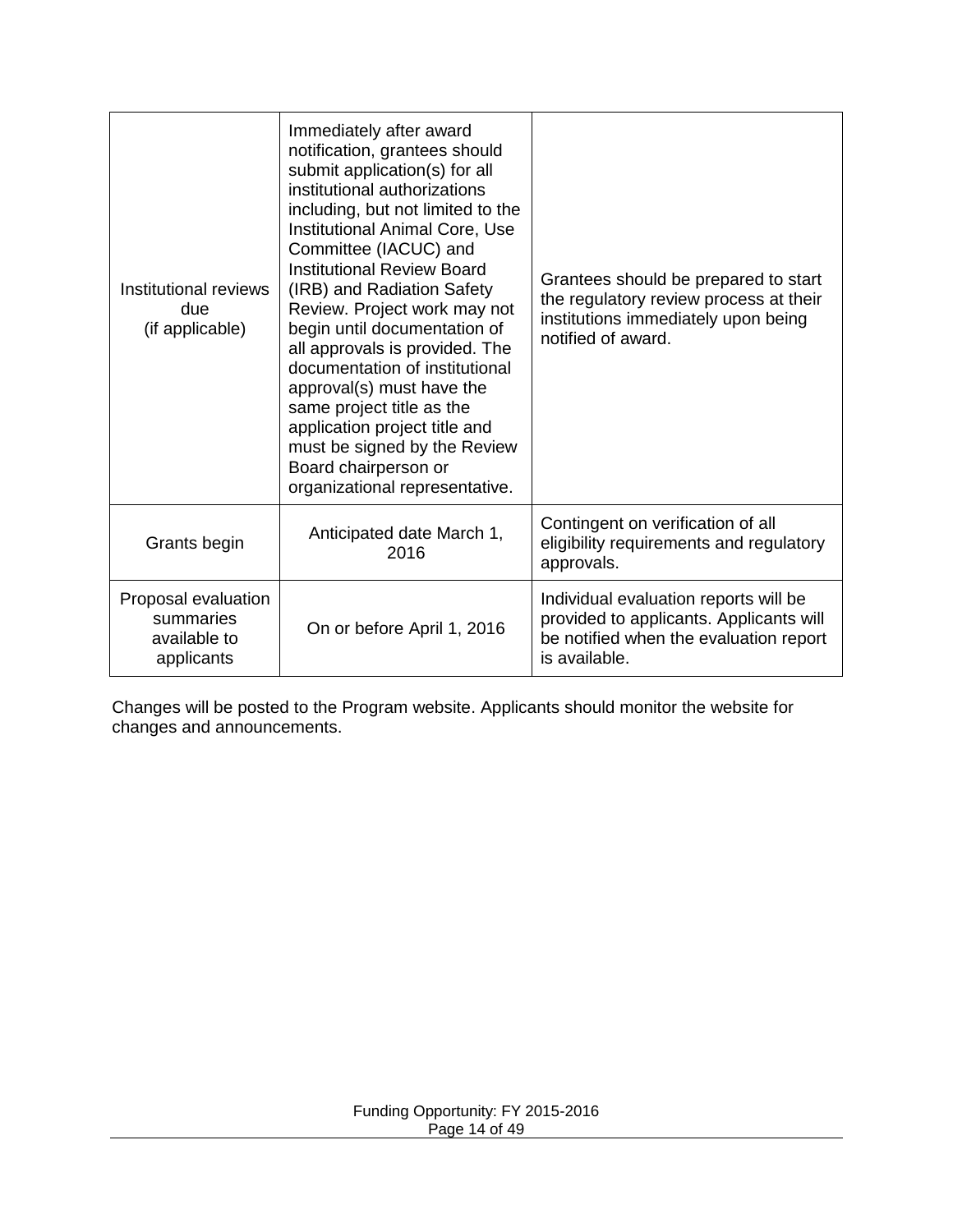# <span id="page-14-1"></span><span id="page-14-0"></span>**II. ELIGIBILITY AND APPLICATION REQUIREMENTS**

# **1. Cancer-Relatedness**

All applicants must clearly demonstrate how the proposed project is relevant to cancer. Proposals that do not or cannot demonstrate a close relationship with advancing progress toward cures for cancer or endeavor to dramatically improve cancer morbidity and mortality will not be funded.

# **2. Eligibility Requirements**

## <span id="page-14-3"></span><span id="page-14-2"></span>**A. Eligible Applicants**

According to sections 215.5602(5)(a) and 381.922(3)(a), Florida Statutes, applications for biomedical research funding may be submitted from any university or established research institute in Florida.

Each application must identify a Principal Investigator. The Principal Investigator is the individual designated by the applicant organization legally responsible to direct the grant project. The Principal Investigator is responsible and accountable to the applicant organization officials for the project's scientific and technical direction as well as the proper conduct of the project. There must be one designated Principal Investigator. There may be multiple collaborators on a project, but there must be only one Principal Investigator.

To be eligible as a Principal Investigator at an eligible institution, the individual must be a fulltime faculty member by the time the application is submitted. Temporary faculty members, even though full-time, are not eligible to apply. The Principal Investigator must be a U.S. citizen or permanent resident; unauthorized aliens shall not be employed pursuant to §274A(e) of the Immigration and Naturalization Act (8 U.S.C. 1324a), section 101 of the Immigration Reform and Control Act of 1986, and Florida Executive Order 11-02.

Grant applications failing to meet the eligibility requirements will be rejected.

### <span id="page-14-4"></span>**B. Letter of Intent**

Submission of a Letter of Intent (LOI) is required prior to submission of an application. For collaborative applications, the lead organization is required to submit the LOI. The information it contains allows Department of Health staff to estimate the potential review workload and plan for the review. Applications will not be accepted if the researcher has not submitted a LOI by the deadline listed in Table 1. However, applicants who submit a LOI are not bound to submit an application, and a decision to submit a letter of intent and not submit an application will not impact eligibility for future funding opportunity announcements or be considered by peer reviewers in future funding applications. Researchers may not submit a project under a different title than specified in the LOI. Researchers are allowed to submit one LOI per program.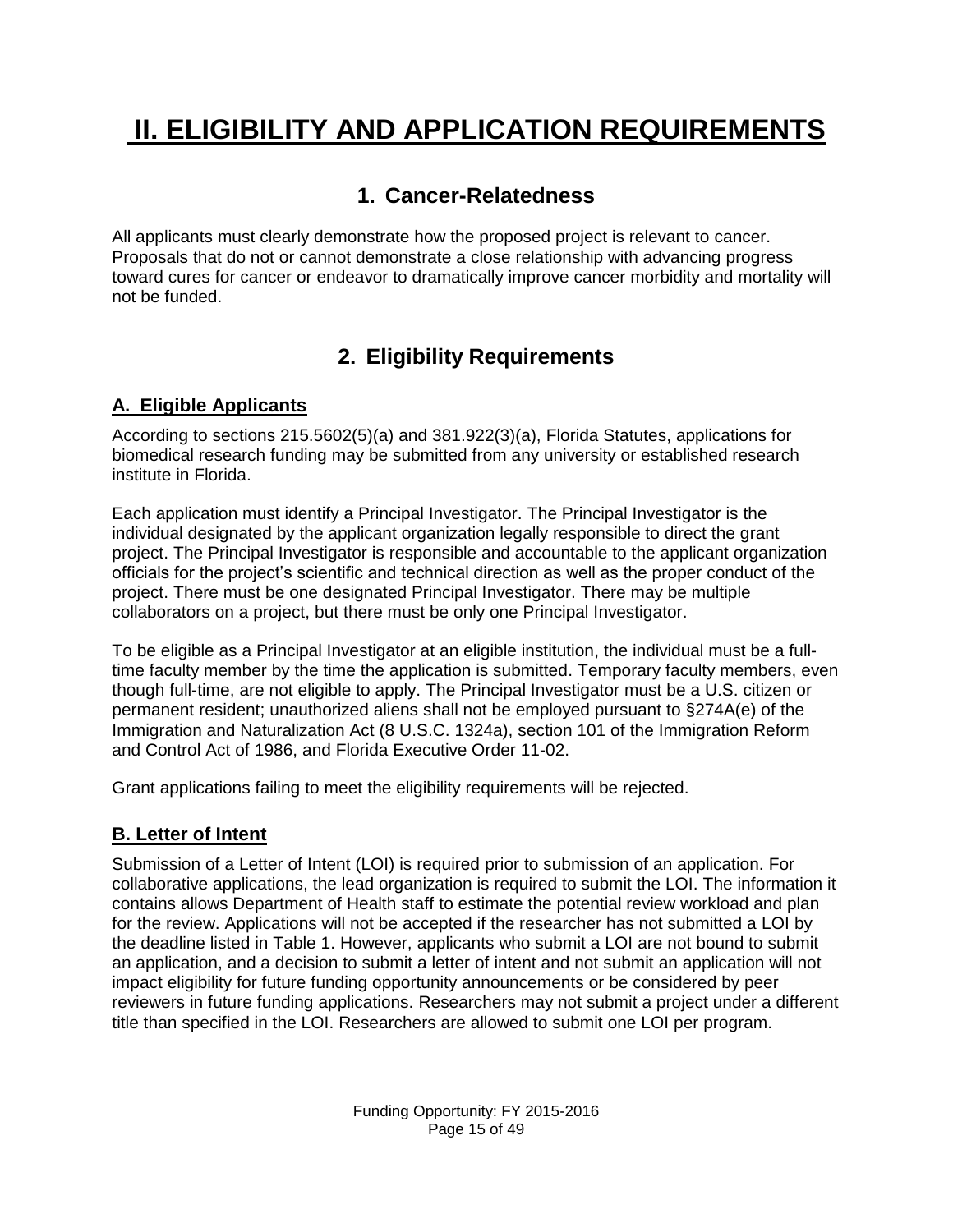Prospective applicants must submit a letter of intent through the online system that includes all of the following information:

- Name of Program (James and Esther King Biomedical Research Program or Bankhead-Coley Cancer Research Program)
- Name, address, telephone number, email address of the project director or principal investigator
- Names of other research personnel
- Lead organization
- Collaborating institutions and collaborating research personnel, if any
- Descriptive title of proposed research
- Type of research priority
- Grant mechanism
- General Audience Abstract (no more than 500 words)
- Key Words

#### **C. Guidelines for Florida Biomedical Research Advisory Council Member Participation**

The BRAC has statutory conflict of interest obligations regarding the participation of its members in Bankhead-Coley Cancer Research Program (BC) and James and Esther King Biomedical Research Program (JK) grants and grant applications.

BRAC members shall not:

- Receive any form of financial compensation from a BC grant award.
- Participate in any named role on a proposed BC grant project in this Funding Opportunity.
- Advise applicants regarding the preparation of a specific BC grant application.
- Answer any programmatic questions (eligibility, content of the Funding Opportunity, competition procedures, etc.).
- Violate any provision of Chapter 112, Part III, Florida Statutes

Funding Opportunity: FY 2015-2016 Page 16 of 49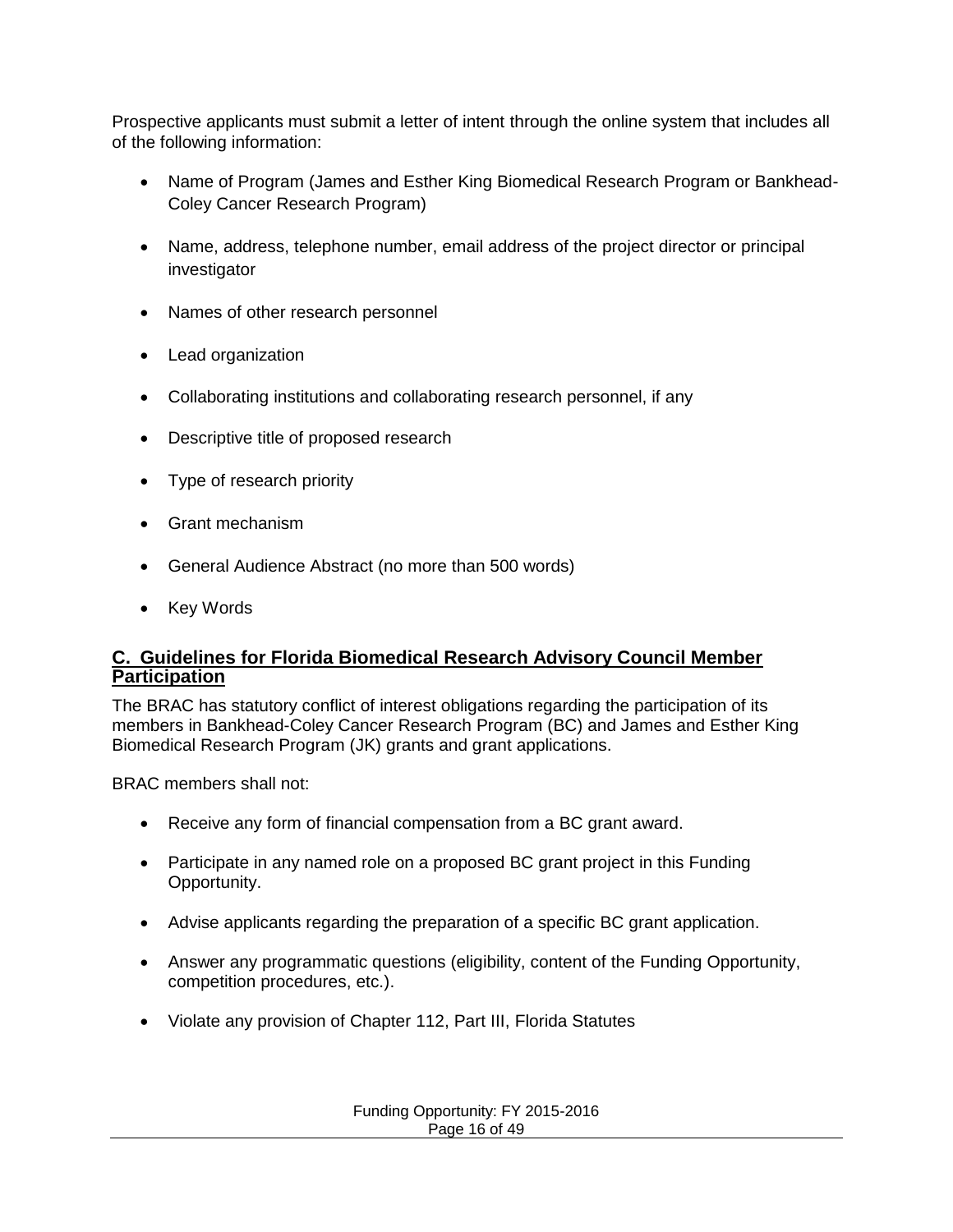BRAC members may:

 Provide and sign letters of assurance/support or cover pages submitted as part of the application in cases where doing so is part of their official duties at the applicant organization

Violations of these restrictions may result in the disqualification of an applicant for this competition. For a list of BRAC members, refer to the program website.

### <span id="page-16-0"></span>**D. Duplicate Applications and Overlap Limits**

Eligible applicants can submit **one** application to the BC program, and **one** application to the JK program. Applications must be different. Applicants may not submit the same applications, or substantially similar applications as determined by the Department, to both the JK and BC programs.

Applications who submitted, but were not funded in the FY 2014-2015 funding competition, may submit a revised application only one time. Applicants may submit either a new application or revised application from the FY 2014-2015 funding competition, but cannot submit both.

Applicants can submit:

- One new application to the BC program or one revised application, but not both
- One new application to the JK program or one revised application, but not both

Applicants cannot submit:

- Two applications to BC
- Two applications to JK
- The same or substantively similar application to BC and JK

The Principal Investigator may:

• Serve as co-PI or other role on other applications, provided they are not overcommitted.

The Principal Investigator shall not:

- Submit an application for the same research project for which he or she was previously funded as a BC or JK grant recipient. The aims and experiments in the new proposal must be significantly different from any previously funded grants.
- Submit the same project/research to the BC program that is also being submitted by another investigator regardless of the grant mechanism.

| Funding Opportunity: FY 2015-2016 |
|-----------------------------------|
| Page 17 of 49                     |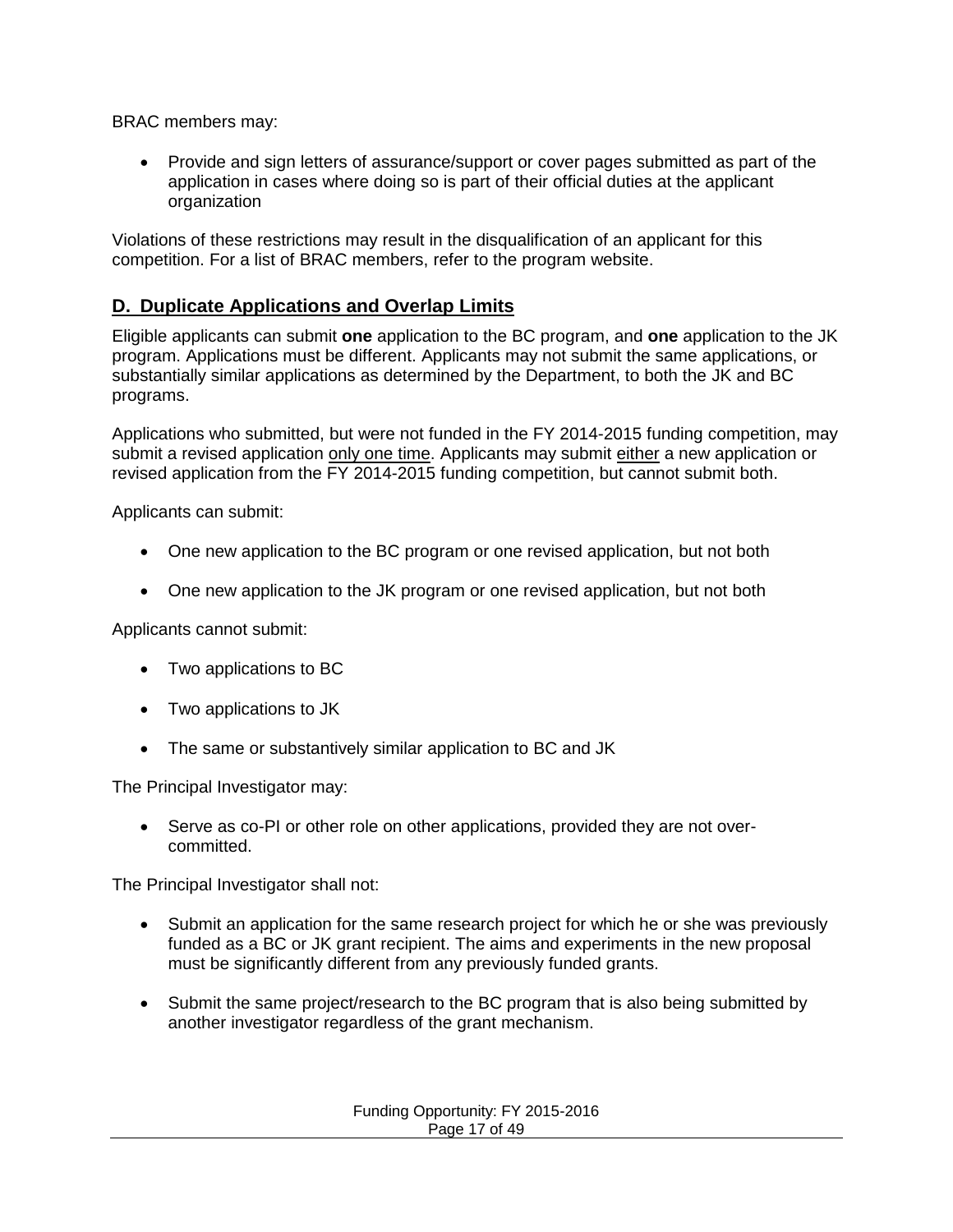Submit duplicate projects or projects with significant scientific or financial overlap to both the JK and BC programs during the same competition year.

Applicants must ensure that their proposed project does not duplicate or significantly overlap, scientifically or financially, with other projects in which they or any key personnel are involved. Overlap, whether scientific or financial, or commitment of a project member's effort greater than 100 percent is prohibited.

## **3. Required Grant Application Components**

<span id="page-17-0"></span>A complete Grant application package must contain all required items listed in [Table 2.](#page-17-1)

<span id="page-17-1"></span>

| <b>Table 2. Application Components</b>                                                             |                                                                                                                                                                                                                                                                                                                                                                                                                                                                                                                                                                                              |  |  |
|----------------------------------------------------------------------------------------------------|----------------------------------------------------------------------------------------------------------------------------------------------------------------------------------------------------------------------------------------------------------------------------------------------------------------------------------------------------------------------------------------------------------------------------------------------------------------------------------------------------------------------------------------------------------------------------------------------|--|--|
| The online application will prompt applicants of required fields and word limits for each section. |                                                                                                                                                                                                                                                                                                                                                                                                                                                                                                                                                                                              |  |  |
| <b>Category</b>                                                                                    | <b>Comment</b>                                                                                                                                                                                                                                                                                                                                                                                                                                                                                                                                                                               |  |  |
| General Project Information                                                                        | Required. Identifies general project information, the applicant<br>organization, and the Principal Investigator.                                                                                                                                                                                                                                                                                                                                                                                                                                                                             |  |  |
| <b>General Audience Abstract</b>                                                                   | Required. Explains the proposed project in lay terms, including<br>its relationship to the goals of the Department.                                                                                                                                                                                                                                                                                                                                                                                                                                                                          |  |  |
|                                                                                                    | Applicants will complete this in the General Project Information<br>section of the application.                                                                                                                                                                                                                                                                                                                                                                                                                                                                                              |  |  |
|                                                                                                    | Required. This is the scientific description of the project.                                                                                                                                                                                                                                                                                                                                                                                                                                                                                                                                 |  |  |
| Scientific Abstract                                                                                | Applicants will complete this in the General Project Information<br>section of the application.                                                                                                                                                                                                                                                                                                                                                                                                                                                                                              |  |  |
| Health Impact                                                                                      | Required. Applications must describe how the proposed project<br>impacts the health of Floridians. Health impact means the ability<br>of the research to reduce morbidity and mortality from cancer.<br>Applications must describe how the results of the research can<br>provide information and evidence for changes in policy, or<br>improve health service delivery and quality of care, or improve<br>disease prevention through improvements in health literacy and<br>changes in behavior within a certain amount of time.<br>Do not consider possible long-range effects of applying |  |  |
|                                                                                                    | knowledge gained in the research or the ability of the research to<br>support future research grant applications or publications or<br>patents as a health impact that may result from the research.<br>Applicants will complete this in the General Project Information<br>section of the application.                                                                                                                                                                                                                                                                                      |  |  |
| Cancer-Relatedness                                                                                 | Required. Provides a clear explanation of how the project is<br>related to cancer.                                                                                                                                                                                                                                                                                                                                                                                                                                                                                                           |  |  |
|                                                                                                    | Applicants will complete this in the General Project Information<br>section of the application.                                                                                                                                                                                                                                                                                                                                                                                                                                                                                              |  |  |
| Collaborator Information                                                                           | Required. Identifies all key personnel.                                                                                                                                                                                                                                                                                                                                                                                                                                                                                                                                                      |  |  |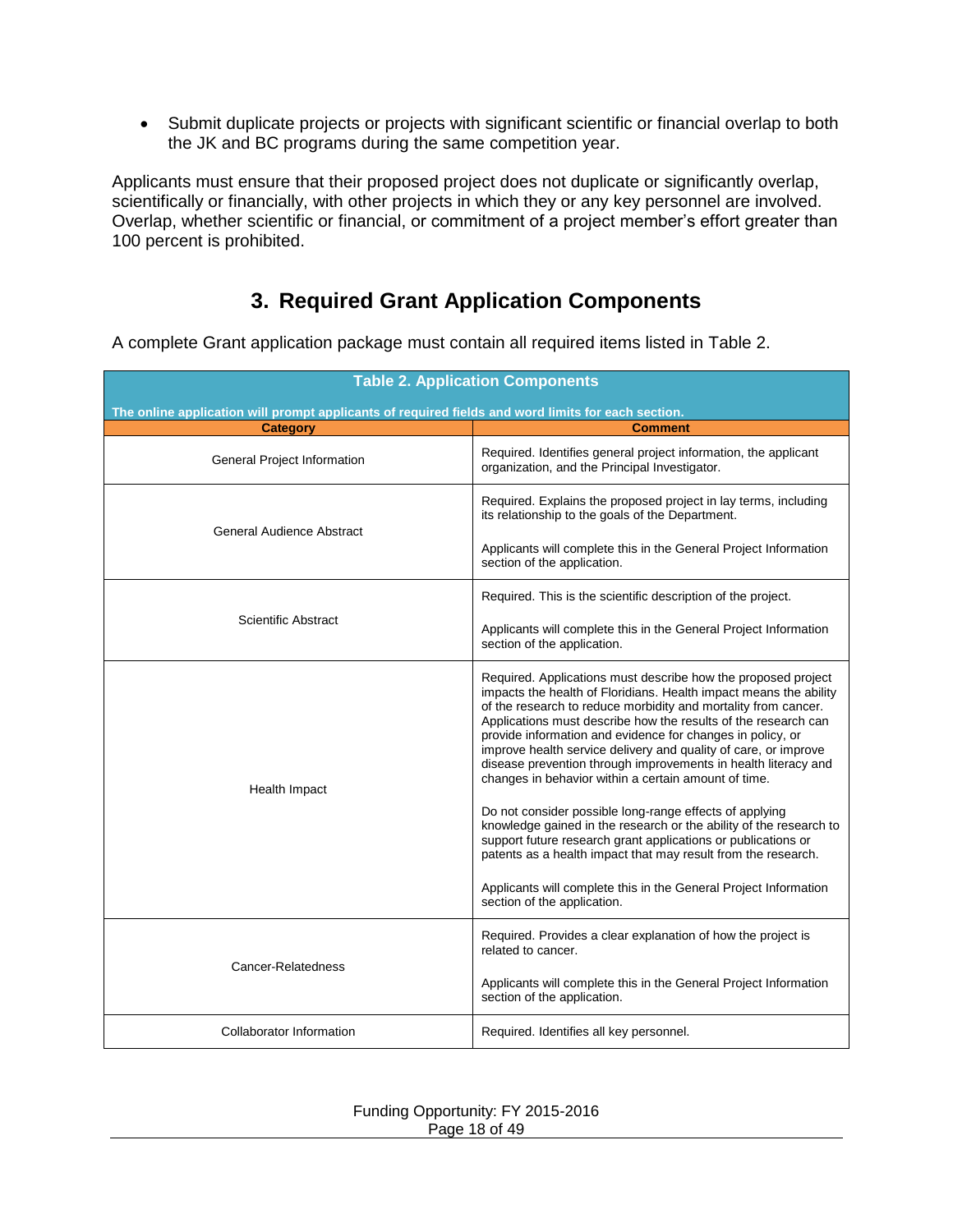| <b>Table 2. Application Components</b>                                                             |                                                                                                                                                                                                                                                                                                                                                                                                                                                                                      |  |  |  |
|----------------------------------------------------------------------------------------------------|--------------------------------------------------------------------------------------------------------------------------------------------------------------------------------------------------------------------------------------------------------------------------------------------------------------------------------------------------------------------------------------------------------------------------------------------------------------------------------------|--|--|--|
| The online application will prompt applicants of required fields and word limits for each section. |                                                                                                                                                                                                                                                                                                                                                                                                                                                                                      |  |  |  |
| <b>Category</b>                                                                                    | <b>Comment</b>                                                                                                                                                                                                                                                                                                                                                                                                                                                                       |  |  |  |
| <b>Biographical Sketch</b>                                                                         | Required. Bio-sketches of key personnel must be uploaded as a<br>single document in the format specified in the online system.                                                                                                                                                                                                                                                                                                                                                       |  |  |  |
| Consultants                                                                                        | Required (if there are consultants). Letters from all consultants<br>confirming their roles in the project, including the rate/charge for<br>consulting services must be uploaded as a single document.                                                                                                                                                                                                                                                                              |  |  |  |
| Research/Project Plan                                                                              | Required. Describe the specific aims including the significance,<br>innovation, and approach. Provide a bibliography of any<br>references cited and list facilities and other resources.                                                                                                                                                                                                                                                                                             |  |  |  |
| Human Subjects                                                                                     | Required (if applicable). Describe protections for human subjects<br>involved in the research.                                                                                                                                                                                                                                                                                                                                                                                       |  |  |  |
| <b>Vertebrate Animals</b>                                                                          | Required (if applicable). Describe protections for animals<br>involved in the research.                                                                                                                                                                                                                                                                                                                                                                                              |  |  |  |
| <b>Recombinant DNA Molecules</b>                                                                   | Required (if applicable). Describe use of recombinant DNA<br>molecules involved in the research.                                                                                                                                                                                                                                                                                                                                                                                     |  |  |  |
| Survey Instruments                                                                                 | Required (if applicable). Survey Instruments must be uploaded<br>as a single document.                                                                                                                                                                                                                                                                                                                                                                                               |  |  |  |
| Table, Image, or Graph                                                                             | Optional. Upload a single document containing images, graphs,<br>and figures. (There is no page limit on the number of images,<br>graphs, and figures). Images, graphs, and figures cannot appear<br>in the text of the application, but must be uploaded separately in<br>this section. Figure legends need to be included in the<br>document.                                                                                                                                      |  |  |  |
| <b>Budget Template</b>                                                                             | Required. The budget must explain the planned spending. See<br>appendix for template. The budget template can be downloaded<br>within the online application system. The completed budget<br>template form must be uploaded as a single document.<br>When applications involving collaborations with different<br>universities or research institutions, the lead institution should<br>complete the budget form and include collaborating institutions<br>as a contractual expense. |  |  |  |
| Letters of Support                                                                                 | Optional. Upload a single document containing images, graphs,<br>and figures. (There is no page limit on the number of letters of<br>support).                                                                                                                                                                                                                                                                                                                                       |  |  |  |
| Federal Agency Peer Review Summary Statement                                                       | Required (if applicable). If the grant has previously been<br>submitted to a federal funding agency, applicants must upload<br>their Federal Agency Peer Review Summary Statement. For this<br>FOA, "high scientific merit" is a percentile ranking of 16th or<br>better.                                                                                                                                                                                                            |  |  |  |
| Reportable Financial Interests                                                                     | Required. The Principal Investigator must disclose any financial<br>interests that the researcher, the researcher's immediate family,<br>or any other personnel on the project (sub-investigators and<br>research staff) and their immediate families, have related to the<br>research.                                                                                                                                                                                              |  |  |  |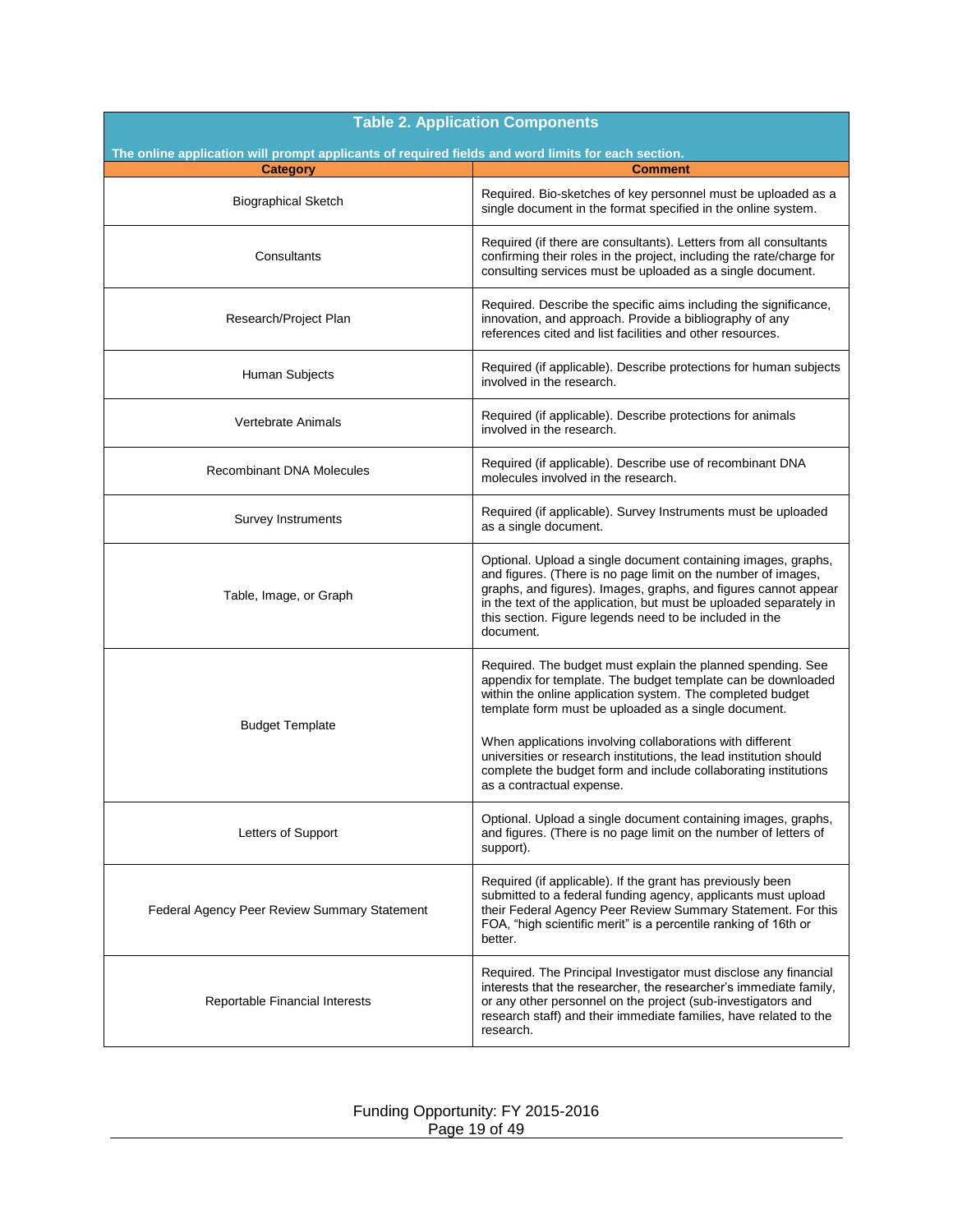**Table 2. Application Components**

**The online application will prompt applicants of required fields and word limits for each section. Category Category Comment** 

Applicants are discouraged from submitting information considered proprietary unless it is deemed by the applicant to be essential for proper evaluation of the application.

If the application contains information that the applicant believes constitutes trade secrets or proprietary information or is protected by a specific statutory exemption; it should be limited to the Research Project Plan section. The applicant must CLEARLY identify the information with [brackets] and a footnote that specifies the law that makes the document or information exempt from the public records laws. If a public records request is made involving documents with declarations of confidentiality, the Department will notify the applicant so that he/she may defend the claim in circuit court. The Department of Health will not provide legal representation to assert a confidentiality claim when a public record request is made.

## **4. Allowed and Disallowed Costs**

<span id="page-19-0"></span>The following information explains direct and indirect costs allowed by the Department, as well as disallowed costs.

## <span id="page-19-1"></span>**A. Allowed Direct Costs**

Allowed direct cost expenses must be directly related to the project and may include:

- Salaries, including up to a 3 percent increase per year.
- Tuition
- Fringe benefits
- Supplies
- Equipment, including computed tomography (CT), magnetic resonance imaging (MRI), or other imaging systems, and improvements to existing systems
- Lab Services
- Domestic travel (Travel will be reimbursed at no more than the state of Florida travel reimbursement rates. Current state of Florida reimbursement rates can be found in section 112.061, Florida Statutes)
- Consultant costs, provided they do not exceed 10 percent of the total budget
- Patient-care costs
- Animal-care costs
- IRB or IACUC fees
- Consortium or contractual costs
- Fees to obtain data from the Florida Cancer Registry Data System and Florida Office of Vital Statistics

Administrative costs *may* be included in direct cost categories, but only under two conditions:

- the services, functions, or activities are directly necessary for this grant
- these administrative costs have not been included in the calculation of the indirect costs

The Program does not prohibit administrative costs as part of direct costs, but to be allowable, they must meet both of the above conditions. All direct costs must be specifically and directly related to the project, necessary for the project's completion, and adequately justified. Pay particular attention to these criteria with costs such as copying charges, telephone and Internet charges, maintenance contracts, etc.

> Funding Opportunity: FY 2015-2016 Page 20 of 49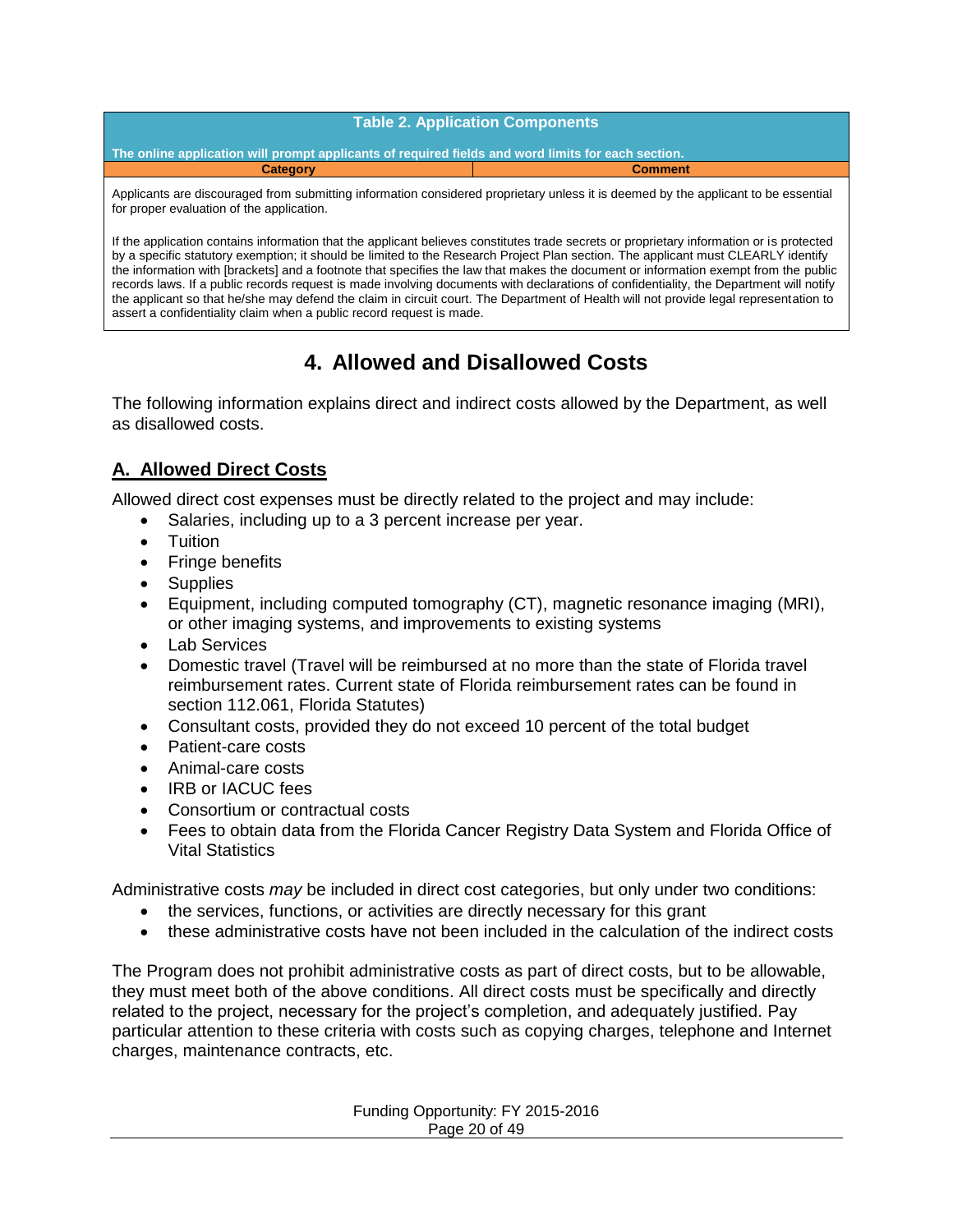#### **Maximum Annual Base Salary Calculations:**

The Program will pay a proportional percentage of the base salary (based on effort) of any personnel named on the application for this grant. The maximum annual base salary used in calculating these payments must not exceed the Executive Level 2 annual salary rate of the Federal Executive Pay Scale that is in effect as of the application submission date. See [II.7](#page-22-0), Definitions, for more information about the Federal Executive Pay Scale. This salary cap excludes fringe benefits, facilities, and administrative (F&A) expenses, and also excludes any income that an individual may be permitted to earn outside of the duties to the applicant organization. This provision is consistent with the NIH salary limitations on grants, cooperative agreements, and contracts.

#### **Work Must Occur in Florida:**

Activities funded through this competition must occur in Florida. All work (effort) must occur and funds must be spent in Florida at the applicant organization and any collaborating entities. However, the Department may make exceptions if the service is essential and only provided outside Florida, and if the amount is less than 10 percent of the requested amount.

#### <span id="page-20-0"></span>**B. Allowed Indirect Costs**

Indirect costs (also referred to as IDC, F&A, or administrative costs) are limited to 15 percent of the direct costs requested. Indirect costs are those costs that are incurred for the joint or common benefit of several separate organizational or financial components (cost centers) of an organization, which specifically or readily cannot be identified to a particular cost center, project, or program.

### <span id="page-20-1"></span>**C. Disallowed Costs**

All direct costs must be specifically and directly related to the project, necessary for the project's completion, adequately justified, and made during the active grant period. Any other costs are disallowed. Additionally, the following items shall NOT be paid for with grant funds:

- Florida Department of Health personnel salary
- Construction, renovation, or remodeling
- International travel (including Canada)
- Vehicles
- Entertainment
- Employment subsidies
- Dues/Membership fees
- Lobbying
- Meals/Food (other than as part of travel costs)
- Malpractice insurance premiums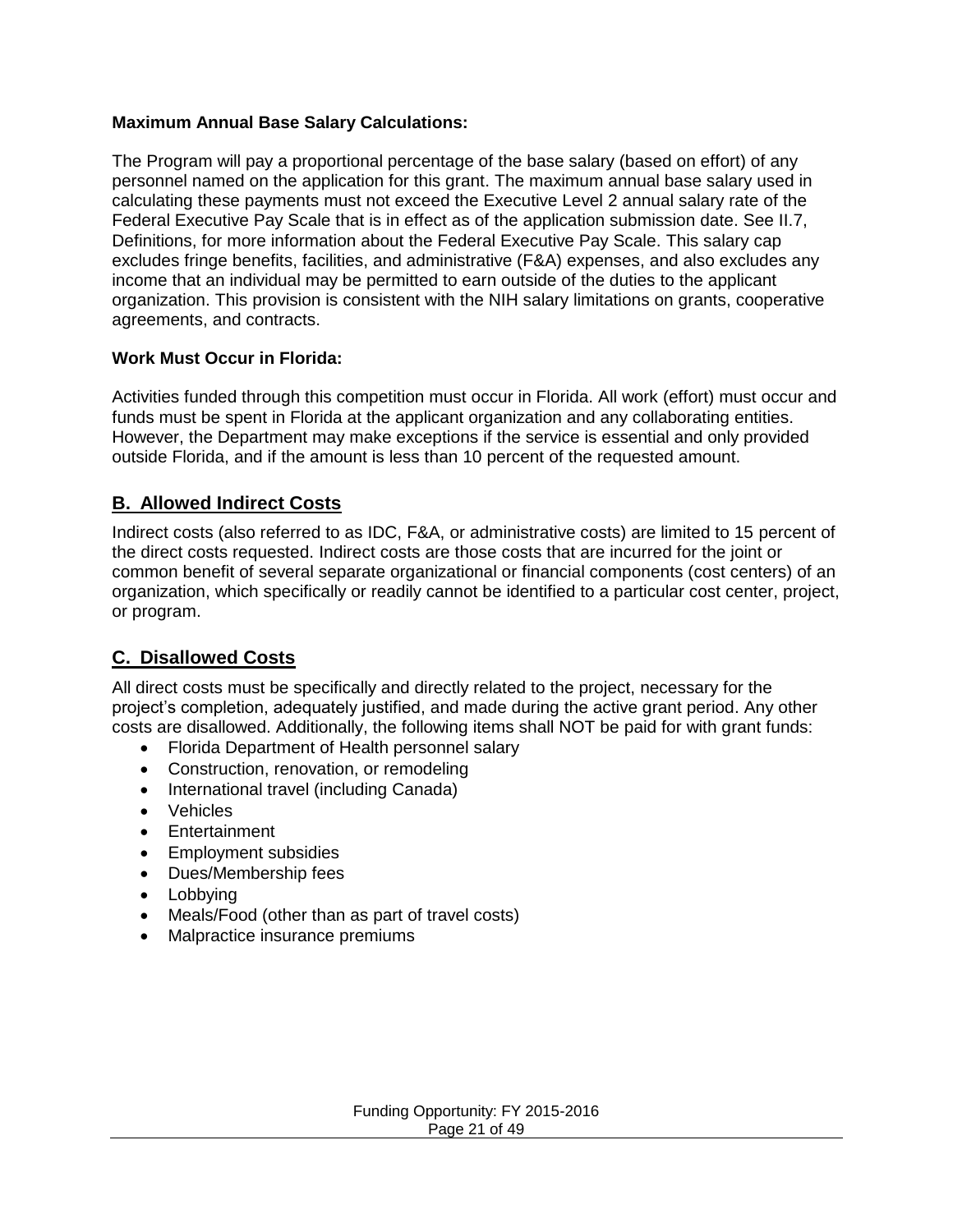# <span id="page-21-0"></span>**5. Inquiries and Contacts**

## <span id="page-21-1"></span>**A. Programmatic Questions About This Funding Opportunity**

This Funding Opportunity is issued by the Florida Department of Health. The Public Health Research Unit manages the Funding Opportunity and is responsible for answering all applicant questions. Applicants and persons acting on their behalf may contact the Department in writing via email as indicated below regarding programmatic issues. Applicants who attempt to contact Biomedical Research Advisory Council members regarding this Funding Opportunity Announcement may have their applications disqualified.

To ensure equal access by all applicants to questions and answers, all programmatic questions must be submitted in writing via email to [research@flhealth.gov.](mailto:research@flhealth.gov) Answers to questions will be available on the Program website. Answers to submitted questions will be posted in groups as they are received and published on the website, according to the schedule in [I.5, Table 1.](#page-12-1)

## <span id="page-21-2"></span>**B. Technical Questions About the Online Application**

Direct all questions about the online application process and related issues (e.g. username and password problems) to [research@flhealth.gov.](mailto:research@flhealth.gov)

<span id="page-21-3"></span>The Department recommends that applications be submitted early. Applications submitted past the deadline will not be considered, regardless of the reason.

# **6. Requirements for Protecting Intellectual Property**

Submitted materials are subject to the provisions of Art. I, Sec. 24, Florida Constitution and Chapter 119, Florida Statutes*,* Florida's public records law. These laws grant the right to any person to inspect any public record. There are some documents and information that are exempt from the public records laws. All application materials are public record unless the applicant can show how they are exempt.

Applicants are strongly discouraged from submitting information considered proprietary unless it is deemed by the applicant to be essential for proper evaluation of the application. If the application contains information that the applicant believes constitutes trade secrets, intellectual property, proprietary information, or information protected by a specific statutory exemption, it should be limited to the research/project plan. The applicant must clearly identify the confidential information with [brackets].

If a public records request is made involving documents with declarations of confidentiality, the Department will notify the applicant so that he/she may substantiate and defend the claim. The Department will not provide legal representation to assert a confidentiality claim.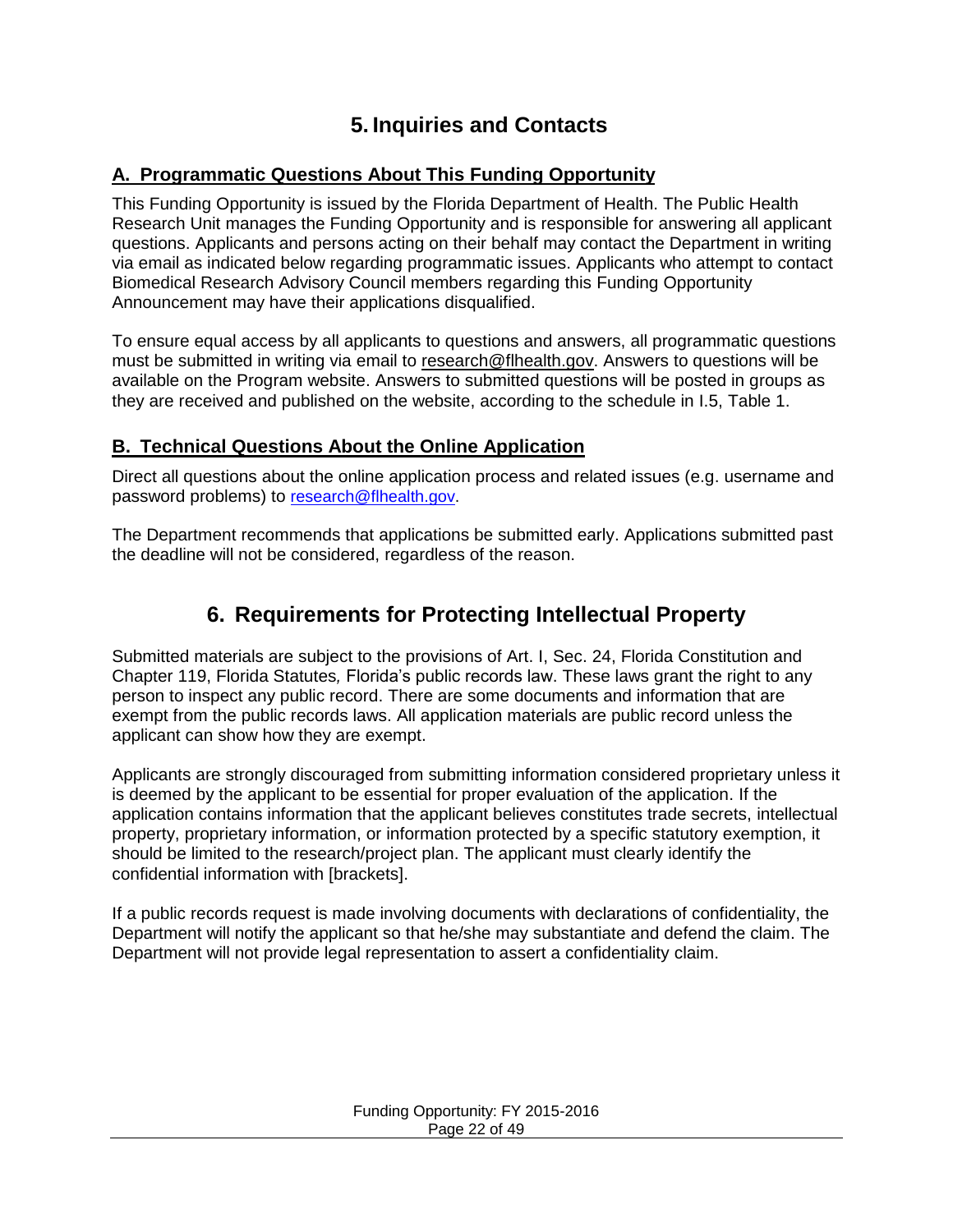## **7. Definitions**

<span id="page-22-0"></span>**Business entity:** Per section 606.03(1), Florida Statutes*,* this means any form of corporation, partnership, association, cooperative, joint venture, business trust, or sole proprietorship that conducts business in Florida.

**Collaborator:** An individual involved with the Principal Investigator in the scientific development or execution of the project. These individuals typically devote a specific percent of effort to the project and are identified as key personnel. The collaborator may be employed by, or affiliated with, either the Grantee institution or an institution participating in the project under a consortium or contractual agreement.

**Commercialization:** The process of developing markets and producing and delivering products or services for sale (whether by the originating party or by others). As used by the Program, commercialization includes both government and non-government markets.

**Consortium or Contractual Agreement:** An agreement whereby a project is carried out by the Grantee and one or more other organizations that are separate legal entities. In this arrangement, the Grantee contracts for the performance of a substantial and/or a significant portion of the activities to be conducted under the grant. These agreements typically involve a specific percent of effort from the consortium's Principal Investigator and a breakdown of costs by category, such as personnel, supplies, and other allowable expenses, including indirect costs.

**Consultant:** An individual hired to give professional advice or services for a fee, normally not as an employee of the hiring entity. Consultants may also include firms that provide paid professional advice or services.

**Community-Based Participatory Research (CBPR):** A collaborative approach to research that equitably involves all partners in the research process and recognizes the unique strengths that each brings. CBPR begins with a research topic of importance to the community (which can be self-defined, regional, or by interest) and has the aim of combining knowledge with action and achieving social change to improve health outcomes and eliminate health disparities.

**Cooperative Agreement:** A support mechanism that will have substantial scientific and/or programmatic involvement. Substantial programmatic involvement means that after award, scientific or project staff will assist, guide, coordinate, or participate in programmatic activities beyond the normal stewardship responsibility in the administration of grants. Proposed cooperative agreements will be published as policy announcements, program announcements, or requests for applications.

**Department:** Florida Department of Health.

**Development:** The systematic application of knowledge toward the production of useful materials, devices, and systems or methods, including design, development, and improvement of prototypes and new processes to meet specific requirements.

**Eligible Institution:** Any public university, non-public institution, or established research institute in Florida.

> Funding Opportunity: FY 2015-2016 Page 23 of 49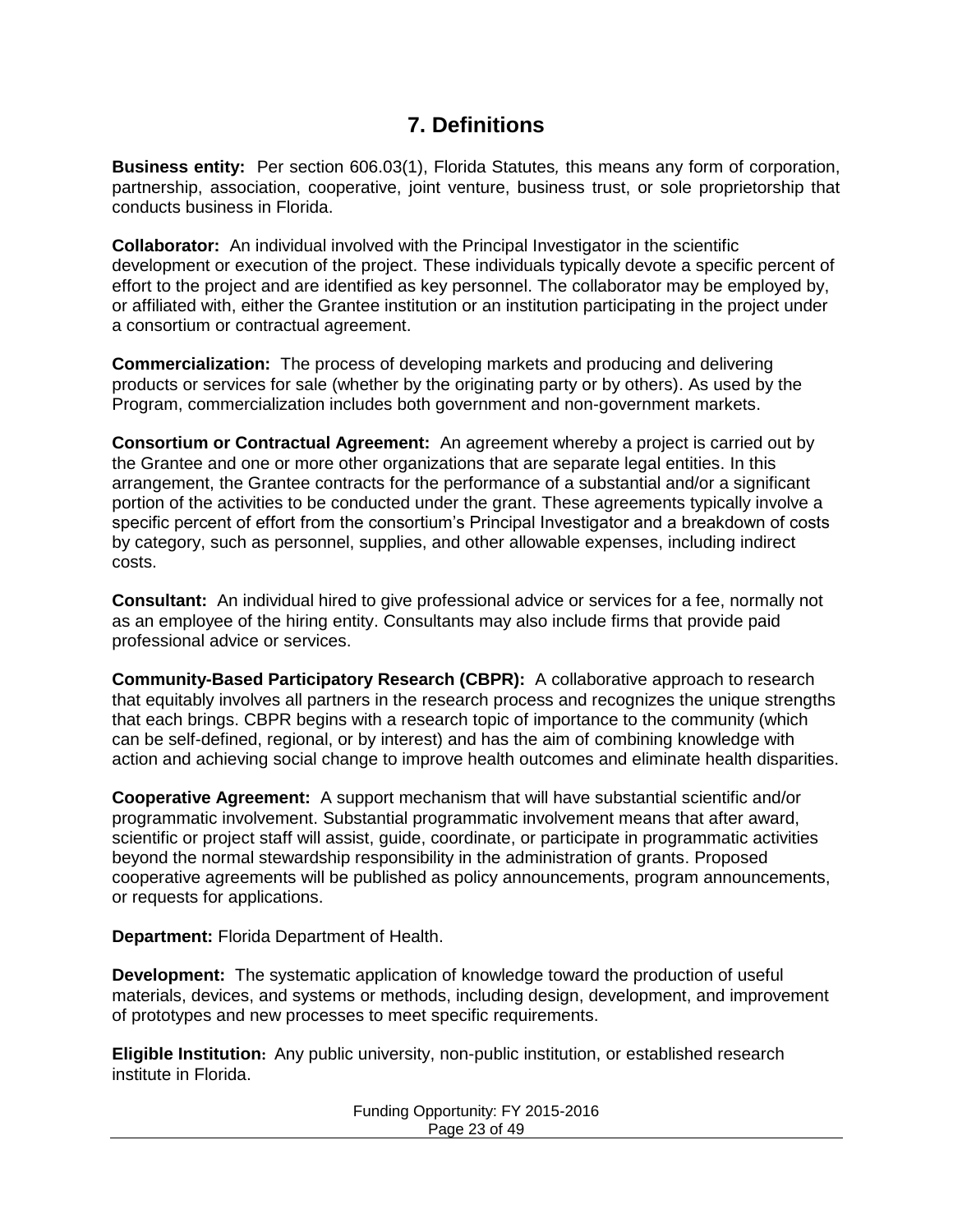**Feasibility:** The practical extent to which a project is capable of being successfully performed within the requested time and for the awarded money.

**Federal Executive Pay Scale, Executive Level 2:** The U.S. Office of Personnel Management establishes executive pay schedules each year normally around the first month of the calendar year. To view the current Executive Level 2 pay scale, visit the website of the U.S. Office of Personnel Management at [http://www.opm.gov/oca/ a](http://www.opm.gov/oca/)nd search for executive schedule.

**Full-time Equivalent (FTE):** The definition of a Full-time Equivalent must be in accordance with the institution's policy, used consistently by the institution regardless of the source of support, and may be different in terms of actual months per year or days per week at the applicant institution.

**Full-time Faculty:**Full-time Faculty positions are defined as teaching, clinical, and research appointments carrying classroom teaching, laboratory teaching, clinical teaching or service, or research assignments equal to at least nine months per fiscal year or 0.75 FTE. This includes tenured, tenure-track, and non-tenure track appointments.

**Health Systems Research:** Research that addresses health system and policy questions that concern systems problems and have repercussions on the performance of the health system as a whole. It addresses a wide range of questions, from health financing, governance, and policy to problems with structuring, planning, management, human resources, service delivery, referral, and quality of care in the public and private sector.

**Institutional Base Salary:** The annual compensation that the applicant institution pays for an employee's appointment, whether that individual's time is spent on research, teaching, patient care, or other activities. Base salary excludes any income that an individual may be permitted to earn outside of duties to the applicant institution. Base salary may not be increased as a result of replacing institutional salary funds with grant funds.

**Institutional Review Board (IRB):** A committee that reviews research involving human subjects to determine if research complies with law, including but not limited to 45 CFR 46, and 21 CFR 50, 56, 312 and 812 as applicable.

**Key Personnel:** Key personnel are defined as, and should be limited to, individuals who contribute to the scientific development or execution of the project in a substantive way, whether or not salaries are requested.

**Nonpublic Institutions:** Nonpublic institutions in Florida operating under Chapter 1005, Florida Statutes are eligible. For the purposes of the Program, any branch campuses, centers, or other affiliates of a nonpublic institution are considered one and the same with that institution. Where the number of applications is limited, the institution and its branch campuses, centers, or other affiliates must coordinate submission(s) in order to comply with the limitation.

**Overlap, Commitment:** Commitment overlap occurs when any project staff has time commitments exceeding 100 percent. This is the case whether or not the grant includes salary support for the effort. While information on other support is only requested for the Principal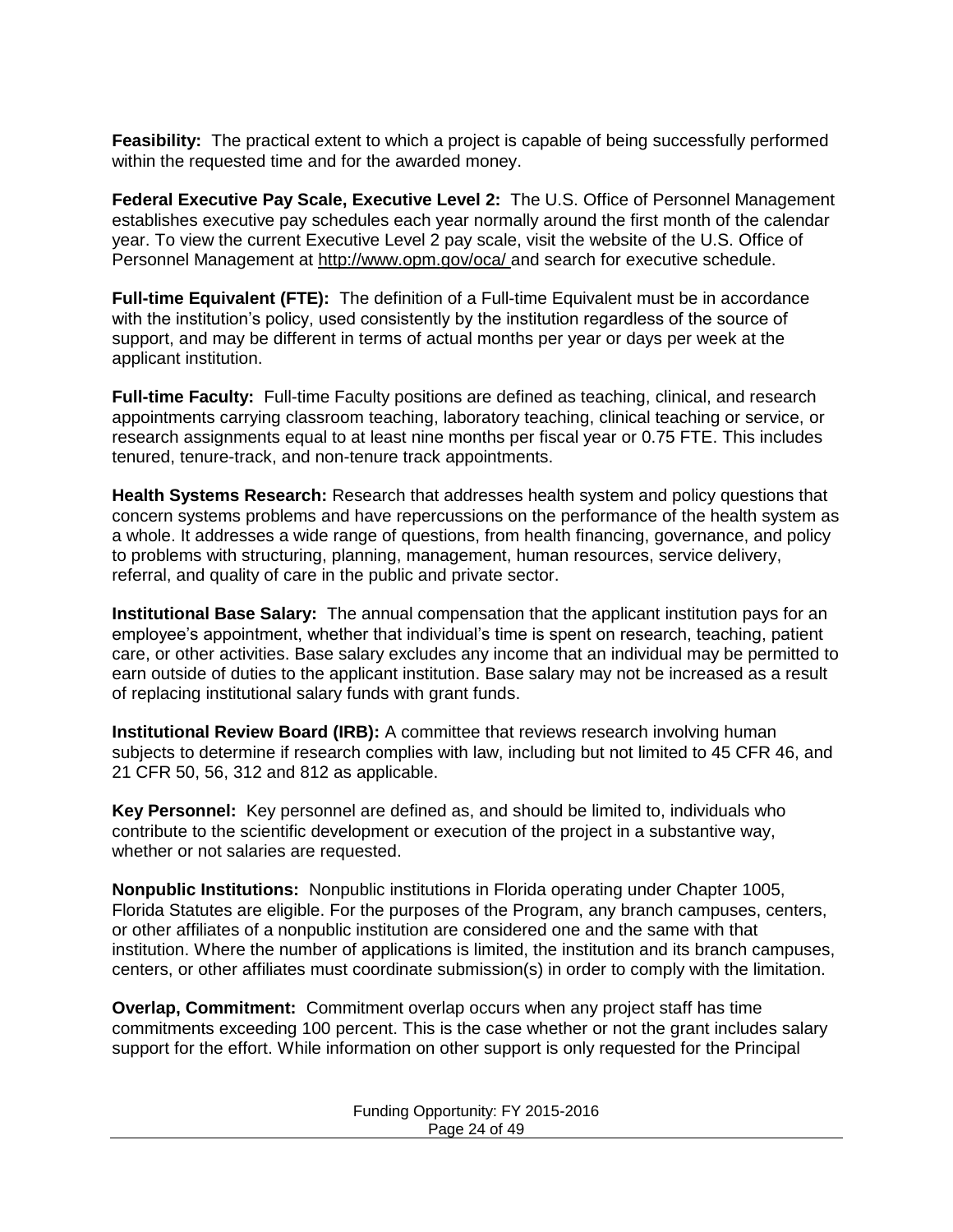Investigator, no individual on the project may have combined commitments in excess of 100 percent.

**Overlap, Financial:** Financial overlap occurs when duplicate or equivalent budget items (e.g., equipment, salary) are requested in an application but are already funded or provided for by another source.

**Overlap, Scientific:** Scientific overlap occurs when: (1) substantially the same research is funded by two or more different funding sources, or (2) a specific research objective and the research design for accomplishing that objective are the same or closely related in two or more awards, regardless of the funding source.

**Principal Investigator:** The one individual designated by the applicant organization to direct the project to be supported by the grant. The Principal Investigator is responsible and accountable to applicant organization officials for the proper conduct of the project. The Principal Investigator must supervise the project directly and in person.

**Public University:** A public (state) university is defined in section 1000.21, Florida Statutes*,* except as otherwise specifically provided in that statute; are the 12 named public, postsecondary institutions and any branch campuses, centers, or other affiliates of the institution. For purposes of the Program, any branch campuses, centers, or other affiliates of a public university are considered one and the same with that university. Where the number of applications is limited, the university and any branch campuses, centers, or other affiliates must coordinate submission(s) in order to comply with the limitation.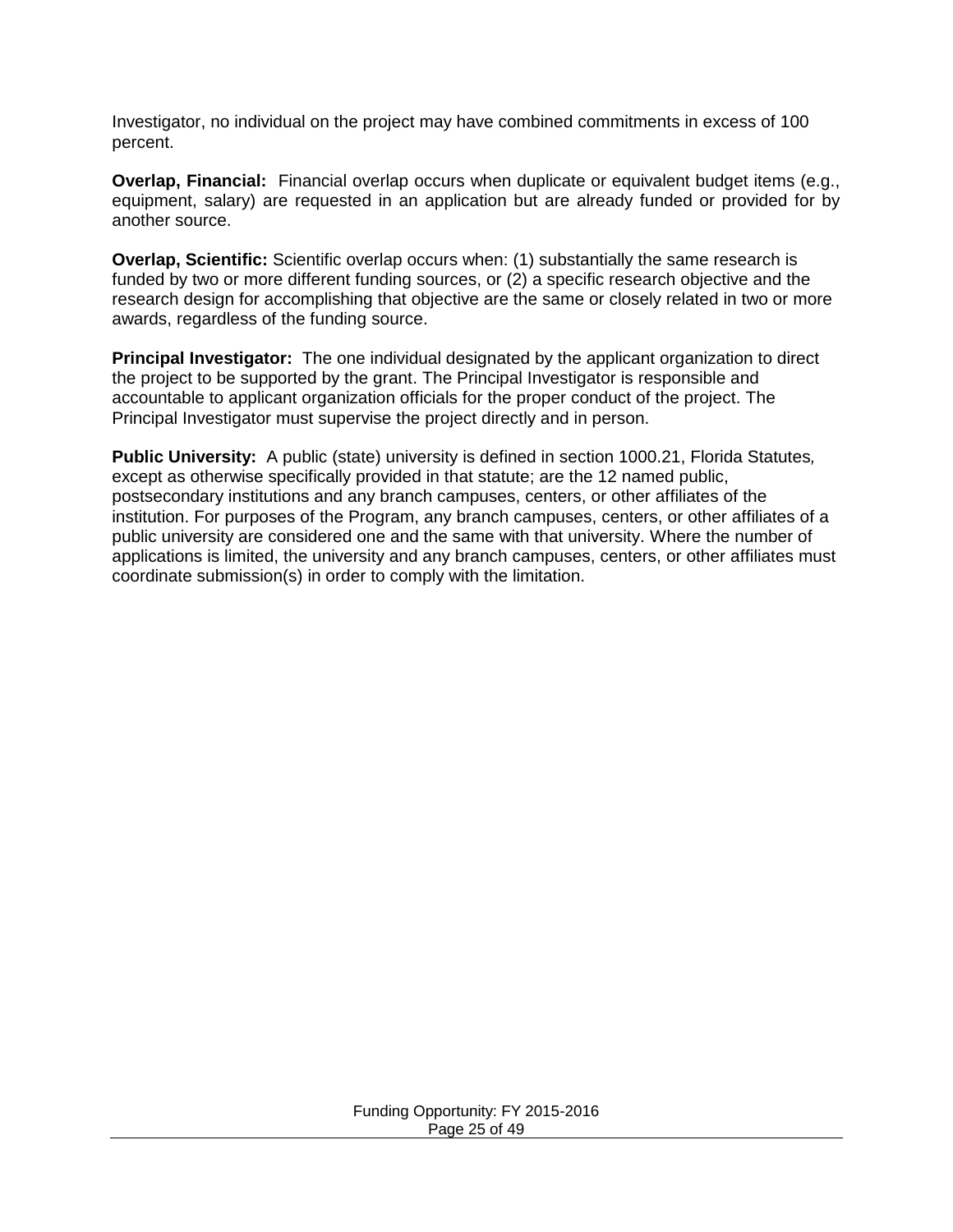# <span id="page-25-0"></span>**III. INSTRUCTIONS FOR APPLICATION PREPARATION AND SUBMISSION**

# **1. General Instructions for Application Submission**

<span id="page-25-1"></span>Applicants must register, prepare, and submit a letter of intent and application through the online system found on the Program's website: [http://www.floridahealth.gov/provider-and](http://www.floridahealth.gov/provider-and-partner-resources/research/funding-opportunity.html)[partner-resources/research/funding-opportunity.html.](http://www.floridahealth.gov/provider-and-partner-resources/research/funding-opportunity.html)

Application materials not submitted in the specified manner and in the specified format will be disqualified from competition.

Required signature pages such as budgets and letters of support, must be included in the appropriate section of the application as indicated in the online instructions. Online applications without scanned copies of these pages will be disqualified.

Other documentation and materials such as biographical sketches and other support must be converted to electronic format and placed in the appropriate section of the online application.

Peer reviewers evaluate only the materials in the application, and do not consider other sources of information.

### <span id="page-25-2"></span>**A. Online Registration and Application Submission**

The online system will be available to accept applications for this Funding Opportunity on the date published in Table 1.

To complete the online application process:

- 1. Applicants must register to access the online application and forms. Register for an online application on the program website [\(http://www.floridahealth.gov/provider-and](http://www.floridahealth.gov/provider-and-partner-resources/research/funding-opportunity.html)[partner-resources/research/funding-opportunity.html\)](http://www.floridahealth.gov/provider-and-partner-resources/research/funding-opportunity.html) and complete the brief project profile. Information entered into the Registration fields will carry forward to the application. Registration will be acknowledged with an email message containing login instructions and a username and password.
- 2. Complete the online application form. Deviations may be grounds for the Program to reject the entire application. Special formatting, scientific notation, pictures, and objects may be included in these documents. However, within the online application form fields such as the Project Title, General Audience Abstract and the Scientific Abstract, use only conventional alphanumeric letters and numbers (i.e., ASCII text) with no drawings, special characters, or symbols.
- 3. If an application is accidentally submitted, contact program staff for assistance.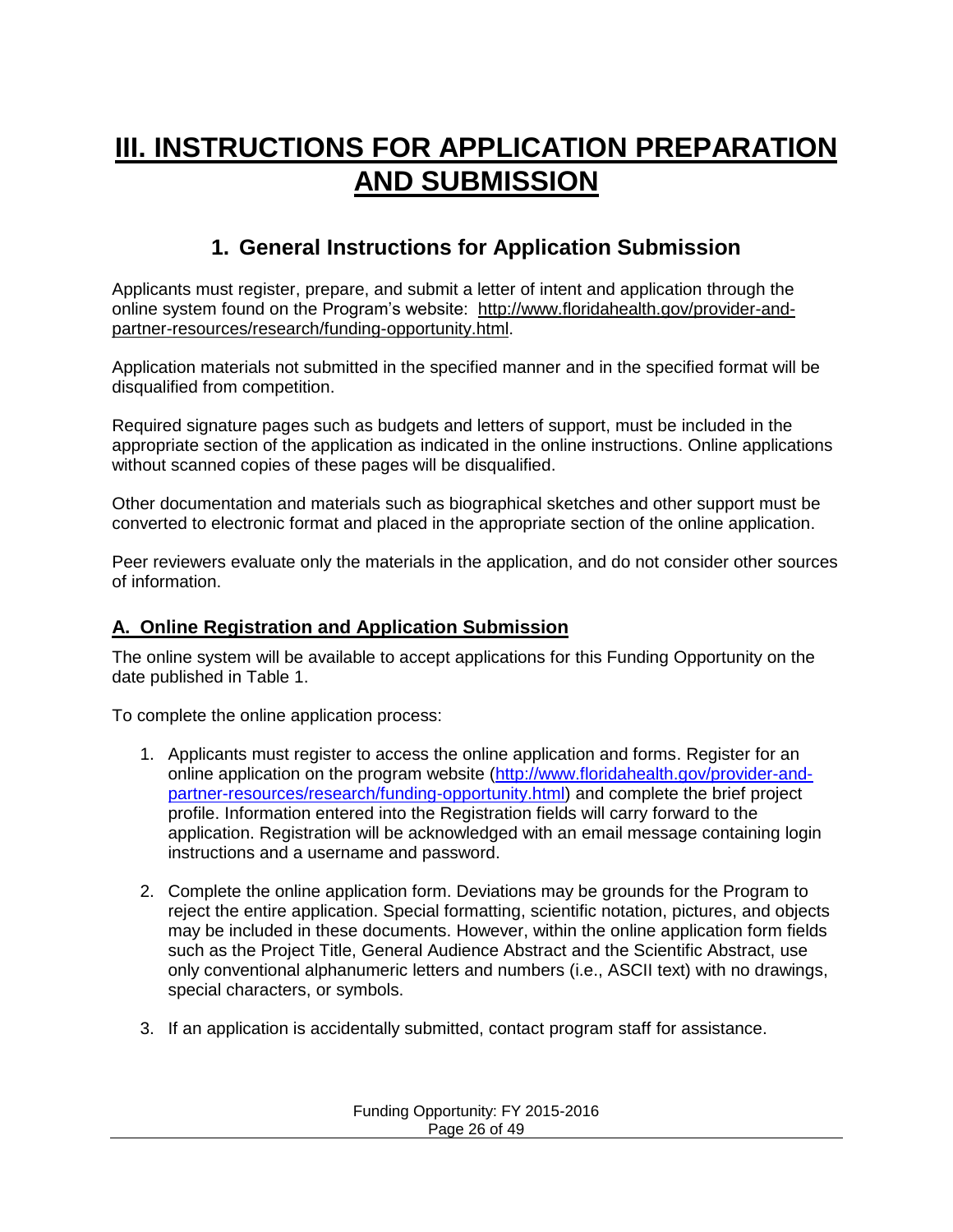4. An application cannot be changed after the submission due date. Errata sheets or replacement files will not be accepted after the application deadline. If an application has been submitted and the applicant wishes to change the submitted application before the deadline, contact program staff, and the application can be unsubmitted so that the applicant can change and resubmit the application. The change and resubmission must occur before the submission deadline.

## <span id="page-26-0"></span>**B. General Application Guidelines**

- 1. Applications must be in English.
- 2. The entire text of all documents uploaded into the online application must be single spaced in an easily readable font. Use standard 11-point type for the text, and no less than 10-point type for table figures and legends. Margins on all applicant created documents should be at least one inch (excluding required headers and footers). Do not use photo reduction for scanned items. Use black type for all text. The application must contain only materials that, when scanned or converted to PDF format, are clear, sharp, and easy to read.
- 3. All applications must be self-contained within specified page limits. Unless otherwise specified in this document, Internet website addresses (URLs) may not be used to provide information necessary to the review because reviewers are under no obligation to view the Internet sites.
- 4. Before it can be submitted, the application must contain all of the required sections identified in [Table](#page-12-1) 2. Uploaded files should be titled by the categories listed in the table.
- <span id="page-26-1"></span>5. Applications must comply with space limitations specified in the online application. Appendices are not allowed.

# **IV. AFTER APPLICATION SUBMISSION**

## **1. Changes to a Submitted Application**

<span id="page-26-2"></span>It is the responsibility of the applicant to ensure that a complete application is submitted before the date and time specified in [Table 1.](#page-12-0) The Department does not allow submitted application files or data to be replaced or changed after the submission deadline. This decision will help ensure no applicants receive an unfair advantage. Before submitting your application, please check it for completeness, accuracy, quality, and readability. This should include verifying that all graphic elements, including tables, charts, and images, converted properly when saving the original documents in PDF format as required.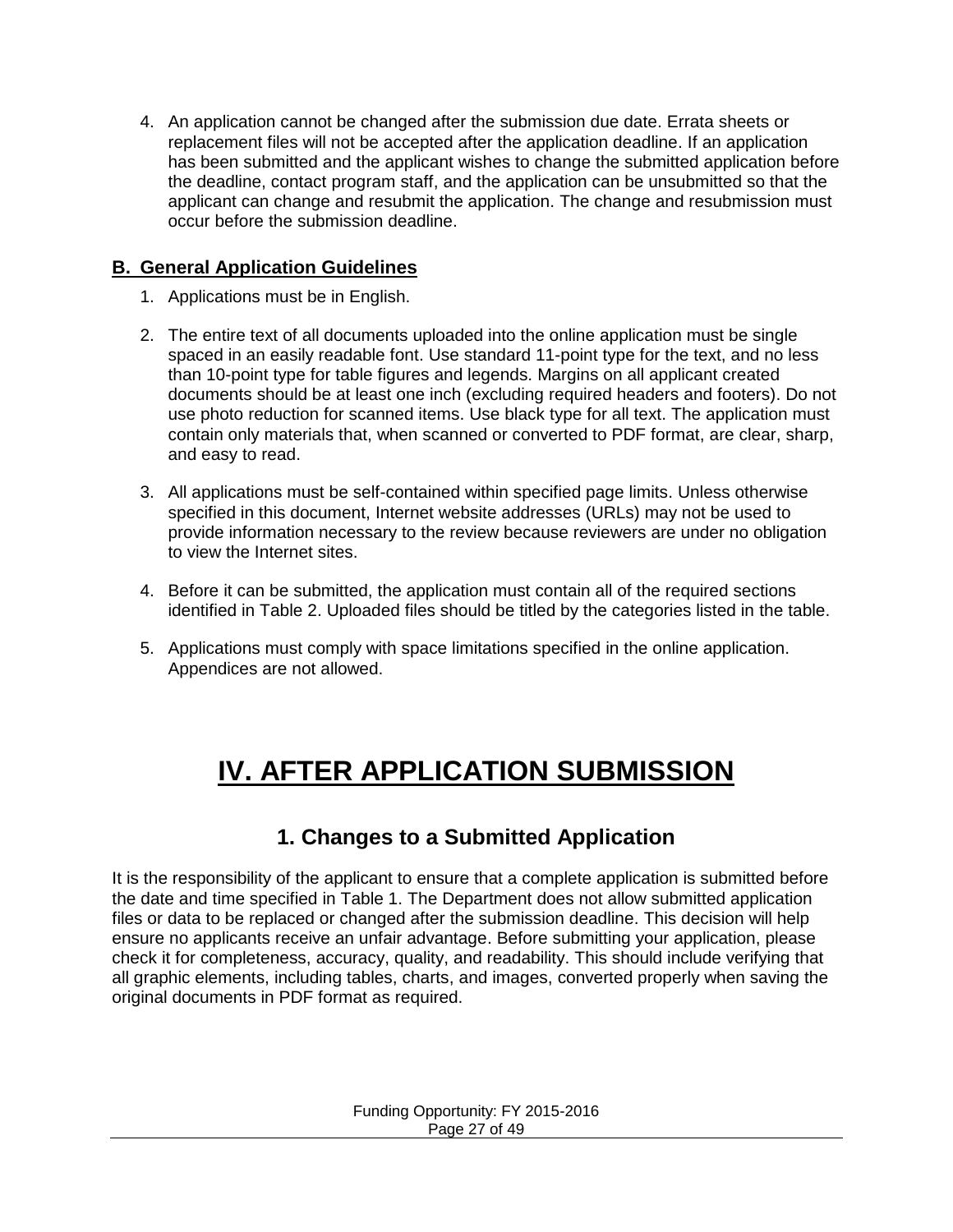# **2. Evaluation of Applications**

<span id="page-27-0"></span>The Department will use a multi-step evaluation process before making award determinations for all applications submitted in response to this Funding Opportunity. The Department will consider the outcome of each of these evaluation steps in making final funding recommendations to the State Surgeon General.

## <span id="page-27-1"></span>**A. Administrative Review**

Application materials not received according to the date, time, and location specified in [Table 1](#page-12-0) will be disqualified.

Each application submitted by the deadline indicated in [Table 1](#page-12-0) will receive an administrative review verifying mandatory eligibility requirements and the completeness of the application. The administrative review does not include review of the overall scientific impact.

Any application failing to meet all administrative requirements may be ruled ineligible for funding in response to this Funding Opportunity and not entitled to further consideration, and will not undergo peer review.

The Department reserves the right to disqualify any and all applications or to waive minor irregularities when doing so would be in the best interest of the state of Florida. A minor irregularity is defined as a variation from the specifications of this Funding Opportunity that does not give any applicant an advantage or benefit not enjoyed by other applicants, does not affect the cost of the application, nor adversely affects the interests of Florida. At its option, the Program may correct minor irregularities, but is under no obligation to do so.

## <span id="page-27-2"></span>**B. Peer Review**

Department peer reviewers will assess the overall impact of all qualified/eligible applications. Peer review panels comprise reviewers with expertise in the substance and methodology of the proposed project. Individual reviewers will review and rate applications, including assessing cancer-relatedness, health impact, examining budget requests, and recommending the level of support necessary to complete the work. Reviewers will be nationally prominent individuals drawn from various sectors in the life sciences including universities, government agencies, and industry. Reviewers will be located outside of Florida and will not be associated with any Florida-based public or private entity working in the life sciences. Before being granted access to proposals, every reviewer will be required to accept the terms of a Confidential Nondisclosure Agreement. Reviewers are required to disclose financial interests to the Department, and the Department determines if any disclosed financial interests are conflicts of interests. Reviewers with financial conflicts of interest are not allowed to review applications. Reviewers will receive honoraria for their participation and are expected to set a high standard for scientific excellence. The number and composition of peer review panels will be determined by the number and scientific range of applications received.

### **Overall Impact Score:**

Similar to the NIH, peer reviewers will use a standard rating format: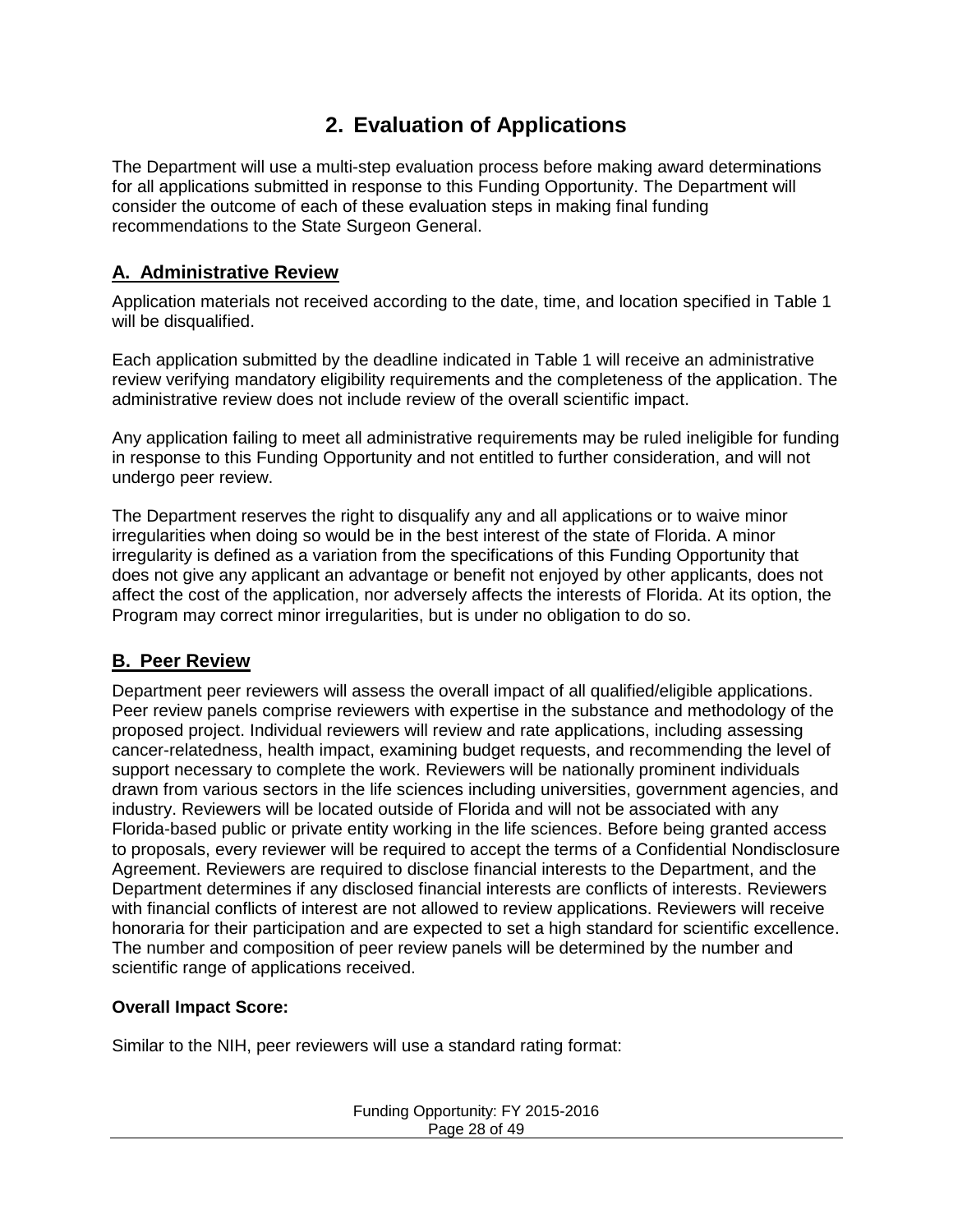- (1) Exceptional Exceptionally strong with essentially no weaknesses
- (2) Outstanding Extremely strong with negligible weaknesses
- (3) Excellent Very strong with only some minor weaknesses
- (4) Very Good Strong but with numerous minor weaknesses
- (5) Good Strong but also at least one moderate weakness
- (6) Satisfactory Some strengths and some moderate weaknesses
- (7) Fair Some strengths but with at least one major weakness
- (8) Marginal A few strengths and a few major weaknesses
- (9) Poor Very few strengths and numerous major weaknesses

Peer reviewers will rate all proposals for overall impact on the following criteria:

- Significance: the importance of the topic being addressed.
- Investigators: the qualifications of the key personnel contributing to the project.
- Innovation: the potential for the project to shift current paradigms.
- Approach: the appropriateness of the planned strategy, methodology, and analyses.
- Environment: the suitability of institutional support, equipment, and physical resources.
- Health impact on the people of Florida.

#### **Other Review Considerations:**

Separately, peer reviewers will rate the relationship of the project to the advancement toward prevention, diagnosis, treatment, and/or cure of cancer. Peer reviewers will be asked the question "Has the applicant made a compelling case for a strong cancer relationship?"

Peer reviewers will also identify any concerns regarding the proposed budget or apparent scientific or budgetary overlap with active or pending support. Reviewer concerns regarding protection of human and/or animal subjects will be considered.

### <span id="page-28-0"></span>**C. Programmatic Review**

The Department and the BRAC will consider the peer review scores in a manner that eliminates or appropriately manages any conflicts of interest. Other programmatic interests, such as the availability of funds, and Program goals and preferences, will be used to form a funding recommendation to the State Surgeon General.

> Funding Opportunity: FY 2015-2016 Page 29 of 49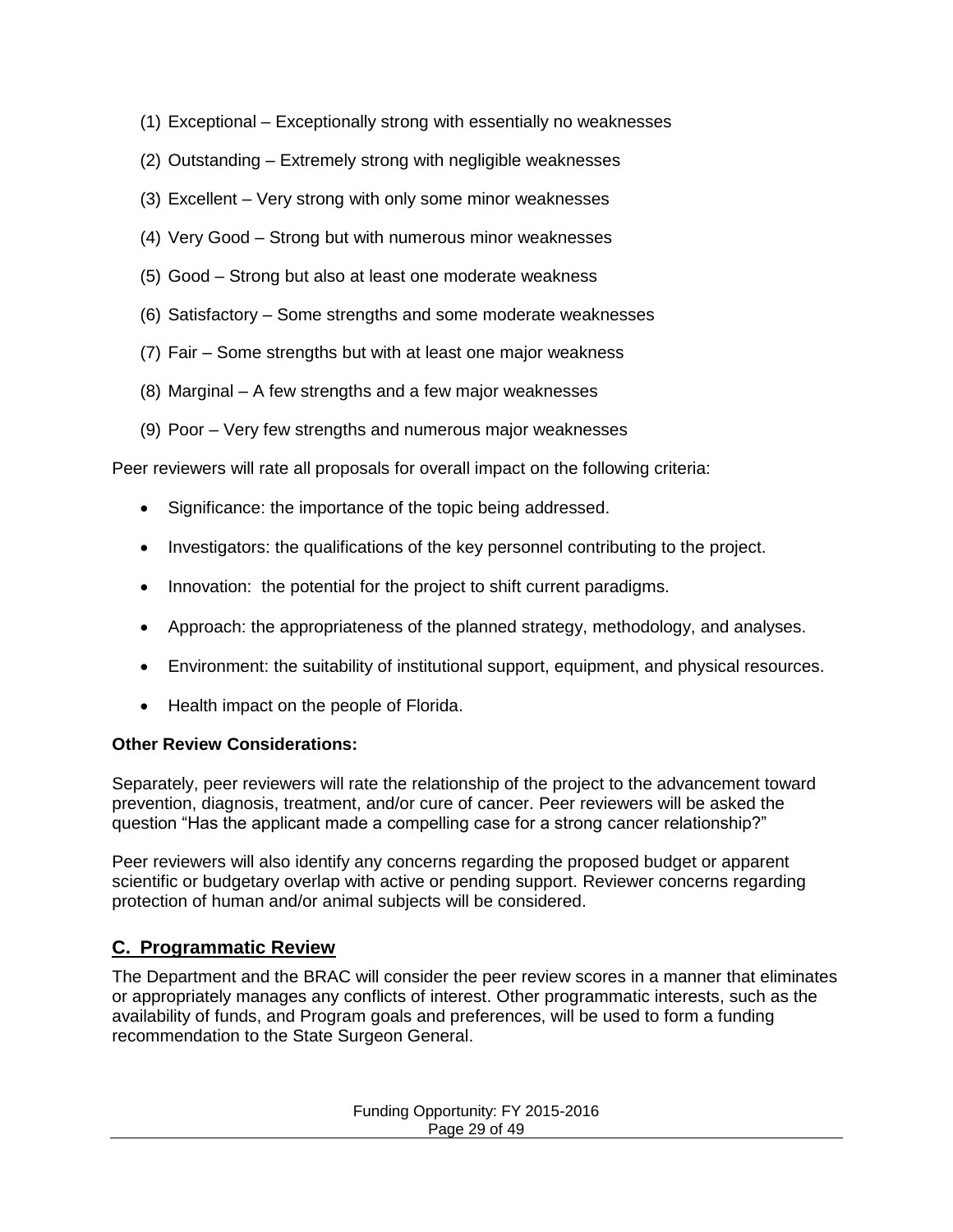## <span id="page-29-0"></span>**D. Evaluation Reports**

<span id="page-29-1"></span>For all eligible and qualified applications, an evaluation report will be sent to researcher on the date specified in Table 1.

## **3. Notification of Funding Decision**

The applicant organization and Principal Investigator will receive written notification of the funding decisions as indicated in in Table 1. All awards in response to this Funding Opportunity are subject to the availability of funds and spending authority provided by the Florida Legislature. By submitting a grant application pursuant to this Funding Opportunity, all applicants acknowledge and consent to this condition.

## **4. Requests for Re-Consideration**

<span id="page-29-3"></span><span id="page-29-2"></span>All funding decisions of the State Surgeon General are final.

## **5. Grantee Requirements**

#### <span id="page-29-4"></span>**A. Terms and Conditions**

After awards are made, each grantee must sign a contract, called the "Terms and Conditions," agreeing to certain legal requirements of the award. The "Terms and Conditions" are nonnegotiable and acceptance is required as part of the grant award process. The Department reserves the right to change or modify the "Terms and Conditions" as needed. The "Terms and Conditions" include the post-award schedule of deliverables.

#### <span id="page-29-5"></span>**B. Grantee Reporting Requirements**

If the applicant's proposal is funded, the Grantee must respond to Department requests for information for a period of five (5) years after the end of the grant period, including any no cost extensions. The requested information may include, but is not limited to long-term outcomes based on the funded project, including the value of additional grant awards for cancer research, a list of cancer presentations, a list of cancer publications in peer-reviewed journals, commercialization results and any invention disclosures, patent filings, and patents received.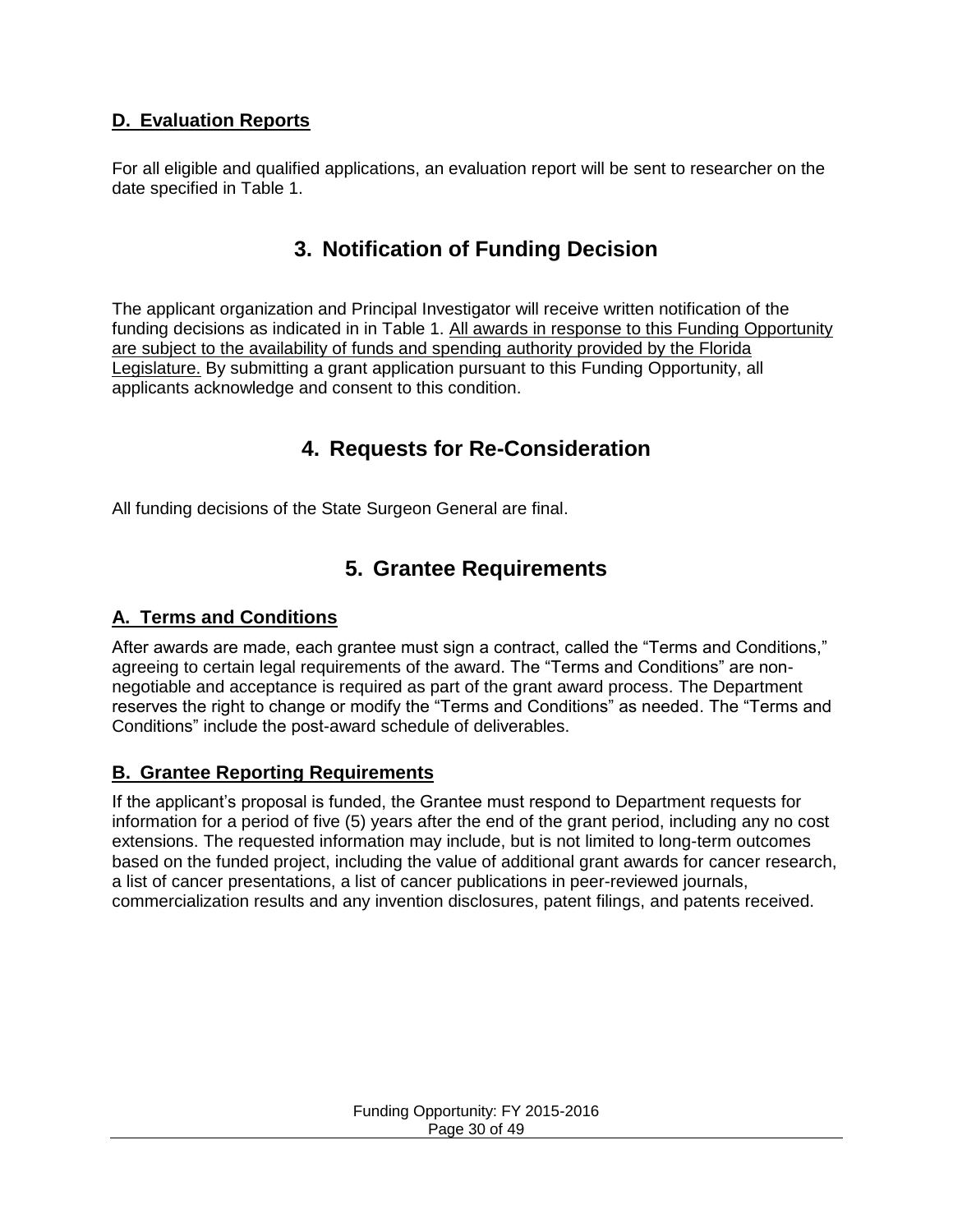#### <span id="page-30-0"></span>**C. Open Innovation and Sharing of Publication-Related Materials, Data, and Software**

Publishing a scientific paper is a transaction whereby the author(s) receive credit and status in exchange for sharing their scientific findings. Authors have a responsibility to make available materials, databases, and software integral to their findings so that others may validate or refute the results and/or extend them in new directions. Grantees funded through the Department are encouraged to use material transfer agreements to make materials, data and databases, and software that result from this funding and which is integral to their research findings, freely and promptly available upon request for research use by other scientists.

In accord with the National Institutes of Health notice NOT-OD-08-033, Grantees shall submit or have submitted for them to the National Library of Medicine's PubMed Central an electronic version of their final, peer-reviewed manuscripts upon acceptance for publication, to be made publicly available no later than 12 months after the official date of publication, in a manner consistent with copyright law. This applies to all publications resulting from the Department funded projects/research. For more information on the NIH Open Access Policy visit [http://publicaccess.nih.gov/.](http://publicaccess.nih.gov/)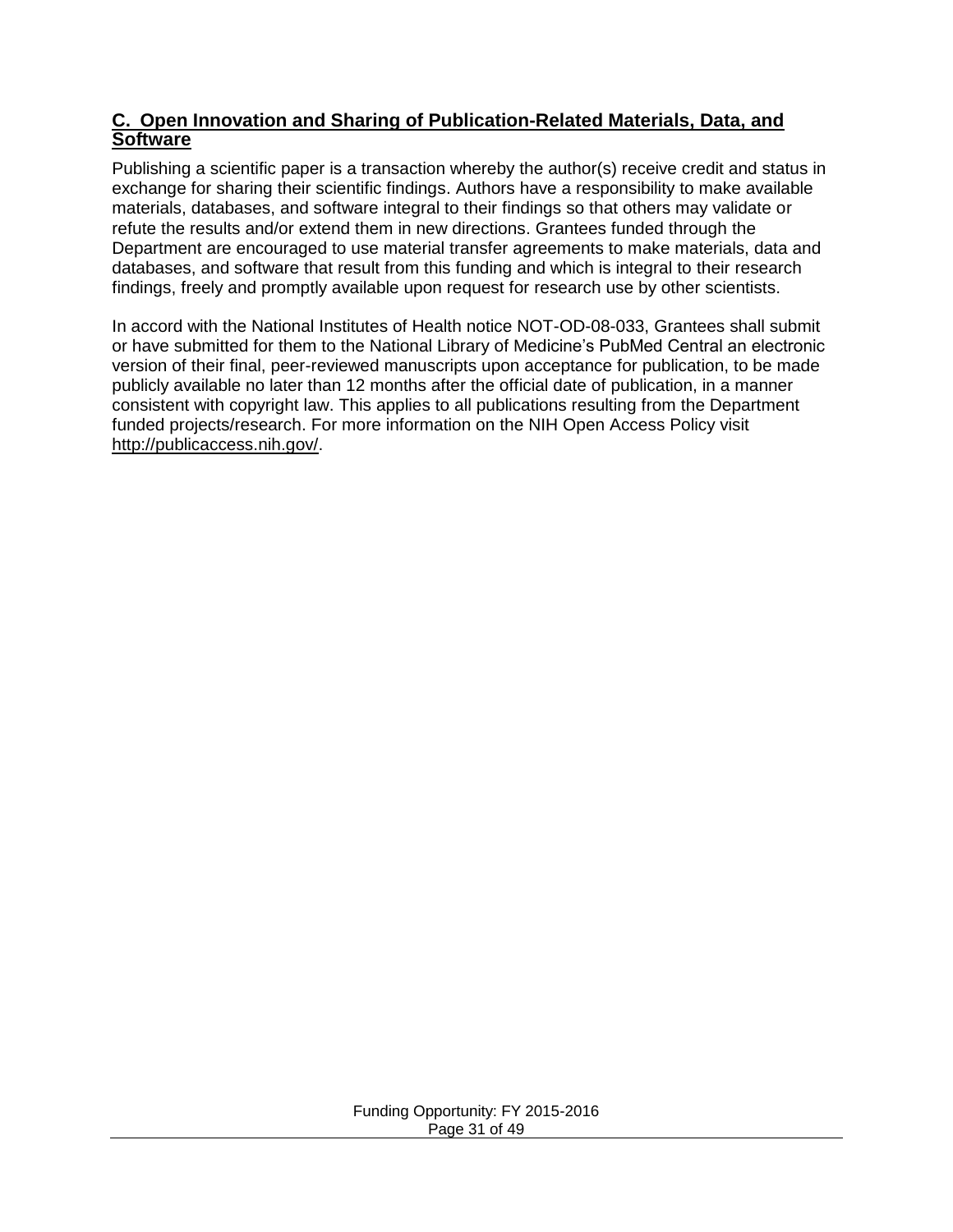# **V. APPENDIX**

# **1. Reportable Financial Interests**

<span id="page-31-1"></span><span id="page-31-0"></span>\*\*Sample. Subject to revisions.

| <b>Florida Department of Health Financial Conflict of Interest in Research</b>                                                                                                                                                                                                                                                                                                                                                                                                                                                                                                                                                                                                                                                                                                                                                                                                                                                                                                    |  |  |
|-----------------------------------------------------------------------------------------------------------------------------------------------------------------------------------------------------------------------------------------------------------------------------------------------------------------------------------------------------------------------------------------------------------------------------------------------------------------------------------------------------------------------------------------------------------------------------------------------------------------------------------------------------------------------------------------------------------------------------------------------------------------------------------------------------------------------------------------------------------------------------------------------------------------------------------------------------------------------------------|--|--|
| <b>Principal Investigator:</b>                                                                                                                                                                                                                                                                                                                                                                                                                                                                                                                                                                                                                                                                                                                                                                                                                                                                                                                                                    |  |  |
| Title of project:                                                                                                                                                                                                                                                                                                                                                                                                                                                                                                                                                                                                                                                                                                                                                                                                                                                                                                                                                                 |  |  |
| <b>Grant number:</b>                                                                                                                                                                                                                                                                                                                                                                                                                                                                                                                                                                                                                                                                                                                                                                                                                                                                                                                                                              |  |  |
| Step 1: Use the following tests to determine if the researcher and the researcher's immediate family, or any other personnel on<br>the grant (sub-investigators and research staff) and their immediate families, have any of the following financial interests<br>related to the research:                                                                                                                                                                                                                                                                                                                                                                                                                                                                                                                                                                                                                                                                                       |  |  |
| "Immediate Family" means spouse, domestic partner, children, and dependents.                                                                                                                                                                                                                                                                                                                                                                                                                                                                                                                                                                                                                                                                                                                                                                                                                                                                                                      |  |  |
| "Financial Interest Related to the Research" means financial interest in the sponsor, product or service being tested, or<br>competitor of the sponsor.                                                                                                                                                                                                                                                                                                                                                                                                                                                                                                                                                                                                                                                                                                                                                                                                                           |  |  |
| Ownership interest, stock options, or other financial interest of any value related to the research. Does not<br>include mutual funds or companies publicly traded on a stock exchange.<br>Compensation of any value related to the research.<br>Proprietary interest related to the research of any value including, but not limited to, a patent, trademark,<br>copyright or licensing agreement.<br>$\Box$ Board or executive relationship in a company (such as a startup company but including publicly traded<br>companies) related to the research, regardless of compensation.<br>$\Box$ Any arrangement where the value of the ownership interests will be affected by the outcome of the research.<br>For example, an arrangement has been made where the value of stock options given to the researcher by a startup<br>company will vary depending on the outcome of the research.<br>$\Box$ Any other interest that could be affected by the outcome of the research |  |  |
| If any of the following above conditions are met, provide a description of financial interests related to the research:                                                                                                                                                                                                                                                                                                                                                                                                                                                                                                                                                                                                                                                                                                                                                                                                                                                           |  |  |
|                                                                                                                                                                                                                                                                                                                                                                                                                                                                                                                                                                                                                                                                                                                                                                                                                                                                                                                                                                                   |  |  |
| The grantee has no financial interests requiring disclosure                                                                                                                                                                                                                                                                                                                                                                                                                                                                                                                                                                                                                                                                                                                                                                                                                                                                                                                       |  |  |
|                                                                                                                                                                                                                                                                                                                                                                                                                                                                                                                                                                                                                                                                                                                                                                                                                                                                                                                                                                                   |  |  |
| Signed<br>Dated                                                                                                                                                                                                                                                                                                                                                                                                                                                                                                                                                                                                                                                                                                                                                                                                                                                                                                                                                                   |  |  |
| Failure to disclose financial interests related to the research, and failure to provide an updated disclosure at least at the time of<br>the continuation request or if the financial interests of the researcher and personnel on the grant change, may result in:<br>Immediate termination of the grant.<br>Financial consequences, including repayment of all grant funds.<br>Any other action required by state law.                                                                                                                                                                                                                                                                                                                                                                                                                                                                                                                                                          |  |  |

Funding Opportunity: FY 2015-2016 Page 32 of 49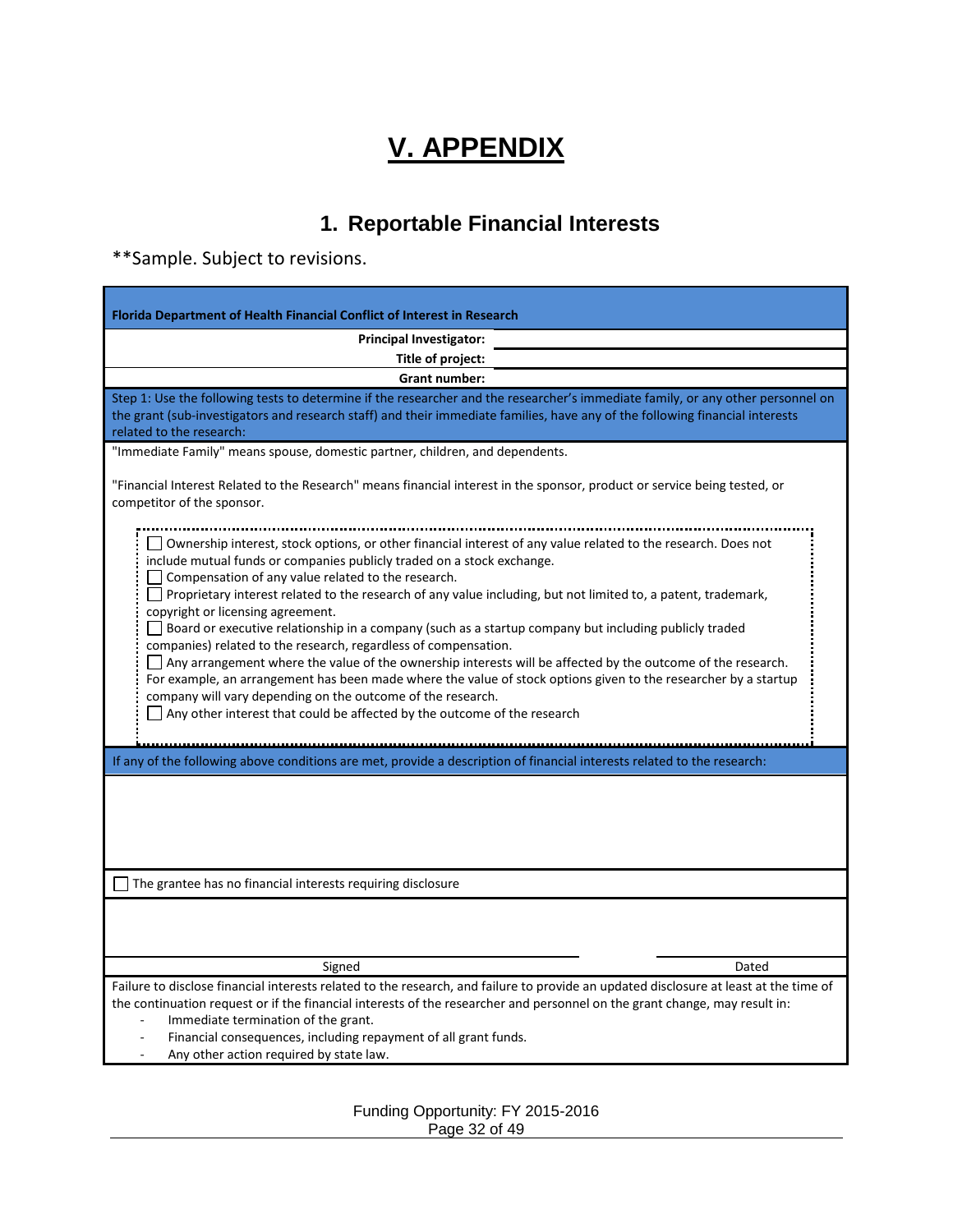## **2. Budget Template Form**

## **BIOMEDICAL RESEARCH PROGRAM BUDGET BREAKDOWN BY CATEGORY**

#### <span id="page-32-0"></span>**INSTITUTION: FDOH GRANT #**

#### **PRINCIPAL INVESTIGATOR (NAME):**

**GRANT PERIOD: FROM: TO:** 

|                          | <b>BUDGET</b><br><b>YEAR1</b><br><b>PERIOD</b> | <b>BUDGET</b><br><b>YEAR 2</b><br><b>PERIOD</b> | <b>BUDGET</b><br><b>YEAR 3</b><br><b>PERIOD</b> | <b>BUDGET</b><br><b>YEAR 4</b><br><b>PERIOD</b> | <b>BUDGET</b><br><b>YEAR 5</b><br><b>PERIOD</b> | <b>TOTAL BUDGET</b><br><b>FOR GRANT</b><br><b>PERIOD</b> |
|--------------------------|------------------------------------------------|-------------------------------------------------|-------------------------------------------------|-------------------------------------------------|-------------------------------------------------|----------------------------------------------------------|
| <b>CATEGORY</b>          |                                                |                                                 |                                                 |                                                 |                                                 | 0.00                                                     |
| a. Personnel             |                                                |                                                 |                                                 |                                                 |                                                 | 0.00                                                     |
| b. Fringe Benefits       |                                                |                                                 |                                                 |                                                 |                                                 | 0.00                                                     |
| c. Travel                |                                                |                                                 |                                                 |                                                 |                                                 | 0.00                                                     |
| d. Equipment             |                                                |                                                 |                                                 |                                                 |                                                 | 0.00                                                     |
| e. Supplies              |                                                |                                                 |                                                 |                                                 |                                                 | 0.00                                                     |
| f. Contractual           |                                                |                                                 |                                                 |                                                 |                                                 | 0.00                                                     |
| g. Patient Care<br>Costs |                                                |                                                 |                                                 |                                                 |                                                 | 0.00                                                     |
| h. Other                 |                                                |                                                 |                                                 |                                                 |                                                 | 0.00                                                     |
| i. SUB-TOTAL             |                                                |                                                 |                                                 |                                                 |                                                 | 0.00                                                     |
| j. Indirect              |                                                |                                                 |                                                 |                                                 |                                                 | 0.00                                                     |
| k. TOTAL                 |                                                |                                                 |                                                 |                                                 |                                                 |                                                          |

*\*NOTE: The total budget may not exceed the award amount.*

**GRANTEE**

**Signature of Authorized Official:**

**DEPARTMENT OF HEALTH Signature of Authorized Official:**

**Name:** 

**Name:** 

**Date: Date:** 

\*\*Sample. Subject to revisions.

Funding Opportunity: FY 2015-2016 Page 33 of 49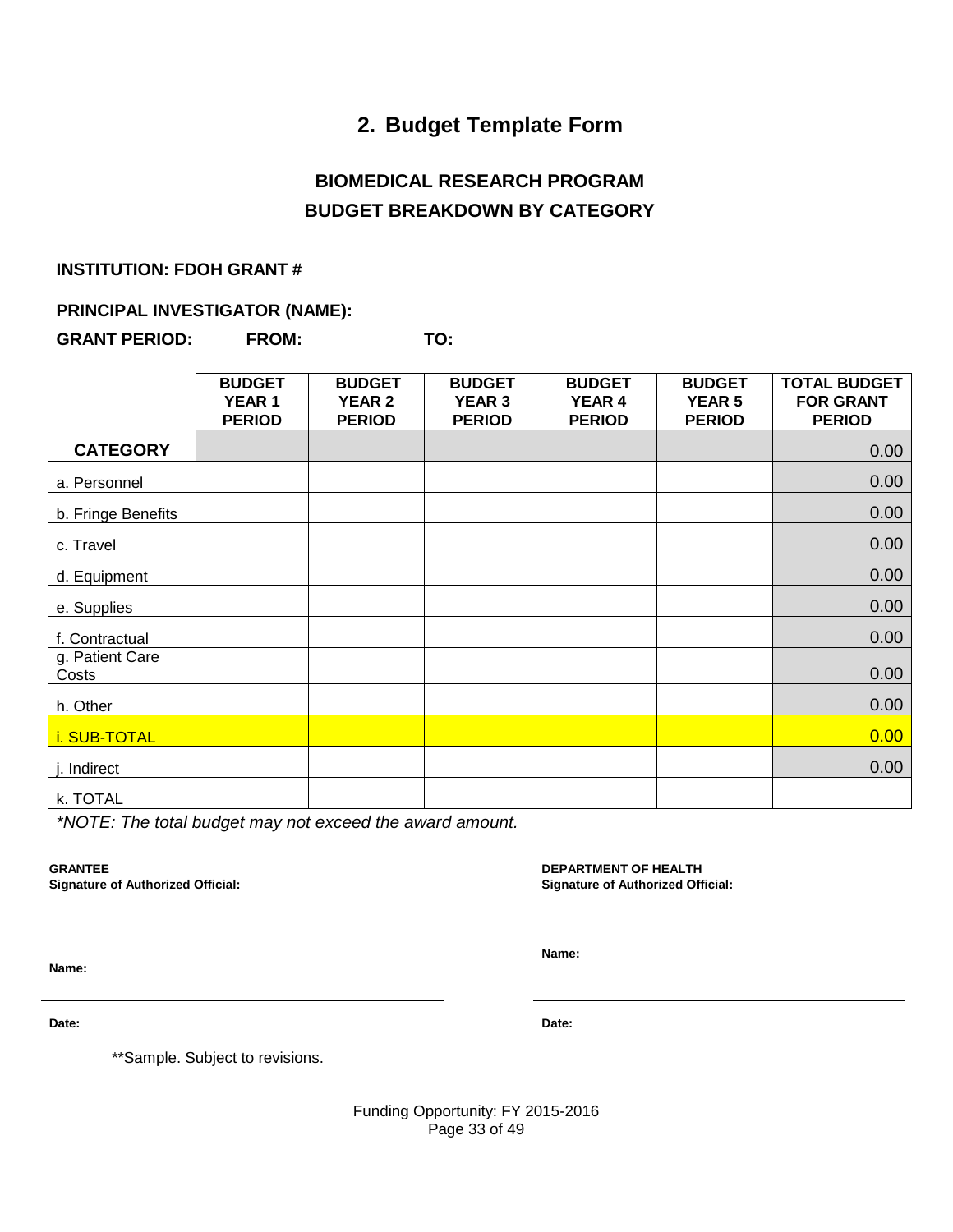# **3. Budget Narrative Form**

<span id="page-33-0"></span>*Justify each entry by describing how it is related to the project. Where appropriate, include details that show how the estimated cost was calculated. Use additional sheets as necessary.*

| <b>Name</b> | <b>Role on Project</b> | <b>Type of</b><br>Appt.<br>(months) | %<br><b>Effort</b><br>on<br><b>Project</b> | <b>Base</b><br><b>Salary</b> | <b>Fringe</b> | Project<br><b>Salary</b><br>(% effort<br>x base<br>salary) | Project<br><b>Fringe</b><br>(%<br>effort x<br>fringe) | <b>Total</b> |
|-------------|------------------------|-------------------------------------|--------------------------------------------|------------------------------|---------------|------------------------------------------------------------|-------------------------------------------------------|--------------|
|             |                        |                                     |                                            |                              |               |                                                            |                                                       |              |
|             |                        |                                     |                                            |                              |               |                                                            |                                                       |              |
|             |                        |                                     |                                            |                              |               |                                                            |                                                       |              |
|             |                        |                                     |                                            |                              |               |                                                            |                                                       |              |
|             |                        |                                     |                                            |                              |               |                                                            |                                                       |              |
|             |                        |                                     |                                            |                              |               |                                                            |                                                       |              |
|             |                        |                                     |                                            | <b>TOTAL PERSONNEL:</b>      |               |                                                            |                                                       |              |

#### **Personnel**:

#### **Consultants**:

**Consortium /Contractual**:

**Equipment**:

**Supplies**:

**Travel**:

**Patient Care**:

#### **Other Expenses**:

\*\*Sample. Subject to revisions.

Funding Opportunity: FY 2015-2016 Page 34 of 49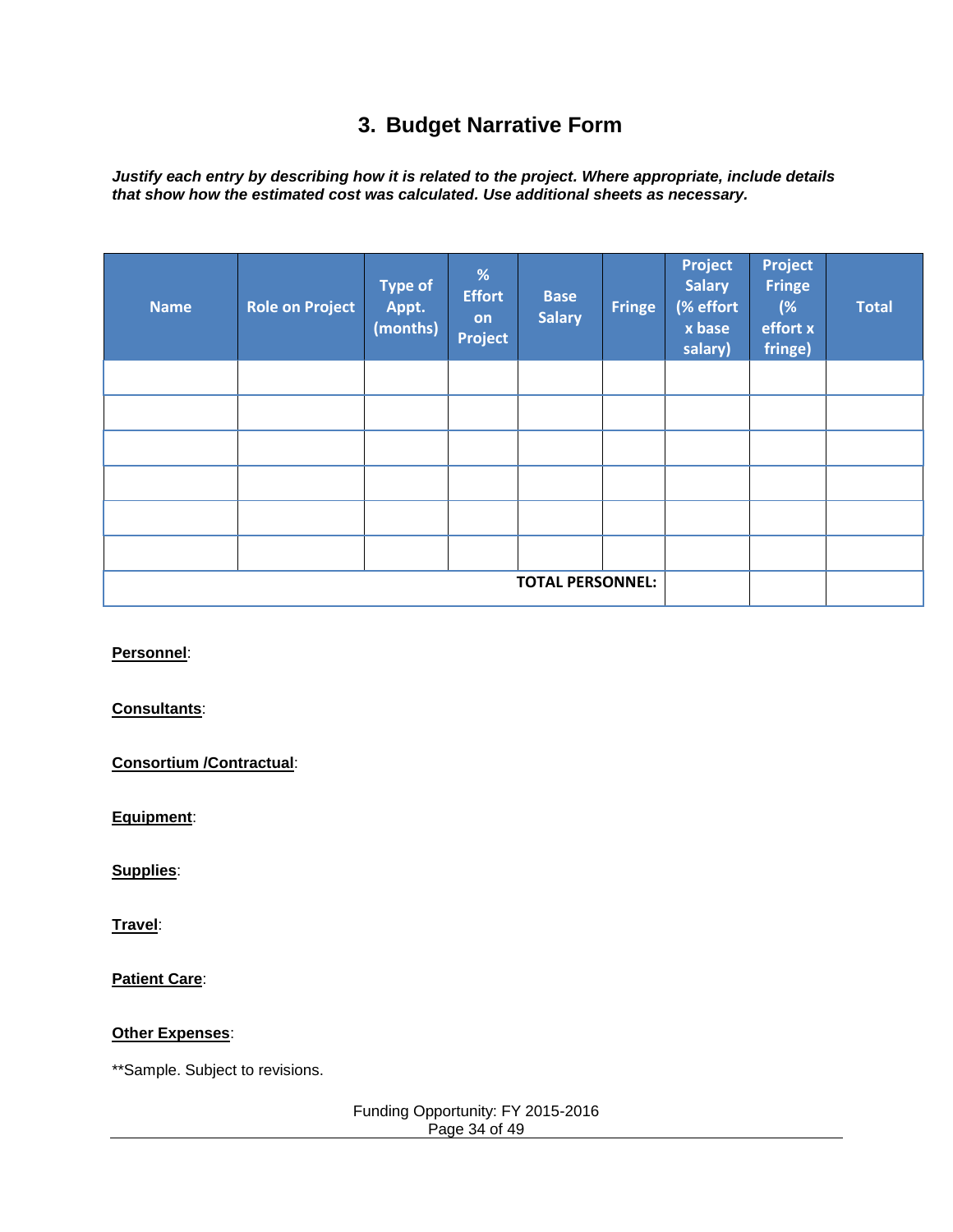## **4. Terms and Conditions Template**

<span id="page-34-0"></span>*\*\*Sample. Subject to revisions\*\**

**Florida Department of Health James and Esther King Biomedical Research Program and Bankhead-Coley Cancer Research Program**



#### **Terms and Conditions**

The Florida Department of Health ("Department") requires that a Grant recipient ("Grantee") for the James & Esther King Biomedical Research Program and/or the Bankhead-Coley Cancer Research Program agree to certain legally enforceable terms and conditions. "Grantee" refers to both the eligible institution and its authorized agents.

The Funding Opportunity Announcement ("FOA"), including any FOA addendums, and the application submitted by the Grantee in response thereto ("application"), are hereby incorporated by reference as part of this agreement:

 James & Esther King Biomedical Research Program Funding Opportunity Announcement: Fiscal Year 2015-2016.

Grant Mechanisms:

- 1. Discovery Science Grants will be effective Date of Execution (3 years)
- 2. Research Infrastructure Grants will be effective: Date of Execution (3 years)
- 3. Clinical Research Grants will be effective: Date of Execution (5 years)
- 4. Bridge Grants will be effective: Date of Execution (6 month)
- Bankhead-Coley Cancer Research Program Funding Opportunity Announcement: Fiscal Year 2015-2016. Grant Mechanisms:
	- 1. Discovery Science Grants will be effective Date of Execution (3 years)
	- 2. Research Infrastructure Grants will be effective: Date of Execution (3 years)
	- 3. Clinical Research Grants will be effective: Date of Execution (5 years)
	- 4. Bridge Grants will be effective: Date of Execution (6 month)
- Grantee must comply with the provisions outlined in those documents, all applicable federal and State of Florida laws, rules, and regulations, and with the following terms and conditions to receive and maintain grant awards.

Funding Opportunity: FY 2015-2016 Page 35 of 49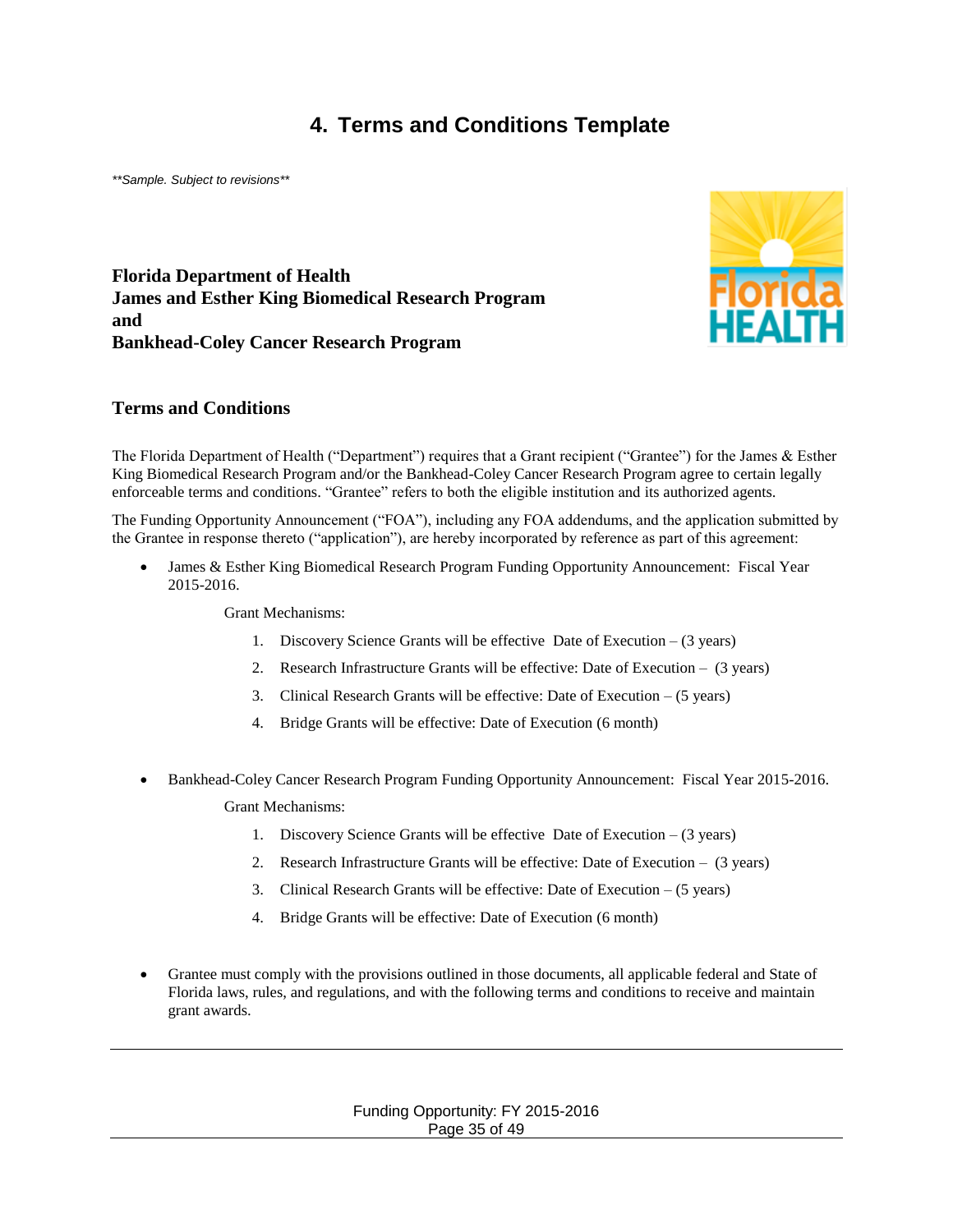- **1. Grant Period and Award:** The Grant titled, (GRANT TITLE), total award amount, a description of the project funded by this grant, and other specific information about this grant are shown in Attachment I. The grant period will include the original term of the grant and all approved extensions. In the case of multi-year grants, annual continuation is not automatic and continuation requests must be submitted according to the schedule in Attachment II. The Department may grant an extension of the grant period without additional funds (no-cost extension) at the sole discretion of the Department. Awards, continuations, extensions, renewals, and payments will be made contingent upon satisfactory project performance and compliance with the grant terms and conditions. The total grant period, including extensions, may not exceed 5.5 years. The Department's performance and obligation to pay under this grant agreement are contingent upon annual appropriation by the Legislature, and/or the availability of funds.
- **2. Starting the Grant Project:** This Grant may begin only with an approved budget, an approved conflict of interest, management plan, when appropriate, Institutional Review Board (IRB) approvals, and Institutional Animal Care and Use Committee (IACUC) approvals.
	- **a.** 30 Day Updates: Grantee must update the Department, in writing, every 30 days after the start date of the grant period regarding the status of all applicable regulatory approvals. Failure to keep the Department informed will result in either a financial consequences of a reduction of ten percent per invoice, or grant termination. Once applicable regulatory approvals are received the Grantee will no longer need to provide the 30 day update.
	- **b.** Starting the Project: If the project has not started 90 days after the start date of the Grant period, the Department will impose either a financial consequences of a ten percent reduction per invoice, or grant termination.
	- **c.** IRB and IACUC Approval: If the research requires human or animal participants the Grantee must submit application(s) for all institutional authorizations included, but not limited to the IACUC and IRB and Radiation Safety Review. The Grantee may request in writing to the Grant Manager authority to begin a portion of the project pending regulatory approvals.

#### **3. Scope of Work and Project Adjustments:**

- **a.** The Grantee must complete the work as described in the application.
- **b.** Any changes or adjustments in the designs, aims, or research plans as proposed in the application; any changes requiring IRB and/or IACUC approval; and any change that may result in a conflict of interest, must be submitted in writing and are subject to Department approval prior to the change taking place. Failure to obtain prior written approval from the Department of Health will result in financial consequences of ten percent per invoice.
- **4. Required Documentation:** The Grantee will provide reports to the Department describing the impact of the research on health outcomes; scientific impact such as publications in peer review journals, presentations, patents; and any subsequent additional grant funding related to the subject research. Failure to comply with all deliverables required will result in either a financial consequences of a ten percent reduction per invoice, or grant termination.
	- **a.** Grantee must prepare and submit to the Department within 30 days of the end of each quarter; financial status reports, narrative progress reports that include a description of the impact of the research on health outcomes, and the deliverables as outlined in Attachment II. Reports must be prepared in the format specified by the Department.
	- **b.** The Grantee will make all reasonable efforts to assist the Department in gathering data required for reporting to the Legislature and Governor pursuant to sections 215.5602(10) and 381.922(4), Florida

Funding Opportunity: FY 2015-2016 Page 36 of 49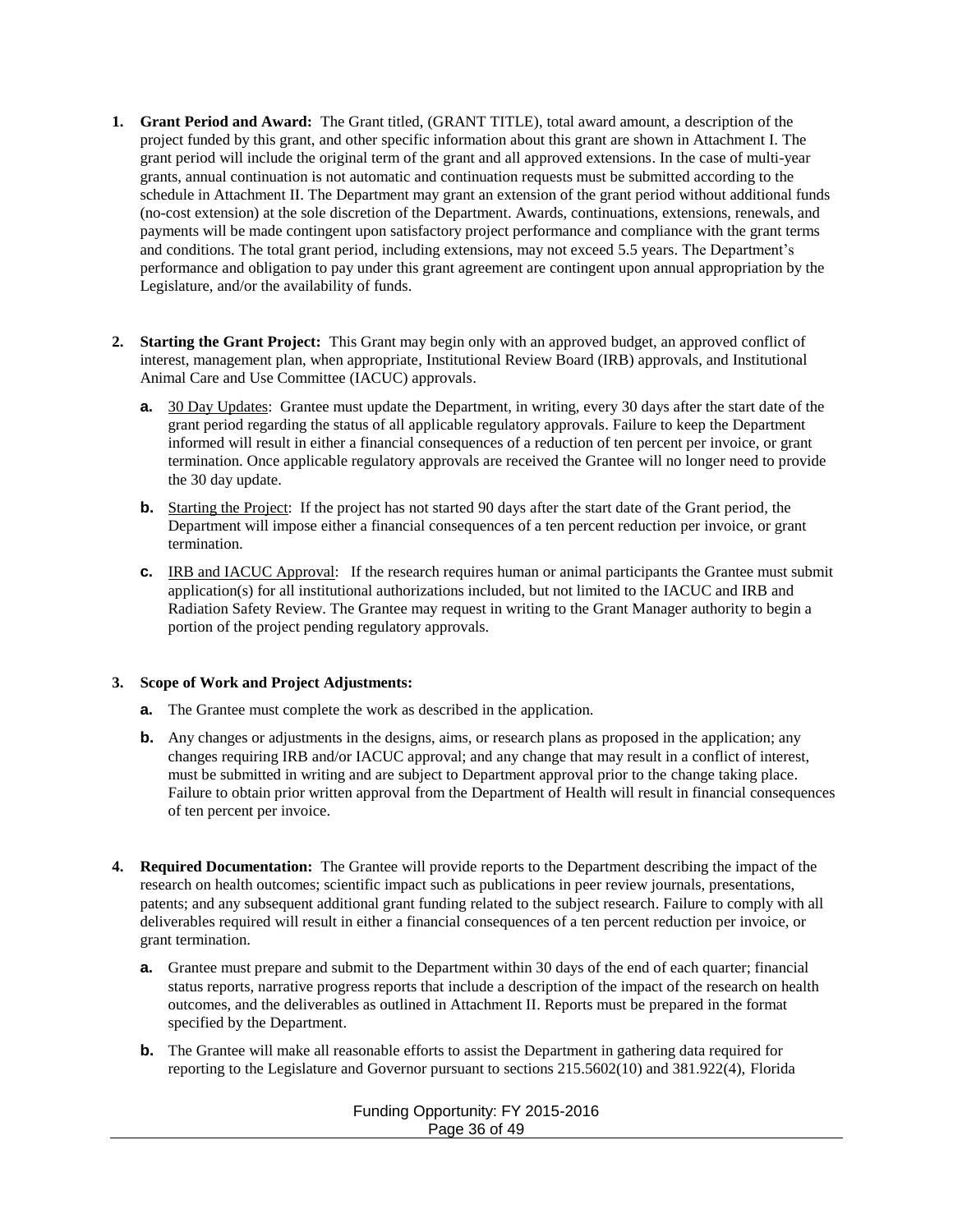Statutes, and other laws, as applicable, both during and after the grant period. Upon request, Grantee will report a description of all outcomes resulting from this grant, including but not limited to a description of the impact of the research on health outcomes, publications, presentations, published reports, databases, additional grants and monies received, patents, invention disclosures, and copyrights, to the Department.

- **5. Financial Consequences:** Failure to provide all documentation required will result in either a financial consequence of a reduction of ten percent per invoice, and/or grant termination.
- **6. Quarter:** There are four quarters in a fiscal year, consisting of three months each. The quarters are as follows: Quarter 1 is July through September; Quarter 2 is October through December; Quarter 3 is January through March; Quarter 4 is April through June.
- **7. Payment:** This Grant has a fixed payment schedule as shown in Attachment II. Payments will be contingent on Grantee compliance with these Terms and Conditions and all other grant requirements.
	- **a.** Total per annum payments to the Grantee must not exceed the total per annum allocation as shown in Attachment I, and cannot exceed the total award amount.
	- **b.** Grantee must request payment using the Department's invoice form. Expenses will be reviewed for allowability.
	- **c.** The Grantee will only be paid for satisfactory and timely deliverables. Payment of the final invoice for this grant will take place after the end of the Grant period once all required documentation and deliverables have been received and approved.
- **8. Key Personnel Requirements and Adjustments:** Project key personnel include the Principal Investigator, Project Director, Mentor, and other project personnel noted as such in the grant application.
	- **a.** Commitment of any individual's effort greater than 100 percent is not permitted.
	- **b.** The Grantee must establish a system to track work effort commitments of all key personnel. Effort certification documentation shall indicate the committed/actual work effort expended on the grant during the Grant period as well as percent effort for all other duties/tasks/projects. All effort assigned to this Grant must be for work directly related to the project.
	- **c.** Prior Department approval is required for Project Director, Principal Investigator, and Mentor changes.
	- **d.** Reductions in Project Director or Principal Investigator effort are not allowed within the first year and may not be decreased more than ten percent within any one year of the grant period. The amount of effort of the Project Director and/or Principal Investigator must remain above the minimum percent required in the Funding Opportunity Announcement.
- **9. Budget Adjustments:** The approved Budget Form is the annual budget approved by the Department at the beginning of the grant period and annually thereafter and includes any approved budget adjustments.
	- **a.** The Department will reimburse the Grantee for allowable, reasonable, and necessary costs as detailed in the line item budget.
	- **b.** The Department must review and approve any deviation from the approved budget. Any overspending in the personnel, equipment, or travel budget categories must be justified to and pre-approved by the Department. Any revisions to the Budget Form in excess of ten percent of the total amount of any one budget category being revised must be submitted to the Grant Manager on the Budget Revision Form

Funding Opportunity: FY 2015-2016 Page 37 of 49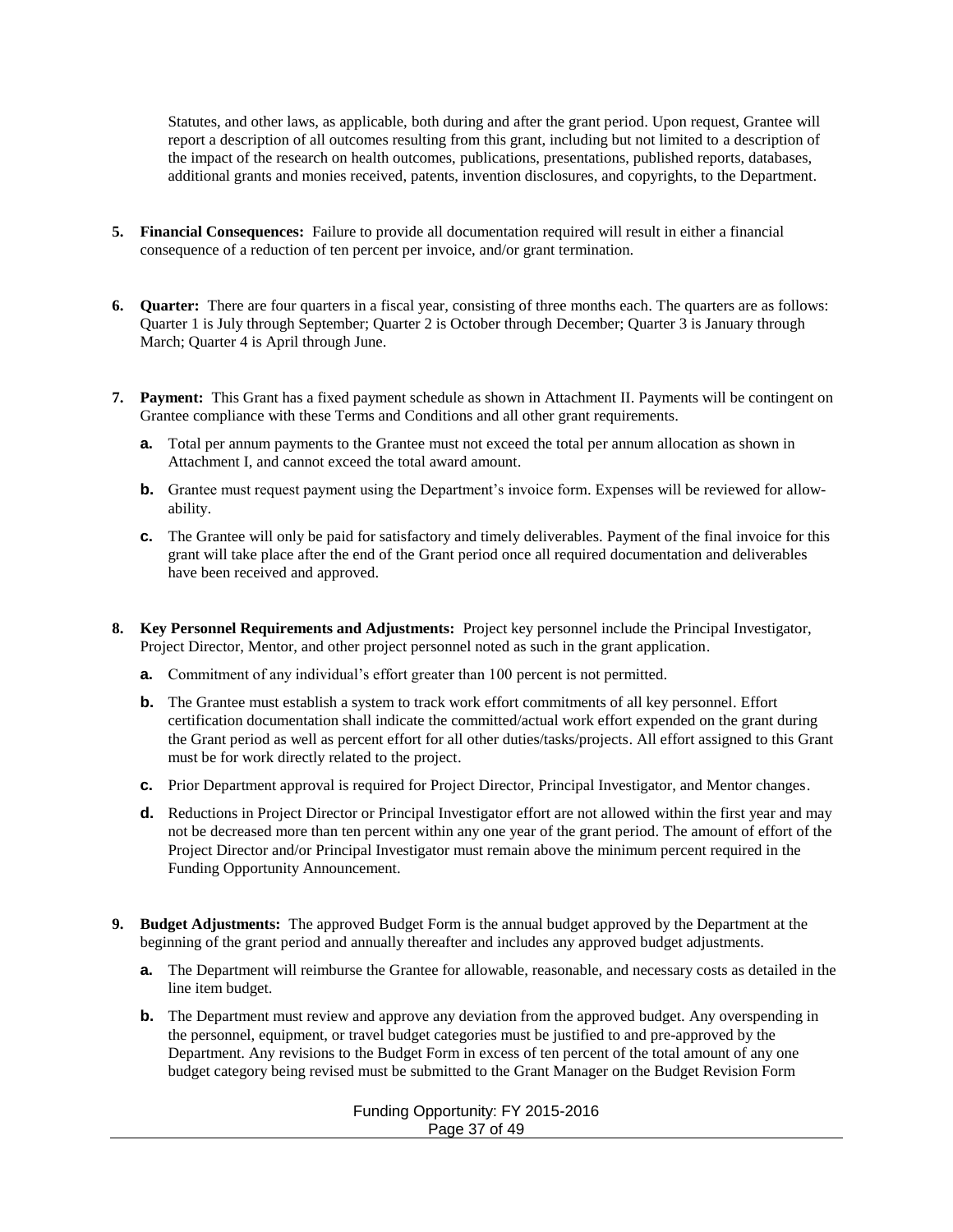reflecting the changes and justification. Revisions will become effective upon approval by the Department and signature by the Grantee and Department.

- **c.** The Department reserves the right to: 1) require further justification, 2) reject any disallowed costs, and 3) request new/revised budgets as it deems necessary.
- **10. No-Cost Extensions:** Extension of a grant period without additional funds.
	- **a.** All no-cost extension requests must be received in writing in the form provided by the Department no less than 3 months prior to the ending date of the grant or date defined in Attachment II.
	- **b.** No-cost extension request are subject to review and approval or disapproval from the Department.
	- **c.** The Grant will not be eligible for more than one 6 month no-cost extension.
- **11. Property/Equipment:** Property and equipment is defined as non-expendable, tangible property having a useful life of more than one year. All property and equipment purchased with grant funds must be (1) necessary to carry out the proposed research; (2) justified to and pre-approved by the Department; (3) inventoried and tracked throughout the grant period; and (4) protected with sufficient insurance and security safeguards.
	- **a.** All approved property and equipment must be purchased and received prior to the last 90 days of the grant period, unless prior written approval from the Department has been obtained.
	- **b.** All equipment purchased with grant funds is the property of the eligible institution, and is subject to Chapter 273, Florida Statutes, dealing with state-owned tangible personal property and the disposition thereof.
- **12. Fiscal Accountability:** The Grantee must establish and maintain books, records, and documents (including electronic storage media) in accordance with generally accepted accounting procedures and practices, which sufficiently and properly reflect all revenues and expenditures of funds provided by the Department.
	- **a.** The Grantee must not commingle grant funds with other personal or business accounts. The Grantee must not use grant funds to supplant or replace funds from other resources.
	- **b.** The Grantee must maintain and electronically submit to the Department on a quarterly basis, sufficient documentation of all grant expenditures as proof that such expenditures are allowable, reasonable, and necessary for the work performed under this agreement. The Grantee will not charge the Department for the value of donated goods, services, or facilities; however, donations may be used to meet any required match.
	- **c.** The Grantee must develop and use a system for tracking all project costs incurred. All expenses paid with grant funds must be directly related to the project. Any grant funds utilized for purposes outside of the budget will be considered an overpayment and must be returned to the Department.
	- **d.** The Department will not be responsible for any project costs incurred before or after the grant period. Only project costs incurred during the grant period are eligible for payment. All project costs are subject to Department audit, and only those required for this project during the grant period will be allowed.
	- **e.** Per Section 112.061, Florida Statutes, reimbursement for allowed travel must be at or below the current State of Florida travel rates.
- **13. Matching Funds:** If matching funds are a condition of this grant per the Funding Opportunity Announcement, the Grantee agrees it will specifically provide at a minimum the funds or other consideration as outlined in the application. Grantees may match more than the minimum required amount. If the Grantee does not contribute the agreed-to match amount, the total award amount may, at the discretion of the Department, be reduced proportionately to maintain the required matching ratio.

Funding Opportunity: FY 2015-2016 Page 38 of 49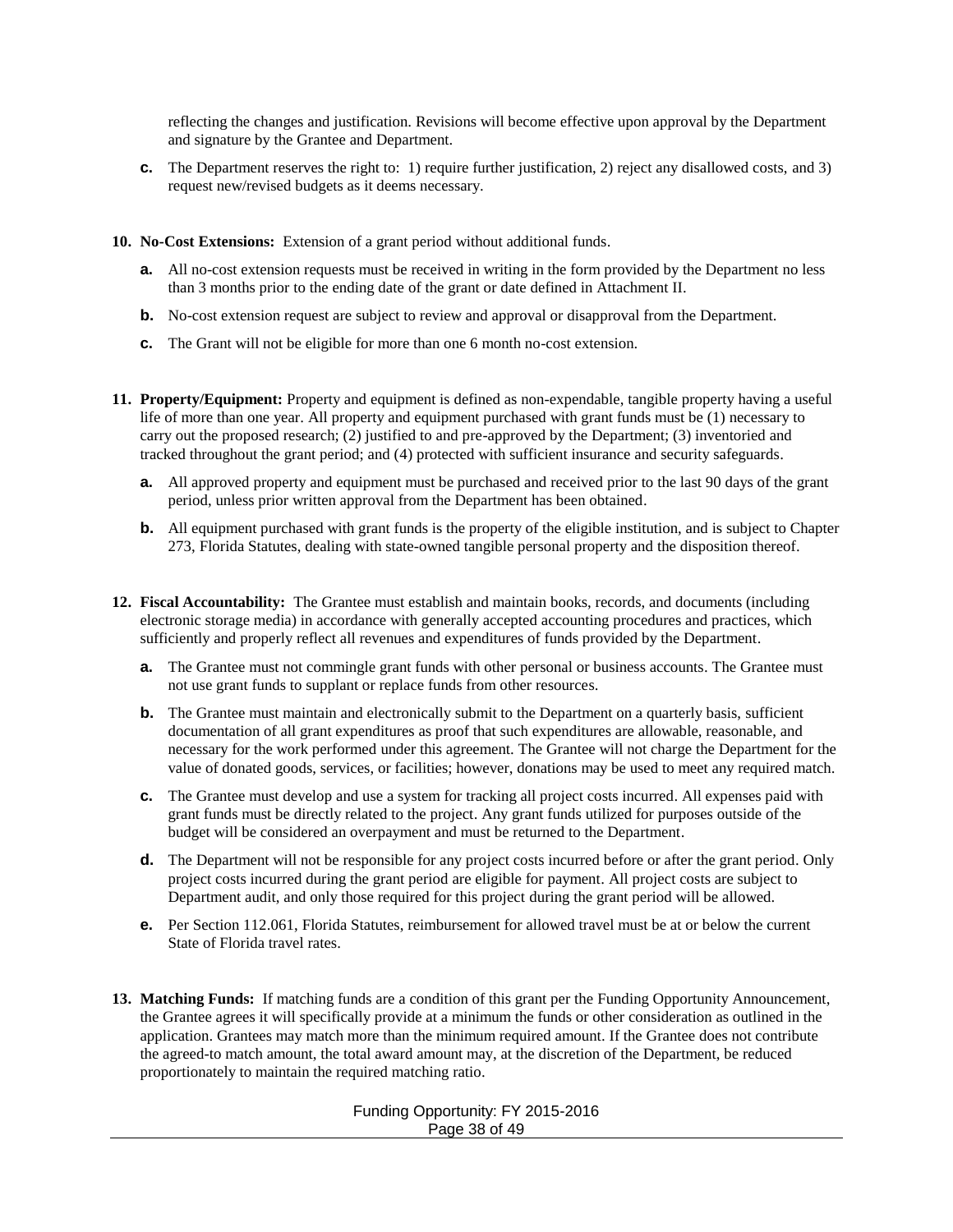- **14. Return of Funds:** This grant is a fixed payment grant, which provides a specific level of quarterly support without regard to actual costs incurred. The final invoice is based on a reconciliation of all costs associated with the project not to exceed the fixed amount indicated in Attachment II. The Grantee must return to the Department any overpayment of grant funds related to disallowed expenditures, funds unaccounted for due to non-submission of required deliverables, or other unused grant funds at the end of the grant period. If the Grantee or its independent auditor identifies that overpayment has been made; the Grantee must repay the overpayment within 90 calendar days of grant end date. In the event that the Department first discovers an overpayment has been made, the Department will notify the Grantee of such a finding. Should repayment not be made in a timely manner, the Department may withhold the amount of the overpayment from any future payments under this or any other agreement. This provision will not be a limitation on any remedies at law or equity available to the Department.
- **15. Monitoring:** The Grantee must permit persons duly authorized by the Department to inspect any records, papers, documents, facilities, and/or goods and services of the Grantee that are relevant to this grant, and/or interview any clients, subcontractors, and employees of the Grantee to assure the Department of satisfactory performance of the terms and conditions of this grant. Monitoring may take place at any time during the grant period or records retention period with reasonable advance notice during normal business hours. Following such evaluation, the Department may deliver to the Grantee a written report of its findings and may include written recommendations with regard to the Grantee's performance of the terms and conditions of this grant. The Grantee will correct all noted deficiencies identified by the Department within the specified period of time set forth in the recommendations. The Grantee's failure to correct noted deficiencies may, at the sole and exclusive discretion of the Department, result in any one or a combination of the following: (1) the Grantee being deemed in breach or default of this agreement; (2) the withholding of payments to the Grantee by the Department under this or any other agreement; (3) the termination of this grant.
- **16. Access to Records:** All records related to this Grant or Grant Project will be subject at all reasonable times to inspection, review, or audit by federal, state, or personnel duly authorized by the Department. Persons duly authorized by the Department will have full access to and the right to examine any of the Grantee's grant and related records and documents, regardless of the form in which kept, at all reasonable times for as long as records are retained. Upon termination of the grant, and at the request of the Department, the Grantee will cooperate with the Department to facilitate the duplication and transfer of any said records or documents during the required retention period. The Department unilaterally reserves the right to terminate this grant if the Grantee refuses to allow public access to all documents, papers, letters, or other materials subject to provision of Chapter 119, Florida Statutes, made or received by the Grantee or its contractor in conjunction with this grant.
- **17. Retention of Records:** The Grantee must retain all client records, financial records, supporting documents, statistical records, and any other documents (including electronic storage media) pertinent to this grant for a period of six years after the end of the grant period. If an audit has been initiated and audit findings have not been resolved at the end of the six years, the records must be retained until resolution of the audit findings or litigation, which may be based on the terms of this grant. Upon completion or termination of the grant and at the request of the Department, the Grantee will cooperate with the Department to facilitate the duplication and transfer of any said records or documents during the required retention period as specified.
- **18. Financial Overlap:** Other Support is defined as all financial resources, whether federal, state or private, commercial or institutional, available in direct support of an individual's research endeavors, including but not limited to research grants, cooperative agreements, contracts, and/or institutional awards (not included are training awards, prizes, or gifts). Financial overlap is defined as accepting financial compensation from one or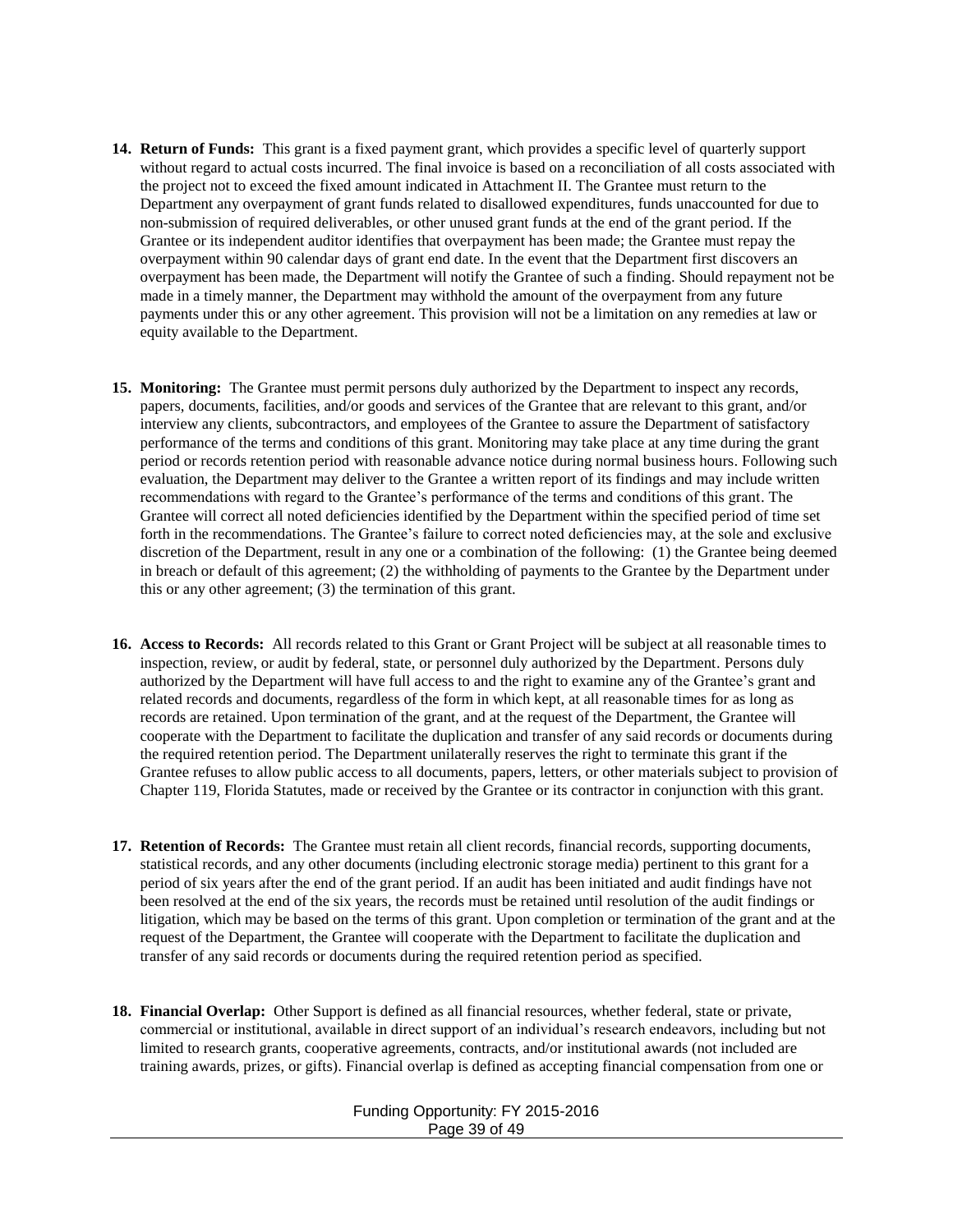more other support sources for the same or substantially similar scientific aims/projects that are funded by the Department. Financial overlap is not permitted. The Grantee is responsible for monitoring changes in other support for project key personnel to avoid financial overlap. The Grantee is responsible for notifying the Department of such changes and for resolving overlap or requesting an amendment to prevent overlap. If financial overlap is due to receipt of an award from another funding source during the grant period, the Grantee must immediately notify the Department and resolve the overlap by: a) modifying at least one of the awards to eliminate the overlap or b) relinquishing one of the awards. Updated information on other support may be requested by and shall be provided to the Department at any time during the grant period.

- **19. Financial Conflict of Interest:** Grantee must report to the Department any interest in the list of reportable interests specified in Attachment III, regardless of any conflict of interest procedures at the Grantee's institution, at the time of the application and before the grant starts. The Grantee must have in place an administrative process to identify and resolve financial conflicts of interest that may affect the objectivity of the proposed research. The Grantee must inform the Department of any conflict of interest management plan required by the Grantee's institution prior to starting research. The Department may require an additional management plan if the plan developed by the Grantee institution is not acceptable to the Department. If a reportable interest as defined by the Department arises after the grant starts, the Grantee must immediately notify the Department within 48 hours.
- **20. Assignment and Sub grants:** The Grantee will neither assign the responsibility of this grant to another party nor subcontract for any of the work contemplated under this grant without prior written approval of the Department. Any sub-license, assignment, subcontract, or transfer otherwise occurring will be null and void. No sub grants will be authorized that involve researchers outside of Florida. The Grantee will be responsible for all work performed and all expenses incurred for this grant and for ensuring compliance with these terms and conditions. If the Department permits the Grantee to subcontract part of the work contemplated under this grant, including entering into subcontracts with vendors for services and commodities, the Department will not be liable to the subcontractor for any expenses or liabilities incurred under the subcontract and the Grantee will be solely liable to the subcontractor for all expenses and liabilities incurred under the subcontract. To the extent permitted by Florida law, the Grantee, at its expense, will defend the Department against such claims.
- **21. Confidentiality:** The Grantee will maintain confidentiality of all data, files, documents, papers, electronic storage media, and records, including client records, and shall protect the privacy of human subjects related to this grant and all services provided. The Grantee must not use or disclose any information concerning human subjects under this grant for any purpose not in conformity with applicable state and federal law or regulations (including but not limited to 45 CFR 46, 160, 162, and 164, and 21 CFR 56.111 and 45) and Department Institutional Review Board policies, except upon written consent of the recipient, or his or her responsible parent or guardian, when authorized by law. Grantee must report any breach of confidentiality to the Department within 48 hours of an allegation being made.
- **22. Publications, Presentations or Printing of Reports:** Any publications, presentations, printed reports, or resulting research findings related to this grant must acknowledge the appropriate funding source: Florida Department of Health, James & Esther King Biomedical Research Program, Florida Department of Health, Bankhead-Coley Cancer Research Program. Grantee shall notify the Department of all publications, presentations, printed reports, and resulting research findings created for this project both during the grant period and for a period of six years after the grant period.

#### **23. Public Access:**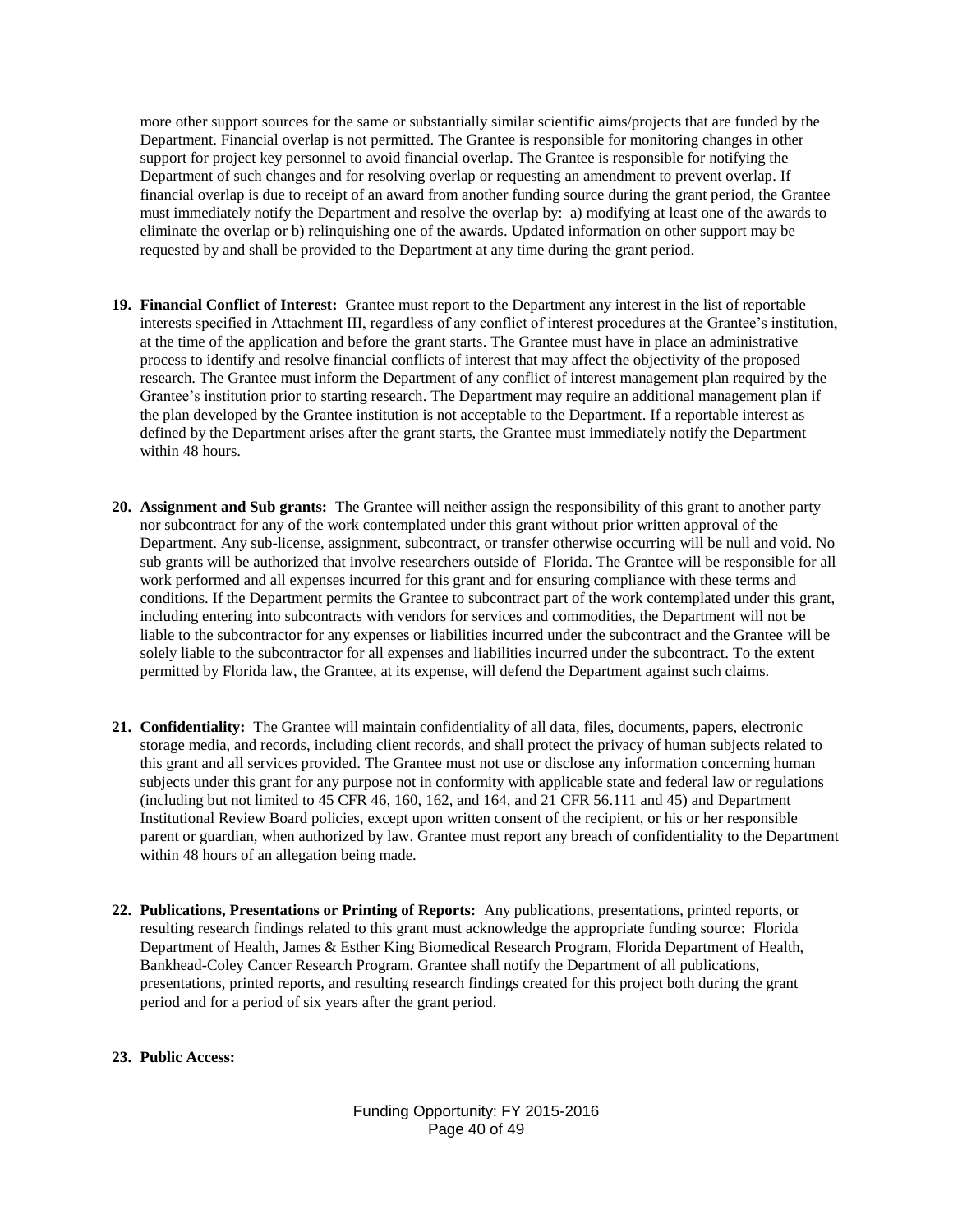- **a.** Upon publication of their work, grantees funded through this Program are encouraged to make materials, data and databases, and software that result from this funding and which is integral to their publication, freely and expeditiously available upon request for research use by other scientists, utilizing materials transfer agreements.
- **b.** In concert with the National Institutes of Health (NIH) notice NOT-OD-08-033, the Grantee will submit or have submitted for them to the National Library of Medicine's PubMed Central an electronic version of their final, peer-reviewed manuscripts upon acceptance for publication, to be made publicly available no later than 12 months after the official date of publication, in a manner consistent with copyright law.
- **24. Patents, Copyrights, and Royalties:** Notwithstanding the provision at Section I.T of the Standard Contract, the following provisions will apply to all inventions, including intellectual property, created under this grant:
	- **a.** All inventions will be the property of the Grantee or business partner if a written agreement has been executed; and Grantee will retain the entire right, title and interest to such.
	- **b.** The Department will have a fully paid up, non-exclusive, non-transferable, irrevocable license to practice or have practiced or to use or have used the invention for or on behalf of the State of Florida.
	- **c.** Grantee will disclose all inventions to the Department within two months of patent application and/or any licensing event, and will subsequently report on commercialization progress regarding patenting (filing dates and issue dates), licensing, and commercialization events.
	- **d.** Grantee will make reasonable efforts to commercialize such invention through patenting and licensing and will make reasonable efforts to give preference to Florida-based companies.
	- **e.** If the Grantee seeks to apply for copyright, trademark or patent when commercially reasonable for any property created, developed or invented as a result of services provided under this grant, the Grantee will furnish the Department with a description of said property and a copy of any licensing obtained.
	- **f.** Grantee will report to the Department, upon request, any progress in securing or exploiting such inventions, trademarks, copyrights, or patents both during and after the grant period.
	- **g.** It is expressly agreed that neither Grantee nor Department transfers by operation of this Agreement to the other party any right in or license to any patents, copyrights, or other proprietary right owned as of the commencement date of the Agreement or arising outside of the research conducted under this Agreement.
- **25. Policy Regarding Scientific Misconduct:** The following provisions will apply to ensure research integrity and manage scientific misconduct.
	- **a.** Applicants for, and recipients of, grants must promptly inform the Department of any notices of scientific misconduct or suspensions. If an administrative action for scientific misconduct is imposed by the Department of Health and Human Services (HHS), by his/her own institution, or by any other regulatory agency, the Grantee must notify the Department within 48 hours. Grantee must provide a copy of the final notice of the administrative action (i.e., after the disposition of any appeal) to the Department either at the time of application or within thirty (30) days of the imposition of the administrative action.
	- **b.** Each eligible institution that receives or applies for a grant must certify establishment of administrative policies consistent with 42 CFR 50, Subpart A, "*Responsibilities for PHS Awardee and Applicant Institutions for Dealing with and Reporting Possible Misconduct in Science," and 42 CFR 94, "Public Health Service Standards for the Protection of Research Misconduct Whistleblowers.*"
- **26. Human Subjects:** The following provisions will apply if the project involves human subjects:

| Funding Opportunity: FY 2015-2016 |
|-----------------------------------|
| Page 41 of 49                     |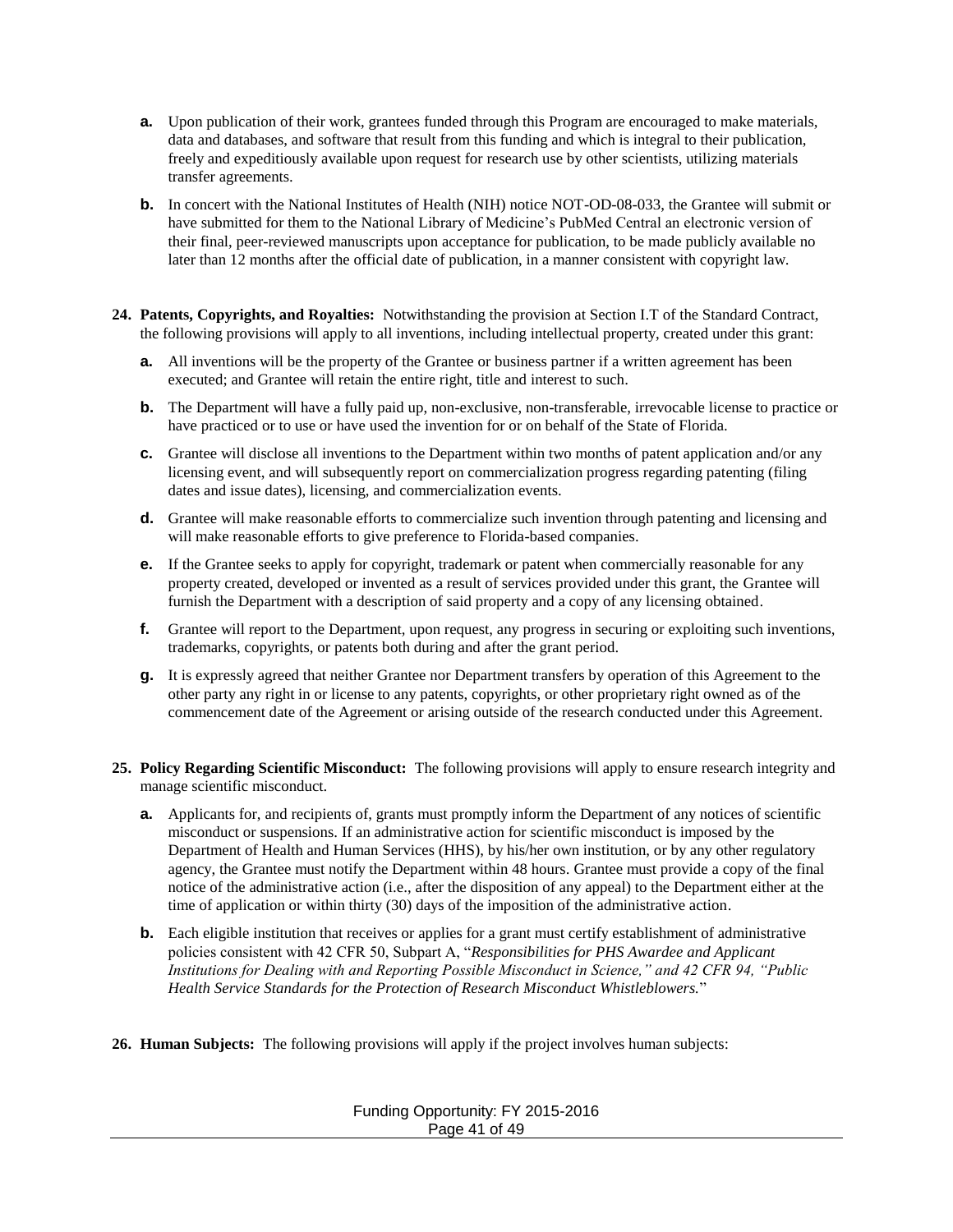- **a.** Grantee must comply with all applicable federal and state laws and regulations, including 45 CFR 46, 45 CFR 160 and 164, and 21 CFR 50, 56, 312, 812, and other applicable regulations when research is covered by regulations or the organization has committed to applying federal regulations or equivalent protections to all research.
- **b.** Grantee is responsible for safeguarding the rights and welfare of human subjects in Department-supported projects. Grantees proposing to involve human subjects in nonexempt research must provide, upon request, a copy of the organization's Assurance of Compliance with the Office of Human Research Protections (OHRP), and must establish and maintain appropriate policies and procedures for the protection of human subjects.
- **c.** Grantees are required to obtain and maintain approval from an IRB accredited by the Association for Accreditation of Human Research Program Programs (AAHRPP), or an IRB acceptable to the Department, within 60 days of notice of award. Grantees are required to follow Department policies for reporting unanticipated problems and non-compliance involving the research to the Department.
- **d.** When appropriate, Grantee agrees to define the arrangements for medical care for research-related injury before the research starts and communicate it to prospective research participants. This does not require any particular party to be responsible for such care; it requires that it be made clear to participants through the informed consent document/process who will provide medical care and who will be responsible to pay for it should a participant experience a research-related injury.
- **e.** Grantee agrees to report to the Department within 48 hours any expiration of IRB approval, serious or continuing non-compliance, unanticipated problems involving risks to participants or others, and any suspension or termination of IRB approval. The Grantee IRB agrees to report to the Department when reporting to federal officials any serious or continuing non-compliance or unanticipated problem involving risks to participants or others.
- **f.** During the time that one or more IRB approval(s) is expired, all activities covered by the expired IRB approval(s) must stop until approval is obtained, and expenses for those activities during the expired period will be disallowed.
- **g.** Grantee must comply with the "*NIH Guidelines on the Inclusion of Women and Minorities as Subjects in Clinical Research*."
- **27. Vertebrate Animals:** If this project involves the use of vertebrate animals, the following terms apply.
	- **a.** Grantee is responsible for the humane care and use of animals in Department-supported research activities. Grantee must abide by the Animal Welfare Act as amended (7 USC 2131-2159) and other Federal statutes and regulations relating to animals.
	- **b.** Grantee must obtain, maintain, and provide to the Department active verification or certification of Institutional Animal Care and Use Committee (IACUC) approval before project work can begin. The verification must include principal investigator name, project name, approval and expiration dates, and signature of the approving authority chairperson.
	- **c.** Grantee agrees to report within 48 hours to the Department any expiration of IACUC approval, serious or continuing non-compliance, and any suspension or termination of IACUC approval.
	- **d.** During the time that the IACUC approval is expired, all activities covered by the expired IACUC approval must discontinue until a renewal is obtained, and expenses for those activities during the expired period will be disallowed.
- **28. Recombinant DNA**: All research involving recombinant DNA techniques must meet the requirements of NIH Notice NOT-OD-02-052, "*NIH Guidelines for Research Involving Recombinant DNA Molecules.*"

#### Funding Opportunity: FY 2015-2016 Page 42 of 49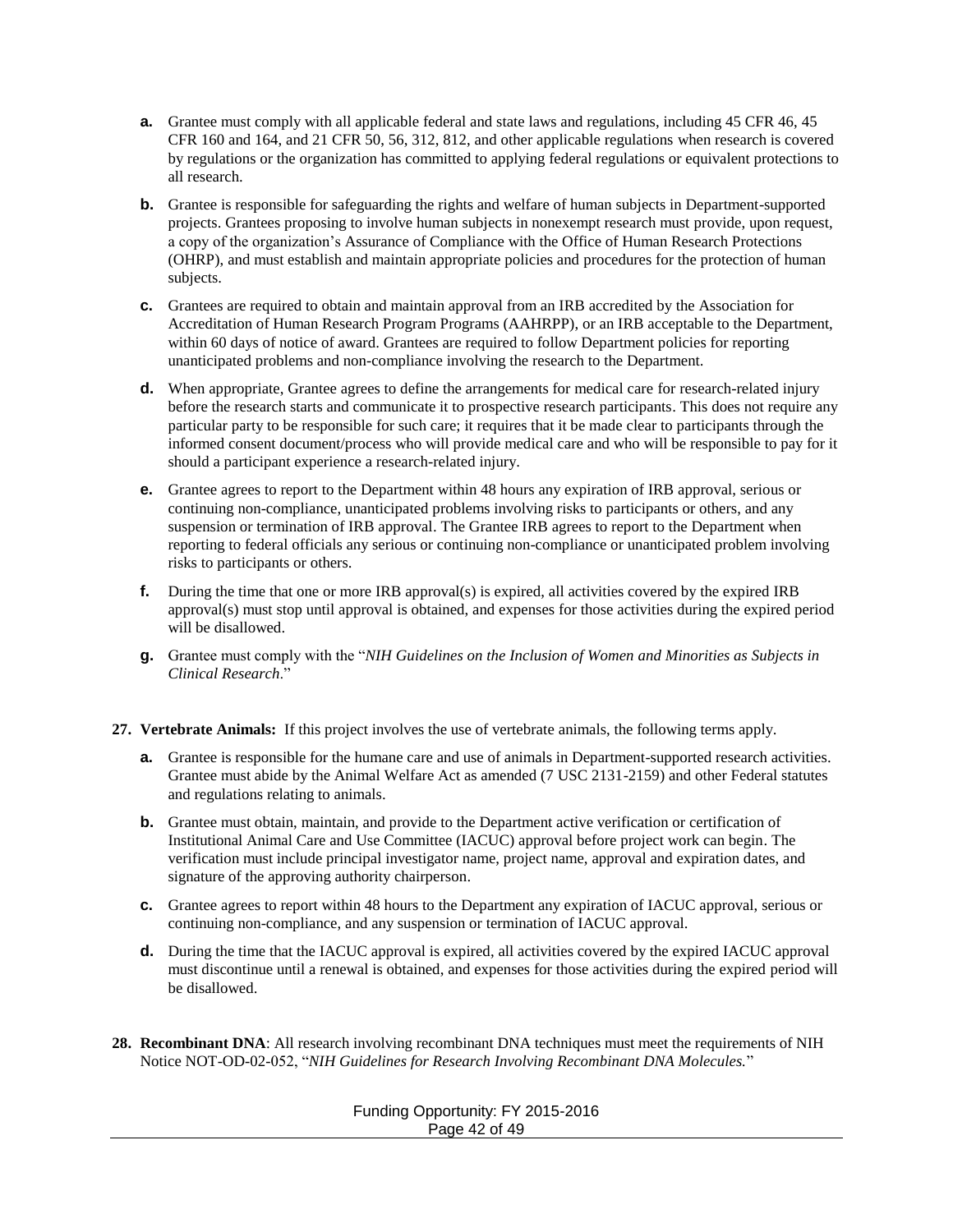- **29. Stem Cells:** All research involving human stem cells must meet the requirements of the "National Institutes of Health Guidelines for Human Stem Cell Research."
- **30. Lobbying:** Pursuant to sections 11.062 and 216.347, Florida Statutes, no portion of grant funds will be used for lobbying.
- **31. Insurance:** The Grantee must provide adequate liability insurance coverage on a comprehensive basis at all times during the grant period. Upon execution of this grant, unless it is a public college or university as identified in Chapter 1004, Florida Statutes, the Grantee accepts full responsibility for identifying and determining the type(s) and extent of liability insurance necessary to provide reasonable financial protections for the Grantee and the clients to be served under this grant, if any. Upon execution of this grant, upon request the Grantee must furnish the Department written verification supporting both the determination and existence of such insurance coverage. Such coverage may be provided by a self-insurance program established and operating under the laws of the State of Florida. The Department reserves the right to require additional insurance where appropriate. Insurance must be secured from a company licensed to do business in the State of Florida.
- **32. Florida Single Audit Act Financial Audit:** The Grantee must comply with the provisions of the Florida Single Audit Act, section 215.97, Florida Statutes, as applicable. The following provisions apply:
	- **a.** The Grantee is required to maintain separate accounting of revenues and expenditures of funds and maintain sufficient documentation of all expenditures incurred (e.g., invoices, canceled checks, payroll detail, bank statements, etc.) under this contract that evidences that expenditures are:
		- i. Allowable under the contract and applicable laws, rules, and regulations;
		- ii. Reasonable; and
		- iii. Necessary in order for the Grantee to fulfill the obligations under these Terms and Conditions.
	- **b.** The aforementioned documentation is subject to review by the Department and/or the State Chief Financial Officer and the Grantee will comply timely with any requests for documentation.
- **33. Termination:** Regardless of the cause of termination, the Grantee must comply with the terms and conditions of this grant at all times during and after the grant period. The Grantee may be reimbursed for allowable costs incurred and any irrevocable charges through the date of termination up to the total award amount.
	- **a.** This grant may be terminated by the Grantee upon no less than 30-calendar days notice in writing, without cause, at no additional cost.
	- **b.** This grant may be terminated by the Department upon no less than 30-days notice, without cause, at no additional cost, unless a different notice period is mutually agreed upon by the parties or outlined elsewhere herein. The provisions herein do not limit the Department's right to any legal remedies.
	- **c.** In the event funds to finance this grant become unavailable, the Department may terminate this grant upon no less than 24 hours notice in writing to the Grantee. The notice will be delivered by certified mail, return receipt requested, or in person with proof of delivery. The Department will be the final authority as to the availability and adequacy of funds.
	- **d.** In the event of research non-compliance or violation of the terms of this agreement, the Department may terminate this research grant upon no less than 24 hours notice in writing to the Grantee.
- **34. Indemnification:** Unless the Grantee is an agency or subdivision of the State of Florida or a public college or university as identified in Chapter 1004, Florida Statutes, the Grantee will be liable for and will indemnify,

Funding Opportunity: FY 2015-2016 Page 43 of 49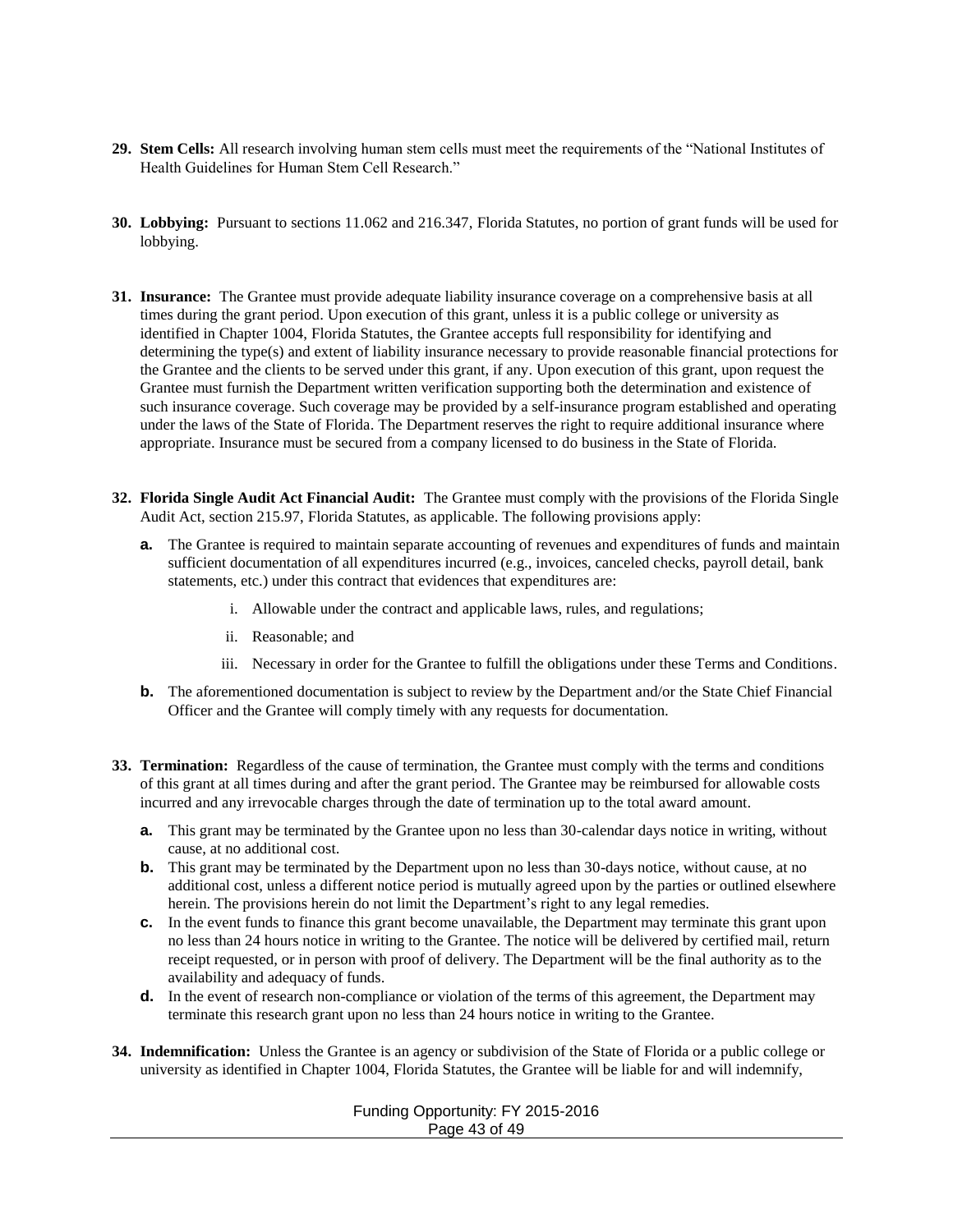defend, and hold harmless the State of Florida, its officers, employees and agents to the full extent allowed by law from all losses, expenses, claims, damages, actions, suits and judgments, consequential or otherwise and including attorneys' fees and costs, arising out of any act, actions, neglect, or omissions by the Grantee, its agents, subcontractors, or employees during the performance or operation of this grant, whether direct or indirect, and whether to any person or tangible or intangible property. Only adjudication or judgment after highest appeal is exhausted specifically finding the Grantee not liable will excuse performance of this provision.

Nothing in this grant agreement is intended to serve as a waiver of sovereign immunity, nor will anything in this grant agreement be construed as consent by a state agency or political subdivision of the State of Florida to be sued by third parties in any matter arising out of this grant agreement. If the Grantee is an agency or subdivision of the State of Florida, the Grantee agrees to be fully responsible for its acts of negligence, or its agents' acts of negligence when acting within the scope of their employment or agency, and agrees to be liable for any damages resulting from said negligence. Nothing herein is intended to serve as a waiver of sovereign immunity by any Grantee to whom sovereign immunity may be applicable.

#### **35. Dispute, Dispute Resolution, and Renegotiation:**

- **a.** Failure of this agreement to cite all applicable state and federal laws and regulations does not waive compliance requirements.
- **b.** Failure of the Department to declare any default immediately upon the occurrence thereof, or delay in taking any action in connection therewith, does not waive such default. The Department shall have the right to declare any default at any time and take such action as might be lawful or authorized hereunder, in law or in equity. No Department waiver of any term, provision, condition or covenant hereof will be deemed to imply or constitute a further Department waiver of any other term, provision, condition or covenant hereof, and no payment by the Department will be deemed a waiver of any default hereunder.
- **c.** Modifications of provisions of this agreement will only be valid when they have been reduced to writing and duly signed by both parties.
- **d.** The Department will be entitled to assign or transfer, in whole or part, its rights, duties, or obligations under this agreement to another governmental agency in the State of Florida upon giving prior written notice to the Grantee.

#### **36. Contact:**

- **a.** All correspondence relating to contractual matters should be directed to [research@flhealth.gov](mailto:research@flhealth.gov) or via mail to Florida Department of Health, Office of Public Health Research, Biomedical Research Programs, 4052 Bald Cypress Way, Bin A-24, Tallahassee, FL 32399-1749. The Department requires original signatures for all grant contract matters (invoices, budgets, and reports). These documents must be mailed to the above address.
- **b.** A Vendor Ombudsman has been established within the Department of Financial Services, whose duties include acting as an advocate for Grantees who may be experiencing problems in obtaining timely payment from a state agency. The Vendor Ombudsman may be contacted at (850) 413-5516 or (800) 342-2762, the State of Florida Chief Financial Officer's Hotline.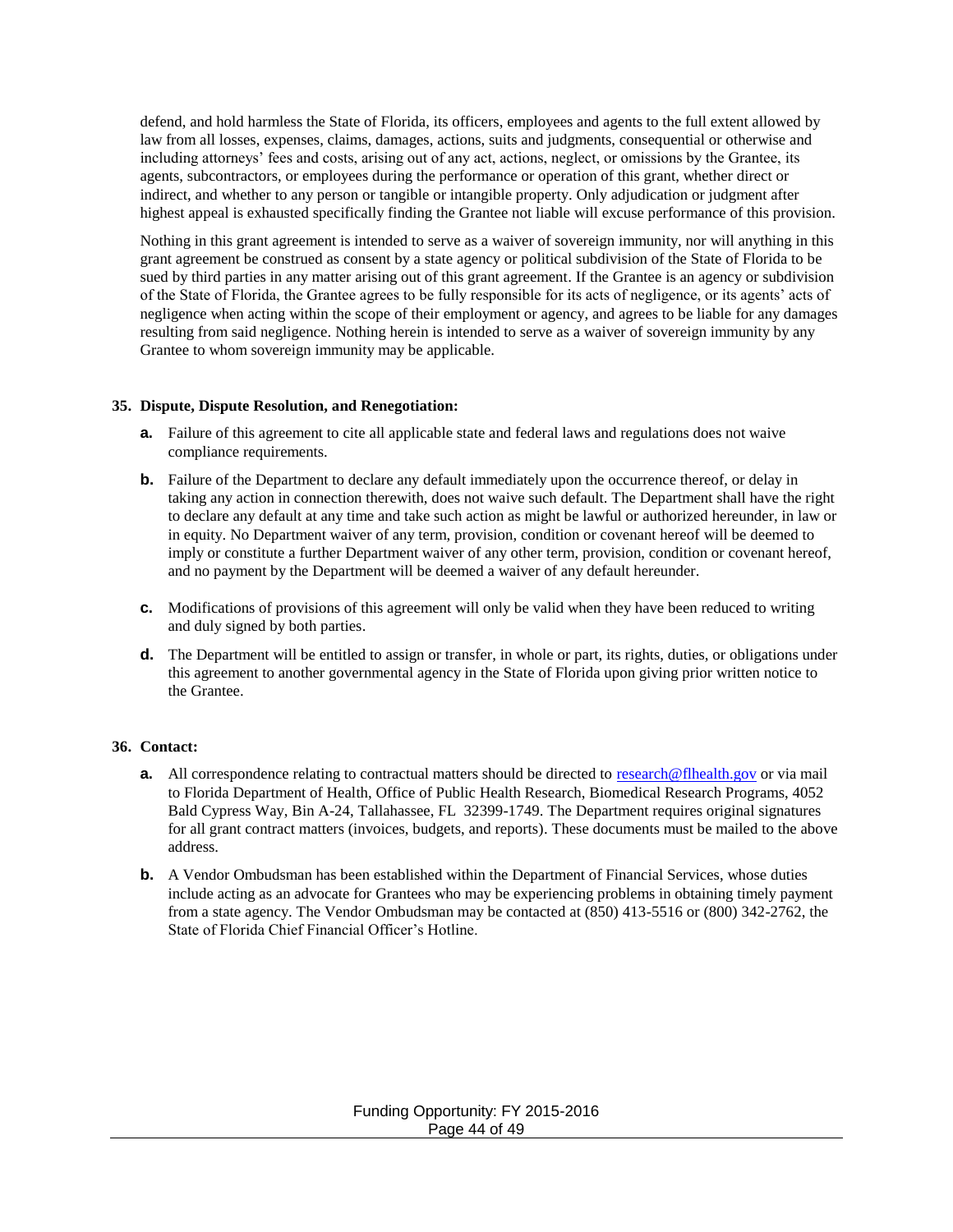I have read the above Terms and Conditions and understand each section.

The parties hereto have caused these Terms and Conditions to be executed by their undersigned officials as duly authorized.

#### **GRANTEE:**

Signature of Authorized Official Date

Typed or Printed Name of Authorized Official Eligible Institution Name

#### **FLORIDA DEPARTMENT OF HEALTH:**

Signature of Authorized Official Date

Florida Department of Health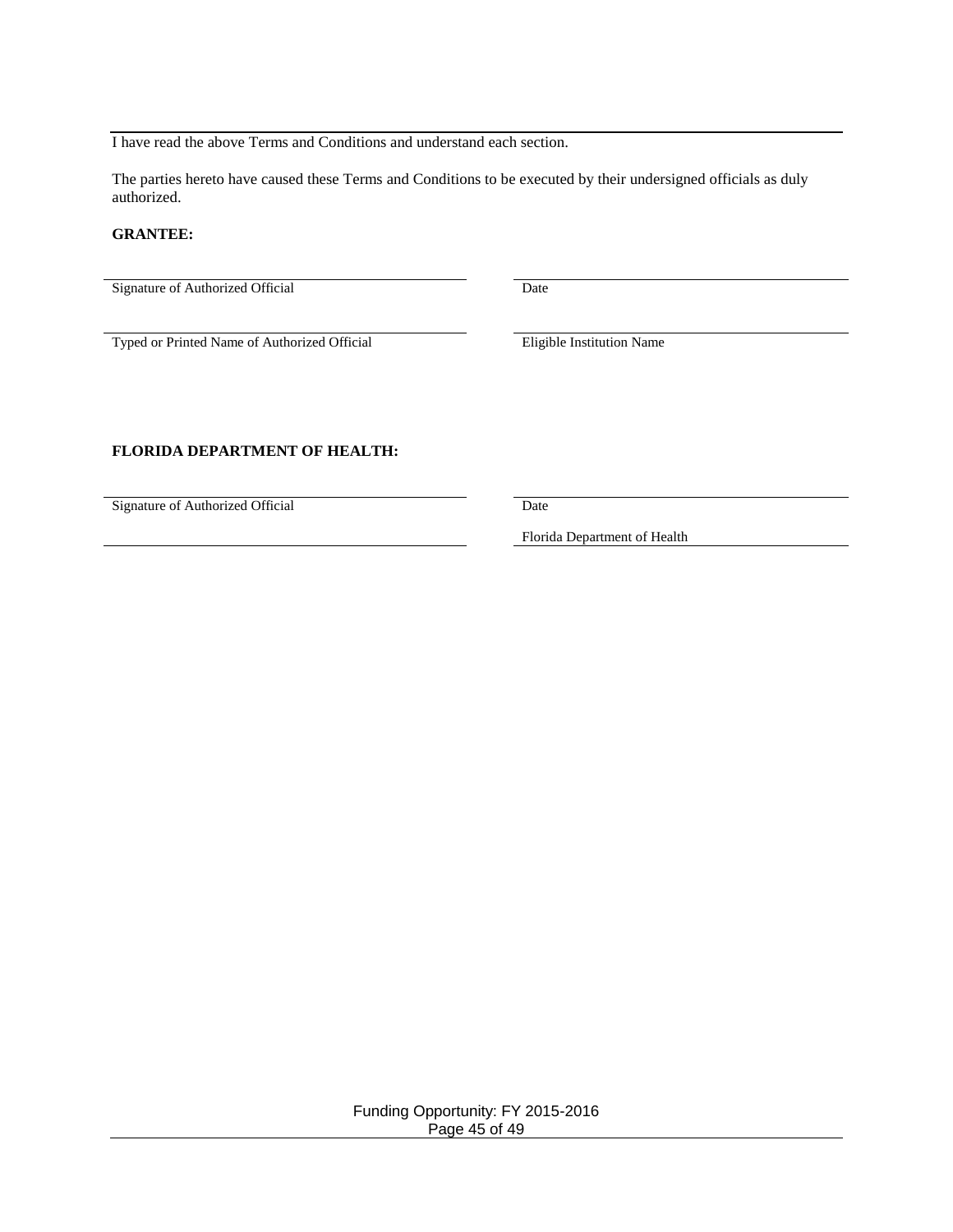

**Attachment I**

## **Florida Biomedical Research Programs**

#### **Terms and Conditions**

| Program:                          |  |
|-----------------------------------|--|
| Program CSFA#:                    |  |
| Grant ID:                         |  |
| Type of Grant:                    |  |
| Institution:                      |  |
| Principal Investigator:           |  |
| Project Title:                    |  |
| <b>General Audience Abstract:</b> |  |
| Grant Period:                     |  |
| Total Grant Award:                |  |
| Year One Amount:                  |  |
| Year Two Amount:                  |  |
| Year Three Amount:                |  |
| Year Four Amount:                 |  |
| Year Five Amount:                 |  |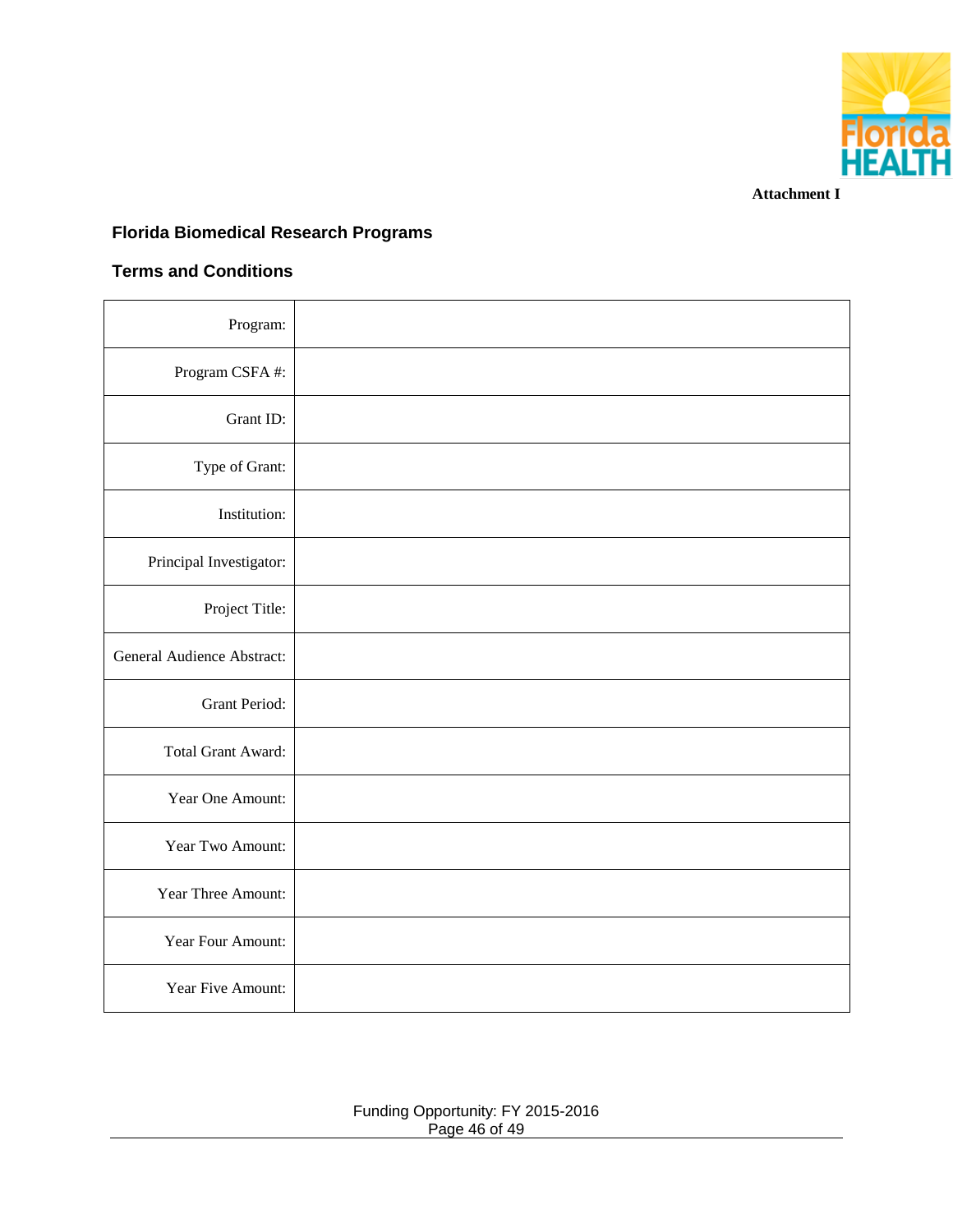#### **Attachment II**

## **Florida Biomedical Research Programs**

#### **Terms and Conditions**



| <b>Schedule of Deliverables and Payments</b>                                                                                                                                                                                                                                                                                                            |                       |                  |  |  |
|---------------------------------------------------------------------------------------------------------------------------------------------------------------------------------------------------------------------------------------------------------------------------------------------------------------------------------------------------------|-----------------------|------------------|--|--|
| <b>Deliverable</b>                                                                                                                                                                                                                                                                                                                                      | <b>Period Covered</b> | <b>Due Dates</b> |  |  |
| <b>YEAR ONE</b>                                                                                                                                                                                                                                                                                                                                         |                       |                  |  |  |
| 1 <sup>st</sup> Quarter Progress Summary Report<br>$\bullet$<br>1 <sup>st</sup> Quarter Financial Report<br>1 <sup>st</sup> Quarter Expenditure Summary Report<br>Invoice for \$<br>2 <sup>nd</sup> Quarter Progress Summary Report<br>2 <sup>nd</sup> Quarter Financial Report<br>2 <sup>nd</sup> Quarter Expenditure Summary Report<br>Invoice for \$ |                       |                  |  |  |
| Continuation Cumulative Progress Report *Please note<br>$\bullet$<br>this report will be peer reviewed along with quarterly<br>Financial and Expenditure Summary Reports.                                                                                                                                                                               |                       |                  |  |  |
| 3 <sup>rd</sup> Quarter Progress Summary Report<br>$\bullet$<br>3 <sup>rd</sup> Quarter Financial Report<br>3 <sup>rd</sup> Quarter Expenditure Summary Report<br>Invoice for \$<br>4 <sup>th</sup> Quarter Progress Summary Report<br>4 <sup>th</sup> Quarter Financial Report<br>4 <sup>th</sup> Quarter Expenditure Summary Report<br>Invoice for \$ |                       |                  |  |  |
| <b>YEAR TWO</b>                                                                                                                                                                                                                                                                                                                                         |                       |                  |  |  |
| 1 <sup>st</sup> Quarter Progress Summary Report<br>1 <sup>st</sup> Quarter Financial Report<br>1 <sup>st</sup> Quarter Expenditure Summary Report<br>Invoice for \$                                                                                                                                                                                     |                       |                  |  |  |
| 2 <sup>nd</sup> Quarter Progress Summary Report<br>2 <sup>nd</sup> Quarter Financial Report<br>2 <sup>nd</sup> Quarter Expenditure Summary Report<br>Invoice for \$                                                                                                                                                                                     |                       |                  |  |  |
| Continuation Cumulative Progress Report *Please note<br>$\bullet$<br>this report will be peer reviewed along with quarterly<br>Financial and Expenditure Summary Reports.                                                                                                                                                                               |                       |                  |  |  |
| 3 <sup>rd</sup> Quarter Progress Summary Report<br>3 <sup>rd</sup> Quarter Financial Report<br>3 <sup>rd</sup> Quarter Expenditure Summary Report<br>Invoice for \$<br>4 <sup>th</sup> Quarter Progress Summary Report                                                                                                                                  |                       |                  |  |  |
| 4 <sup>th</sup> Quarter Financial Report                                                                                                                                                                                                                                                                                                                |                       |                  |  |  |

#### Funding Opportunity: FY 2015-2016 Page 47 of 49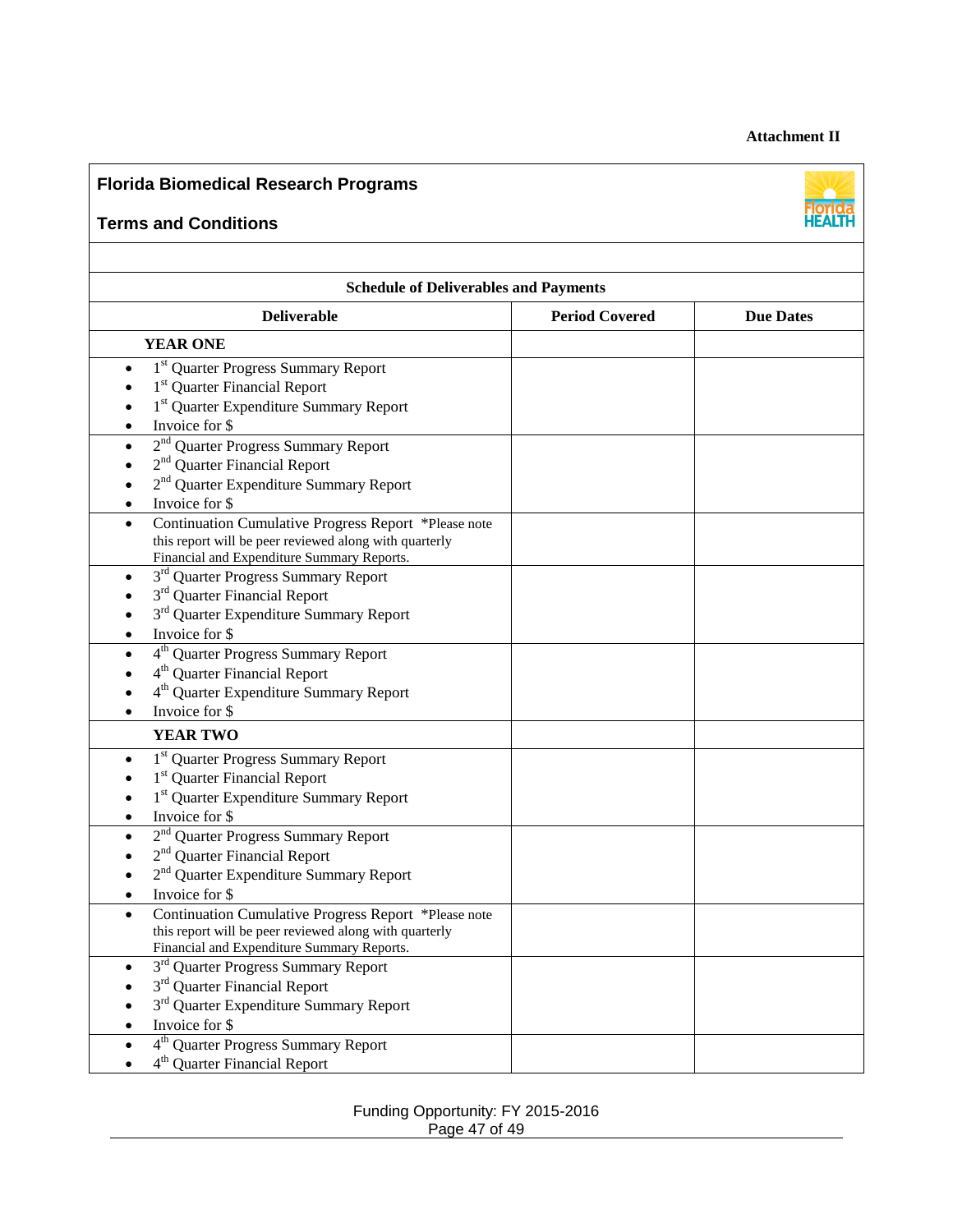| 4 <sup>th</sup> Quarter Expenditure Summary Report           |  |
|--------------------------------------------------------------|--|
| Invoice for \$                                               |  |
| <b>YEAR THREE</b>                                            |  |
| 1 <sup>st</sup> Quarter Progress Summary Report              |  |
| 1 <sup>st</sup> Quarter Financial Report                     |  |
| 1 <sup>st</sup> Quarter Expenditure Summary Report           |  |
| Invoice for \$                                               |  |
| 2 <sup>nd</sup> Quarter Progress Summary Report<br>$\bullet$ |  |
| 2 <sup>nd</sup> Quarter Financial Report                     |  |
| 2 <sup>nd</sup> Quarter Expenditure Summary Report           |  |
| Invoice for \$                                               |  |
| Continuation Cumulative Progress Report *Please note         |  |
| this report will be peer reviewed along with quarterly       |  |
| Financial and Expenditure Summary Reports.                   |  |
| 3 <sup>rd</sup> Quarter Progress Summary Report<br>$\bullet$ |  |
| 3 <sup>rd</sup> Quarter Financial Report                     |  |
| 3 <sup>rd</sup> Quarter Expenditure Summary Report           |  |
| Invoice for \$                                               |  |
| 4 <sup>th</sup> Quarter Progress Summary Report              |  |
| 4 <sup>th</sup> Quarter Financial Report                     |  |
| 4 <sup>th</sup> Quarter Expenditure Summary Report           |  |
| Invoice for \$                                               |  |
| <b>YEAR FOUR</b>                                             |  |
| 1 <sup>st</sup> Quarter Progress Summary Report              |  |
| 1 <sup>st</sup> Quarter Financial Report                     |  |
| 1 <sup>st</sup> Quarter Expenditure Summary Report           |  |
| Invoice for \$<br>$\bullet$                                  |  |
| 2 <sup>nd</sup> Quarter Progress Summary Report<br>$\bullet$ |  |
| 2 <sup>nd</sup> Quarter Financial Report                     |  |
| 2 <sup>nd</sup> Quarter Expenditure Summary Report           |  |
| Invoice for \$                                               |  |
| Continuation Cumulative Progress Report *Please note         |  |
| this report will be peer reviewed along with quarterly       |  |
| Financial and Expenditure Summary Reports.                   |  |
| 3 <sup>rd</sup> Quarter Progress Summary Report              |  |
| 3 <sup>rd</sup> Quarter Financial Report                     |  |
| 3 <sup>rd</sup> Quarter Expenditure Summary Report           |  |
| Invoice for \$                                               |  |
| 4 <sup>th</sup> Quarter Progress Summary Report              |  |
| 4 <sup>th</sup> Quarter Financial Report                     |  |
| 4 <sup>th</sup> Quarter Expenditure Summary Report           |  |
| Invoice for \$                                               |  |
| <b>YEAR FIVE</b>                                             |  |
| 1 <sup>st</sup> Quarter Progress Summary Report              |  |
| 1 <sup>st</sup> Quarter Financial Report                     |  |
| 1 <sup>st</sup> Quarter Expenditure Summary Report           |  |
| Invoice for \$                                               |  |
| 2 <sup>nd</sup> Quarter Progress Summary Report              |  |
| 2 <sup>nd</sup> Quarter Financial Report                     |  |

Funding Opportunity: FY 2015-2016 Page 48 of 49